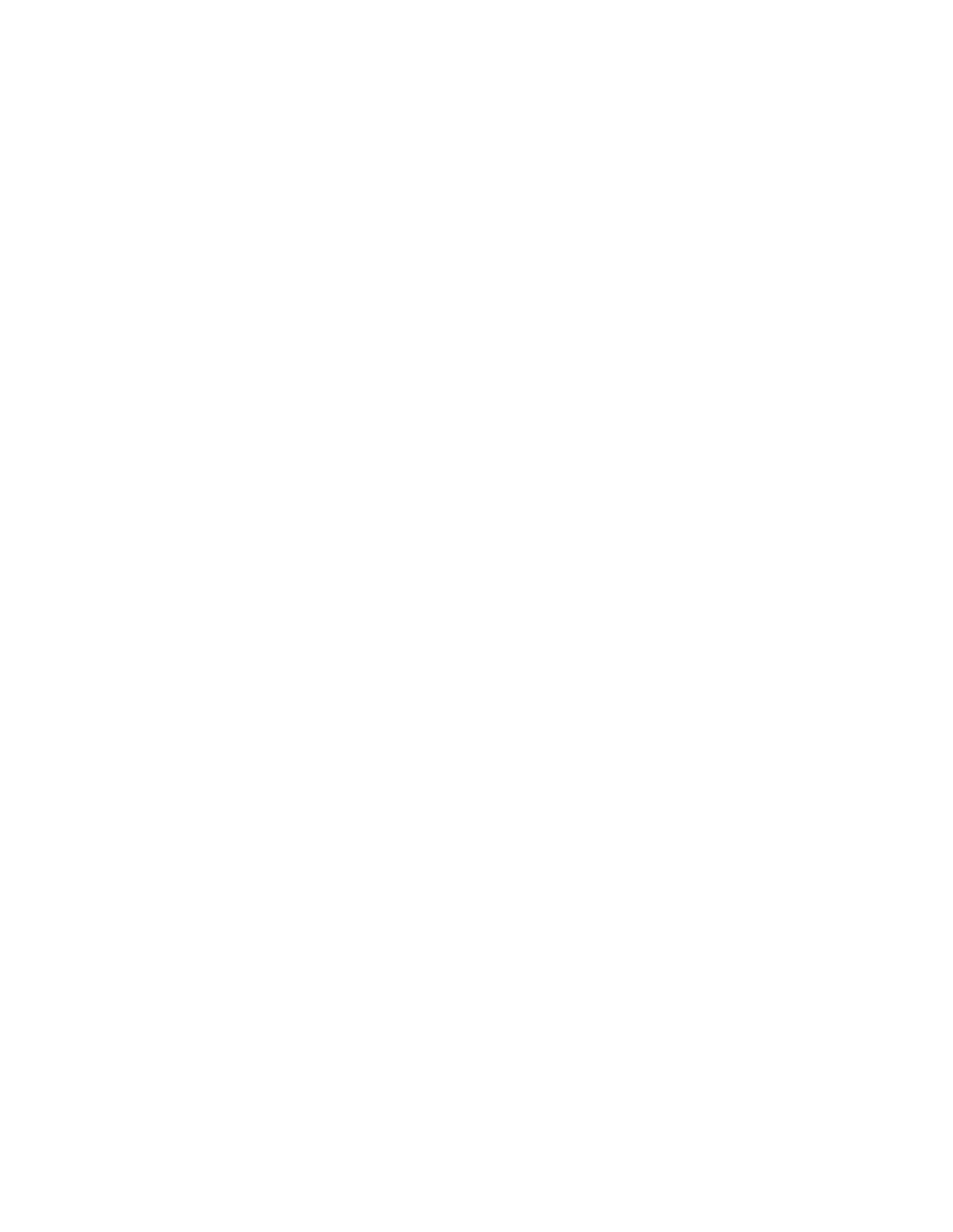#### **IMF Working Paper**

#### Finance and Western Hemisphere Departments

#### **Volatility and Growth in Latin America: An Episodic Approach**

#### **Prepared by Ratna Sahay and Rishi Goyal1**

December 2006

#### **Abstract**

**This Working Paper should not be reported as representing the views of the IMF.** The views expressed in this Working Paper are those of the author(s) and do not necessarily represent those of the IMF or IMF policy. Working Papers describe research in progress by the author(s) and are published to elicit comments and to further debate.

This paper compares the pattern of macroeconomic volatility in 17 Latin American countries during episodes of high and low growth since 1970, examining in particular the role of policy volatility. Macroeconomic outcomes are distinguished from macroeconomic policies, structural reforms and reversals, shocks, and institutional constraints. Based on previous work, a composite measure of structural reforms is constructed for the 1970–2004 period. We find that outcomes and policies are more volatile in low growth episodes, while shocks (except U.S. interest rates) are similar across episodes. Fiscal policy volatility is associated with lower growth, but fiscal policy procyclicality is not. Low levels of market-oriented reforms and structural reform reversals are also associated with lower growth.

JEL Classification Numbers: C40, E63, N16

 $\overline{a}$ 

Keywords: Growth, Volatility, Structural Reforms, Latin America, Episodic Approach

Author's E-Mail Address: rsahay@imf.org, rgoyal@imf.org

<sup>&</sup>lt;sup>1</sup> The paper was prepared when Ratna Sahay was in the Western Hemisphere Department. We are grateful to seminar participants at the World Bank and the IMF, participants in the Latin American academics conference held at the IMF and the 2006 LACEA meetings in Mexico City, and colleagues in the Western Hemisphere Department for helpful comments. We especially thank Norman Loayza for detailed discussions, Ben Jones for useful suggestions, and Takahiro Atsuta for providing outstanding research assistance.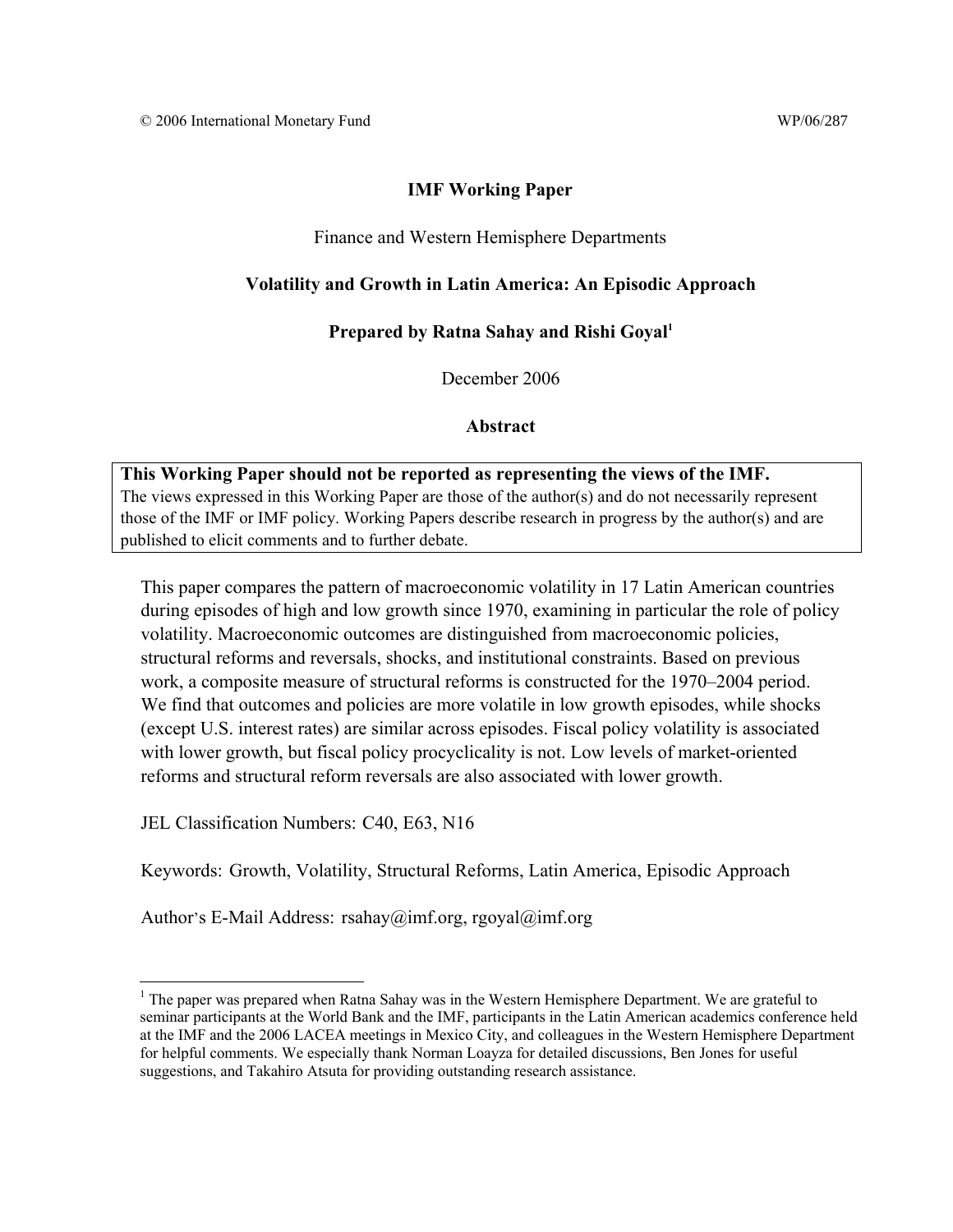| I.      |                                                                     |    |
|---------|---------------------------------------------------------------------|----|
| Π.      |                                                                     |    |
|         |                                                                     |    |
| Ш.      |                                                                     |    |
|         |                                                                     |    |
|         |                                                                     |    |
|         | C. Extreme Events—Currency Crises, Banking Crises, and Sovereign    |    |
| IV.     |                                                                     |    |
| V.      |                                                                     |    |
|         |                                                                     |    |
|         |                                                                     |    |
| VI.     |                                                                     |    |
| VII.    |                                                                     |    |
|         |                                                                     |    |
|         |                                                                     |    |
|         |                                                                     |    |
| VIII.   |                                                                     |    |
| IX.     |                                                                     |    |
| Х.      | Conclusion.                                                         | 27 |
| Figures |                                                                     |    |
| 1.      |                                                                     |    |
| 2.      |                                                                     |    |
| 3.      |                                                                     |    |
| 4.      | Channels through which Policy Volatility Affects Growth:            |    |
| 5.      |                                                                     |    |
| 6.      |                                                                     |    |
| 7.      |                                                                     |    |
| 8.      | Latin America: Structural Reforms and Reversals (Slow Reformers) 22 |    |

Contents Page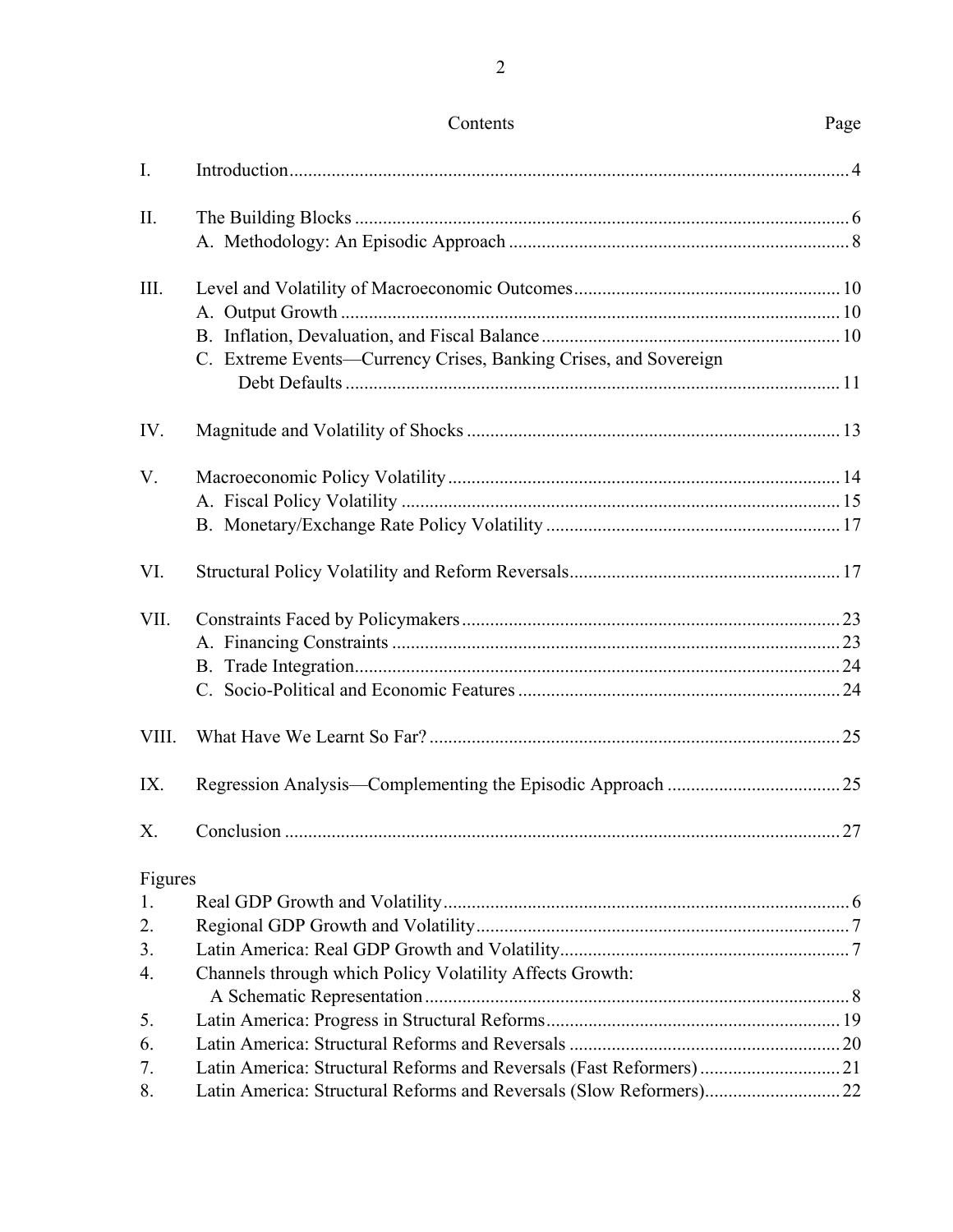# Tables

| 1.  |                                                                             |  |
|-----|-----------------------------------------------------------------------------|--|
| 2.  | Inflation, Devaluation, and Fiscal Balance During High and Low              |  |
|     | Growth Decades                                                              |  |
| 3.  |                                                                             |  |
| 4.  |                                                                             |  |
| 5.  |                                                                             |  |
| 6.  | Country-Specific Shocks—Terms of Trade, Natural Disasters,                  |  |
|     |                                                                             |  |
| 7.  |                                                                             |  |
| 8.  |                                                                             |  |
| 9.  |                                                                             |  |
| 10. |                                                                             |  |
| 11. | Structural Reform Levels, Trends, and Reversals During High and Low         |  |
|     |                                                                             |  |
| 12. | Financial Integration and Constraints During High and Low Growth Decades 40 |  |
| 13. | Trade Liberalization and Integration During High and Low Growth Decades  41 |  |
| 14. |                                                                             |  |
| 15. | Summary Outcomes and Shocks—Relative Value in High and Low Growth Years 43  |  |
| 16. | Summary Policies and Constraints in High Relative to Low Growth Years 44    |  |
| 17. |                                                                             |  |
| 18. |                                                                             |  |
|     |                                                                             |  |

# Appendix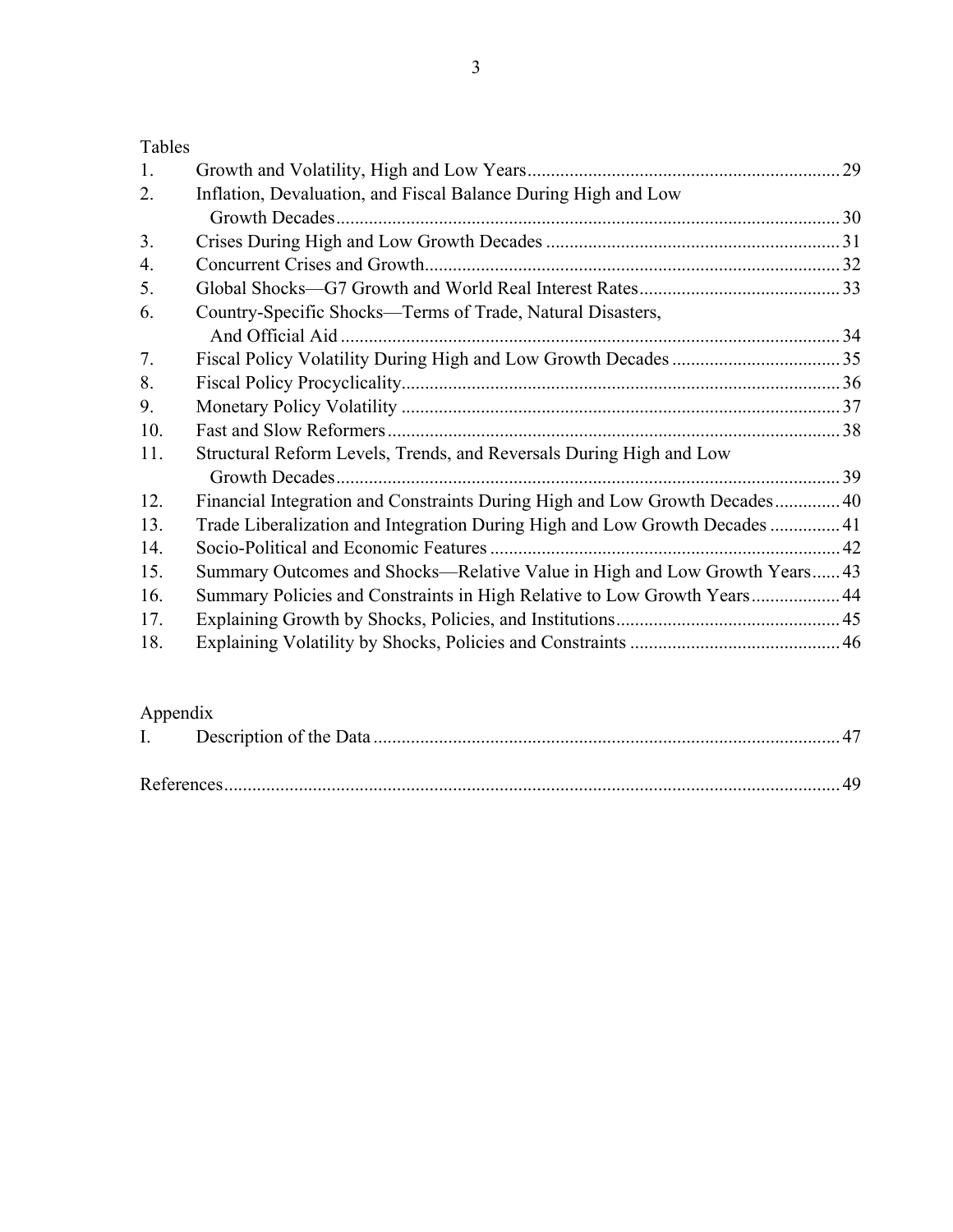#### **I. INTRODUCTION**

Latin America is well known for its high macroeconomic volatility and low growth performance relative to other regions. Less well known are the linkages among different kinds of volatility—for instance, the volatility of macroeconomic policies and macroeconomic outcomes—and their effects on long-term growth. This paper aims to further our understanding of volatility and growth in Latin America by comparing the pattern of volatility across episodes of high and low growth since 1970. Of particular interest is the role of policy volatility in accounting for the region's growth performance.

To lay out the stylized facts, the paper takes an episodic approach across 17 Latin American countries. Non-overlapping 10-year periods or episodes of the highest and lowest growth are identified for each country during 1970–2004. These periods are not necessarily the standard decadal panels such as the 1970s or the 1990s and may vary across countries. The variables of interest are compared between these two growth episodes for each country, and common lessons are drawn across the countries.

As a data description tool, this approach complements the standard cross-country growth regression exercises and country case studies, and has some useful advantages. First, it avoids the need to define arbitrary time periods for computing averages and volatilities. There is nothing unique about using the standard decadal panels. The approach allows the data to define the periods of best and worst growth performance. Second, it highlights and utilizes the within-country variation in growth performance to identify potentially important explanators for growth for each country. These explanators can then be used to better understand the determinants of growth across countries, including through cross-country regressions.<sup>2</sup> But highlighting the within-country variation also helps to address one critique of cross-country regressions commonly heard from policy makers, "My country is different," by focusing on factors driving growth within each individual country.<sup>3</sup> Additionally, the approach identifies outliers in the data. Accounting for growth in these outlier countries could make for useful case studies, and policy recommendations may need to be tailored appropriately.

A second aspect in which the paper differs from previous studies is that it attempts to clearly distinguish among macroeconomic outcomes, policies, and shocks in documenting macroeconomic volatility in Latin America. Surprisingly, and somewhat frustratingly, the term "macroeconomic volatility" has been used rather loosely in the literature. It has been applied to characterize output growth volatility, as well as volatility of other macroeconomic outcomes, policies, and shocks. From the perspective of a policymaker, it is critical to

 $\overline{a}$ 

 $2<sup>2</sup>$  The episodic approach focuses on bivariate relationships. Cross-country growth regressions test for robustness.

<sup>&</sup>lt;sup>3</sup> Srinivasan and Bhagwati (2001) caution against using cross-country growth regressions to find answers for a particular country, in part because the "average" answers do not directly help a specific country to determine what its policies should be.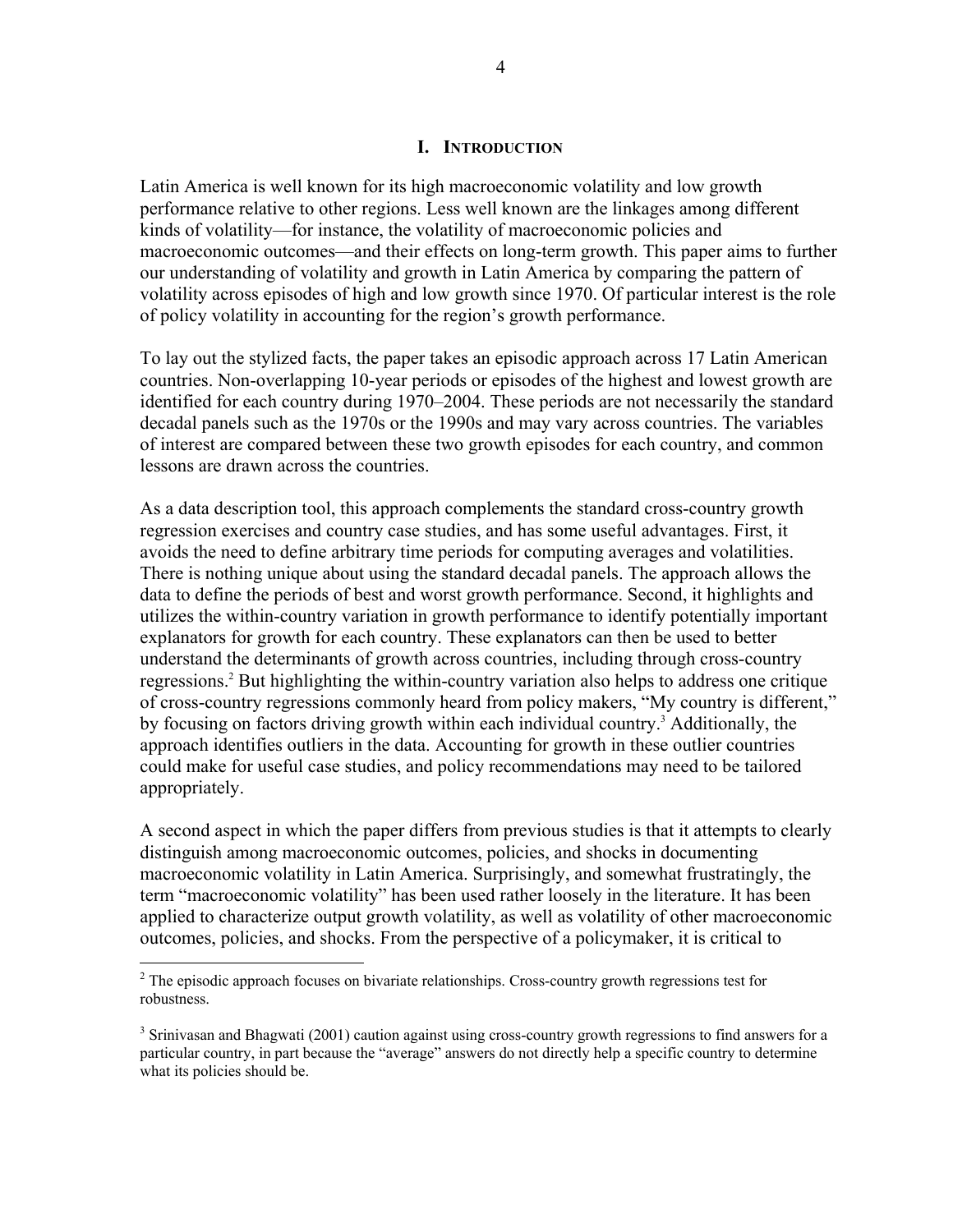distinguish among factors or variables that are under or outside of his or her control. For example, if Latin America is more volatile than other regions because it experiences more shocks, then the low growth performance can be attributed more to shocks than to bad policy making, although the effects of the shocks would still need to be smoothed by developing a reactive policy framework. On the other hand, if output volatility and low growth are generally caused by variable or inconsistent policies, independent of shocks, a more proactive (and appropriate) policy framework is needed.

In characterizing policy volatility, macroeconomic policy volatility is distinguished from structural policy volatility. The former refers to variability in fiscal and monetary policies, while the latter refers to changes in policies such as product market regulations, trade taxes, regulatory trade barriers, and credit and labor market regulations. Structural reforms and reversals can have independent effects on growth, that is, both the degree of market orientation (the "level" of structural reforms) and the number and intensity of reform reversals can have separate and distinct effects on growth. To analyze the roles of structural reforms and of structural reform volatility, a new index of structural reforms is developed for the Latin American countries from 1970–2004 by combining measures developed by other authors. To our knowledge, such an exercise over an extended time period has not been conducted before—in part, because of lack of measures of structural reforms over long periods of time.

Policymakers in developing and emerging market economies often face financing and other constraints that may limit their policy options. These constraints, which include financial constraints such as lack of access to international capital markets and trade openness and restrictions, could amplify the volatility of macroeconomic outcomes and reduce growth, independent of policies and shocks. This paper examines a broader set of shocks and constraints than has been attempted previously. Within a single framework, the impact of policy volatility (both macroeconomic and structural) on economic growth is analyzed, controlling for shocks, constraints, and political and social characteristics, which directly or indirectly affect macroeconomic outcomes and policies.

The paper finds, as expected, that volatility of outcomes and policies is higher in episodes of low growth compared to episodes of high growth. Surprisingly though, both the level and volatility of shocks are similar across episodes, with the strong exception of U.S. interest rates. Extreme events—currency crises, banking crises, and debt defaults—are more frequently associated with low growth episodes, but are nonetheless quite common during other episodes as well. Output generally falls during such events, especially simultaneous crises involving a currency crisis. The volatility of discretionary fiscal policy is associated with lower growth, and although there is strong evidence of fiscal policy procyclicality across the region, there is no significant difference between procyclicality in high-growth episodes compared with low-growth episodes. Low levels of market-oriented reforms are also associated with lower growth, as are structural reform reversals. Indeed, there have been several instances of reform reversals in virtually all countries in the region, notwithstanding the progress made since 1970.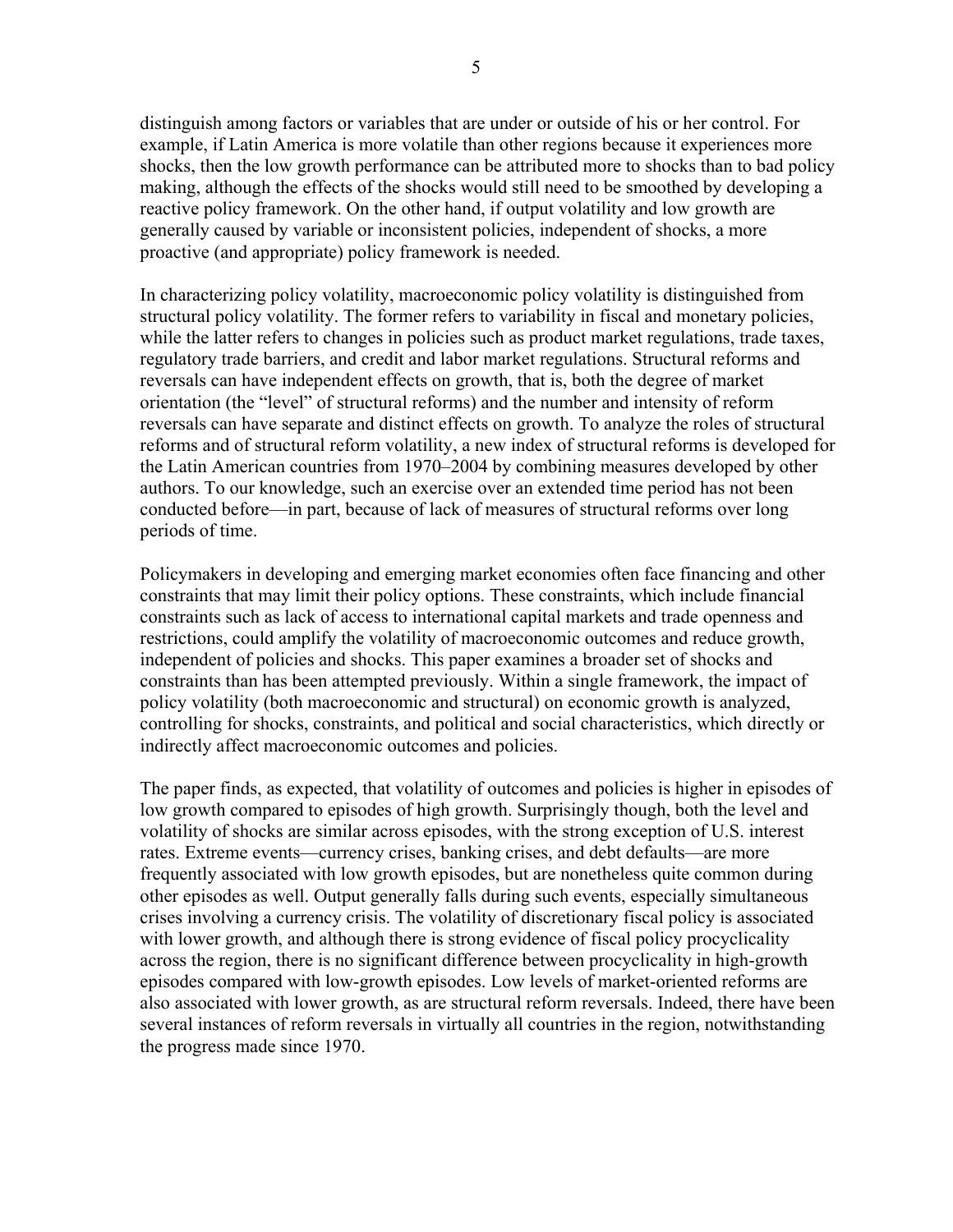The rest of the paper is organized as follows: Section II outlines the methodology of the episodic approach. Sections III–VII document, respectively, the volatility of macroeconomic outcomes, shocks, macroeconomic policy volatility, structural reforms and their reversals, and constraints faced by policymakers during the high and low growth periods. The different factors associated with the growth performance are brought together in Sections VIII and IX. The final section offers some concluding remarks. An appendix lists the data sources.

#### **II. THE BUILDING BLOCKS**

The robust negative cross-sectional relationship between volatility and growth was established in a seminal paper by Ramey and Ramey (1995) (Figure 1). Prior to their paper, growth and business-cycle volatility were presumed to be unrelated (see, for example, Lucas 1987). Ramey and Ramey's result is of special importance for Latin America if indeed the region were volatile.



Figure 1. Real GDP Growth and Volatility, 1970-2004

In a comprehensive study conducted at the Inter-American Development Bank, Hausmann and Gavin (1996) documented the extent of macroeconomic volatility in Latin America, and found that Latin America has been more volatile than any other region in the world, with the exception of Africa and the Middle East. This finding remains true even when more recent years are included. During 1970–2004, the volatility of growth (measured by the standard deviation of real GDP per capita growth) was higher in Latin America than in industrial countries and emerging Asian countries but lower than in the Middle East and Africa (Figure 2).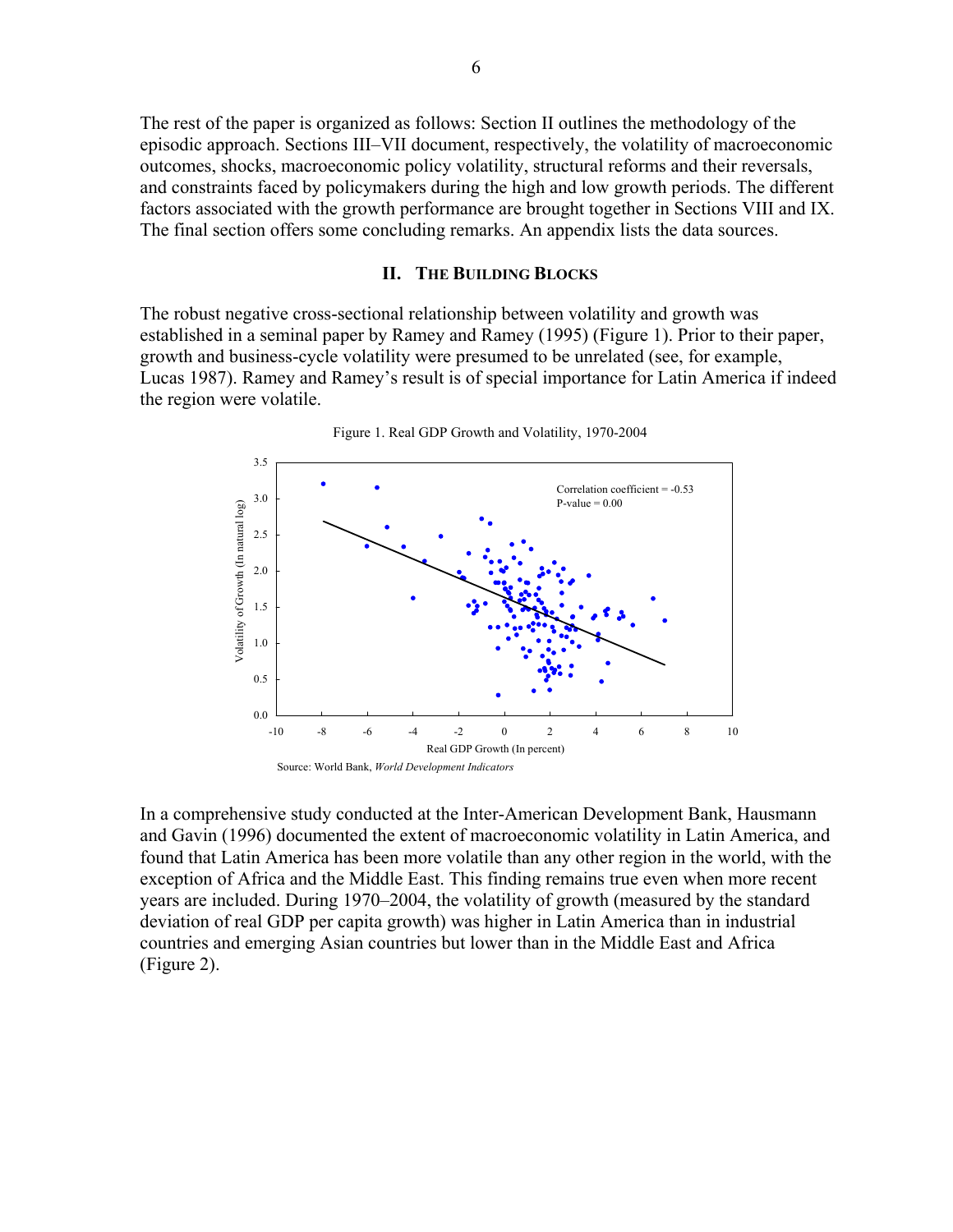

Within Latin America, the cross-sectional evidence confirms a significant and negative relationship between volatility and growth, even in a small sample of 17 countries (Figure 3). Strikingly, and as is well documented, average per capita growth in each of the countries in the region over the past 35 years has been low—ranging from -2 percent per annum in Nicaragua and -1 percent per annum in Venezuela to an increase of about 2½ percent per annum in Chile. Volatility of growth has been the highest in Nicaragua and lowest in Colombia.



Source: World Bank, *World Development Indicators*.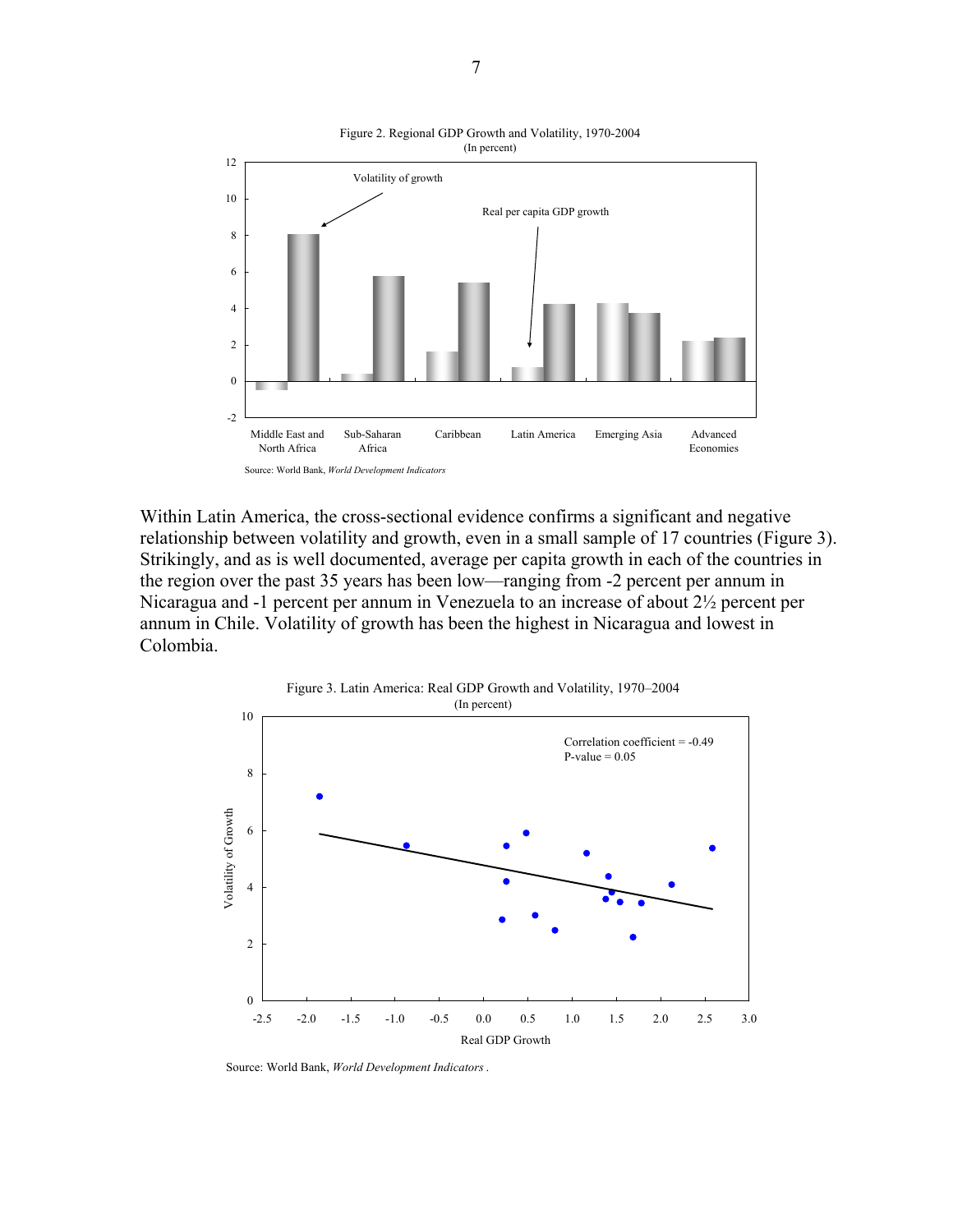Several cross-sectional studies on growth have included some measures of macroeconomic volatility to study their impact on growth. However, there is little consensus yet on the channels through which different types of macroeconomic volatility affect growth. There is a need, in particular, to understand better whether this volatility is induced by policies, shocks, or underlying structures of the economies, and how it affects growth.

Figure 4 provides a schematic representation of the channels through which growth may be affected by the volatility of macroeconomic outcomes, shocks, policies, constraints, and socio-political institutions. Broken arrows indicate the direction of causation. Two-way arrows imply that causation could go both ways. Thus, for example, exogenous shocks affect policies and outcomes, but not vice versa. On the other hand, financing constraints and trading restrictions can affect the choices that policymakers may face, and at the same time policies could influence these constraints and restrictions. While it would be highly ambitious and beyond the scope of this paper to explore all possible relationships, an attempt is made to investigate the relationships of particular interest from a policy perspective.



Figure 4. Channels through which Policy Volatility Affects Growth: A Schematic Representation

# **A. Methodology: An Episodic Approach**

There are several ways of identifying the high and low growth periods in each country. One approach is to examine performance during each decade (for example, the 1970s, 1980s, 1990s, and so on). This is overwhelmingly the approach followed in panel long-term growth studies. The disadvantage is that it cuts the data at arbitrary points in time—at the start and end of each decade. It may well be the case, for example, that the high or low growth periods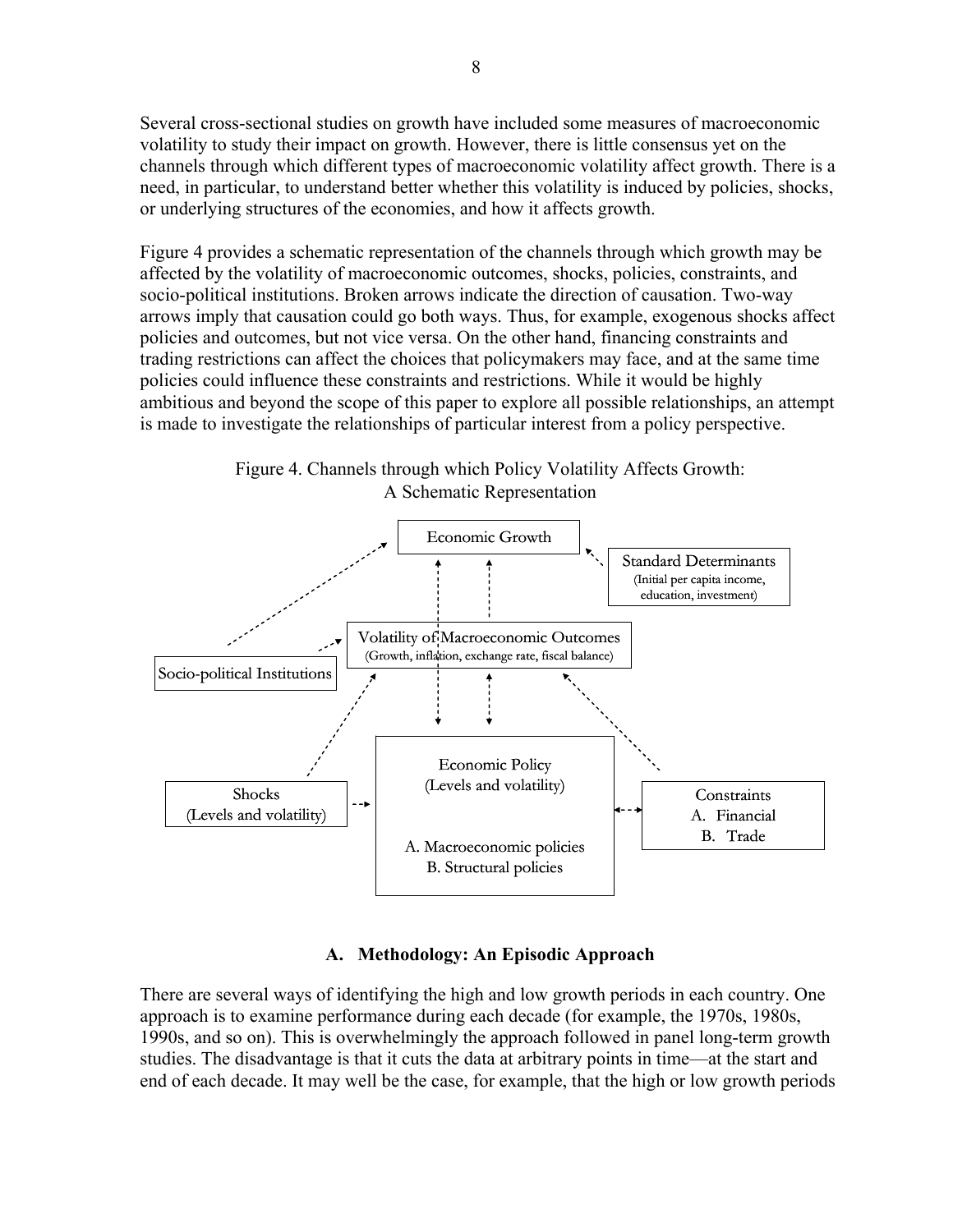start in the middle of a decade, which would not be captured by using arbitrary cut-off points in time.

A second approach is to define the ranges for "high" and "low" growth. For example, a high growth period can be defined as one where growth per annum is more than *x* percent for at least *y* number of years, and similarly for low growth periods. Several papers try to identify and explain either growth accelerations or decelerations. Ben-David and Papell (1998), Rodrik (1999) and Hausmann et al. (2004) focus on growth accelerations, Jones and Olken (2005) look at growth decelerations, and Berg et al. (2006) study the duration of growth spells following an acceleration.

Accelerations and decelerations in previous work are identified using either structural break analysis or arbitrary growth thresholds, or a combination of the two. The problem of the first analysis is that high volatility in developing countries makes it difficult to identify structural breaks. The problem with the second is the converse: one cannot be sure whether growth increases (even persistent ones) that are not identified as structural breaks are random or not. In addition, all of these analyses, by definition, only focus on explaining either the onset or the length of high growth episodes, and hence ignore other aspects of the growth phenomenon that might be relevant to a country's long-run growth performance. For example, if the levels of per capita income and economic development differ significantly across countries, then imposing the same cut off point for all countries may not make sense. Studies have shown that countries with lower per capita incomes tend to grow faster than those with higher per capita incomes (absolute convergence theory). Finally, more relevant for this study, if the high or low growth episodes last for very short periods of time, then it is computationally hard to measure volatility during those periods (at least a few years of data are needed)—a key variable of interest in this paper.

The episodic approach used in this paper attempts to address some of the shortcomings of the above approaches by taking a sufficiently long period of time so that volatility can be measured sensibly and by allowing the data to define the start and end of the high and low growth periods. Specifically, 10-year moving averages of GDP per capita growth are computed, and the 10 consecutive best and worst years identified for each country during the 35-year period (1970–2004). In other words,

*High growth period in country i = decade corresponding to max*  $(g_{ii})$ *,* where *t* is a 10-year interval corresponding to 1970–79, 1971–80, ..., 1995–2004, and *g* is the average annual per capita GDP growth rate in that 10-year interval, and

*Low growth period in country i = decade corresponding to min*  $(g_{ii})$ *,* where *g* and *t* are defined as above.

Non-overlapping 10-year periods of low and high growth are found for 14 of the 17 Latin American countries. The exceptions are Costa Rica, Uruguay, and Venezuela. For these countries, the lowest and highest decades are picked such that the distance between the lowest (highest) and next lowest (next highest) were the smallest in terms of average per capita growth rate during the decade and such that the periods were non-overlapping. These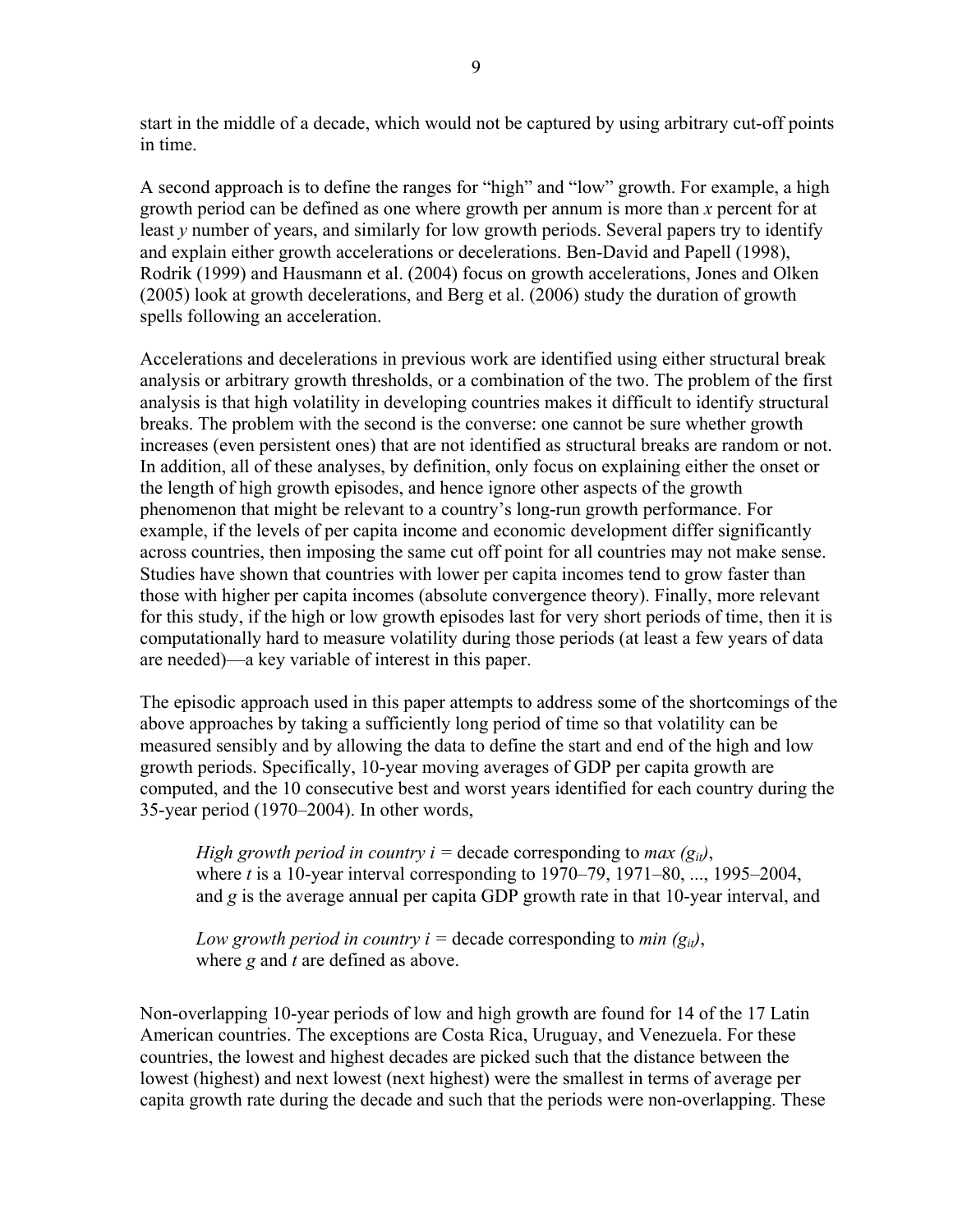periods of high and low growth are unique for each country, and form the basis of the subsequent analysis.

## **III. LEVEL AND VOLATILITY OF MACROECONOMIC OUTCOMES**

#### **A. Output Growth**

Several interesting facts emerge from defining the high and low growth periods according to this approach (Table 1 documents the level and volatility of output growth). The high and low growth periods do not generally coincide across the countries. Rather, the starting and ending periods for the episodes differ, particularly with regard to the highest growth decade. The 1990s were not the best years, unlike as is sometimes believed. The 1970s remain the best years for about half the countries, while for the others there is no systematic pattern: for six countries, the 1990s were the best; for two, they started in the mid 1980s; and for one, the starting point was the mid 1990s. The best three performers in their respective best decades were Chile (1988–97: 6.1 percent per annum); Paraguay (1972–1981: 5.9 percent per annum); and Brazil (1971–80: 5.8 percent per annum). But even during their respective best decades, growth in the Latin American countries remained below the blistering pace set by the emerging Asian economies.

During their worst decade, all countries recorded near zero or negative growth rates. The 1980s were, as anticipated, the worst or "lost decade" for most but not all countries, the exceptions being Chile, Colombia, Paraguay, Uruguay, and Venezuela. The worst performers during their respective worst decade were Nicaragua (1979–88:−6.7 percent per annum), El Salvador (1979–88) and Peru (1982–91).

In most countries, the volatility of growth was substantially higher during the low growth period. This is most evident in Nicaragua and Chile, but in Argentina and Venezuela, on the other hand, volatility was fairly high and similar in both the high and low growth periods. As a region, volatility was more than twice as high during the worst decade, as compared to the best decade. The negative relationship between volatility and growth in nearly every Latin American country bears out in the time series the cross country evidence found in previous studies.

#### **B. Inflation, Devaluation, and Fiscal Balance**

Latin American countries have also experienced substantial volatility in other macroeconomic outcomes, such as inflation, exchange rates and fiscal balances. The growth literature since Fischer (1993) has treated these variables as "explanatory" variables or proxies for policies, but conventional wisdom would argue that they are endogenous and should fall into the category of "outcomes".

Table 2 documents the level and volatility of inflation, devaluation of exchange rates, and the fiscal balance during the best and the worst decades. Average inflation, devaluation, and fiscal imbalance (as a percent of GDP) were two to four times higher during the low growth period compared with the high growth period. While devaluations may move the economy to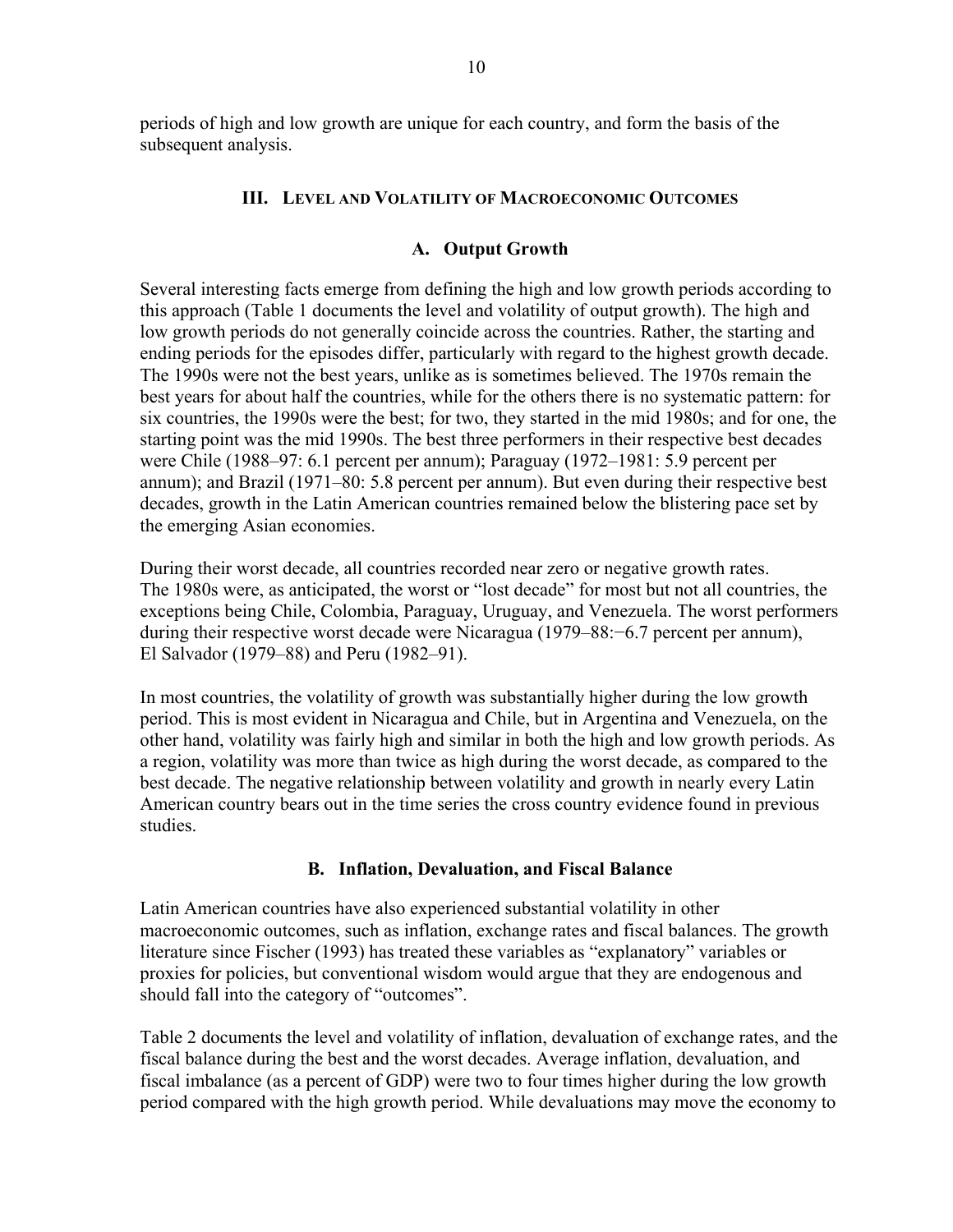equilibrium to ensure competitiveness and hence be associated with expansions (Edwards, 1986), large devaluations may reflect disorderly adjustments to macroeconomic imbalances, namely crises that result in output drops (see below). Table 2 indicates that relatively small devaluations were associated with higher output growth, but larger devaluations were associated with output drops.

The relationship between the fiscal balance and growth is not clear cut. If fiscal balances worsen to stimulate output to prevent a recession, output can be expected to increase. But if the worsening reflects unsustainable policies—a plausible interpretation given the 10-year periods under consideration (presumably longer than business cycle responses)—it can negatively affect output. The latter view has often been dubbed the "credibility factor" or the "expansionary effect of fiscal contraction" (see Giavazzi and Pagano, 1990). Table 2 suggests the dominance of the credibility factor since high growth periods are associated with low fiscal imbalances. In every country except Ecuador, fiscal imbalances were higher during the low growth period. $4$ 

The volatilities of inflation, devaluation, and fiscal balance were, on average, higher during the low growth period, but by a larger magnitude (three times) for inflation and devaluation. The exceptions are few, but even in those cases the volatilities across high and low growth periods do not differ much. There are significant differences among countries, however, with respect to inflation and devaluation volatility during the low growth period. Colombia, Panama, and Paraguay have relatively low volatility of monetary outcomes, while Argentina, Bolivia, Brazil, Nicaragua, and Peru experienced the highest volatility.

In sum, there is a high co-movement in the volatility of all macroeconomic outcomes, and this volatility is much higher during the low growth period compared to the high growth period in virtually all countries. However, some countries did experience low volatility in both high and low growth periods.

# **C. Extreme Events—Currency Crises, Banking Crises, and Sovereign Debt Defaults**

Large devaluations coincident with low growth in Table 2 could reflect extreme events such as currency crises. Gupta, Mishra, and Sahay (2003) found that about 60 percent of the currency crises in a sample of nearly 200 crisis events around the world from 1970 to 2000 were contractionary. To understand better the contractions during low growth episodes in Latin America, Table 3 documents the extent of macroeconomic crises—sovereign debt defaults, currency crises or banking crises.<sup>5</sup> Concurrent crises would in particular be expected to affect output considerably.

 $\overline{a}$ 

<sup>&</sup>lt;sup>4</sup> Gupta, Clements, Baldacci, and Mulas-Granados (2004) find a significant positive relationship between fiscal adjustment and per capita growth. A reduction of one percentage point in the fiscal deficit to GDP ratio leads to an increase in per capita income growth of  $\frac{1}{2}$  percentage point in the short and long run.

 $<sup>5</sup>$  The data source for currency and banking crises from 1970–1999 is Gupta, Mishra, and Sahay (2003) and for</sup> sovereign debt defaults from 1975–2002 is Chuhan and Sturzenegger (2005). For 2000–2004, the sources are IMF economists working on these countries. A dummy variable takes a value of 1 if there is a crisis in a given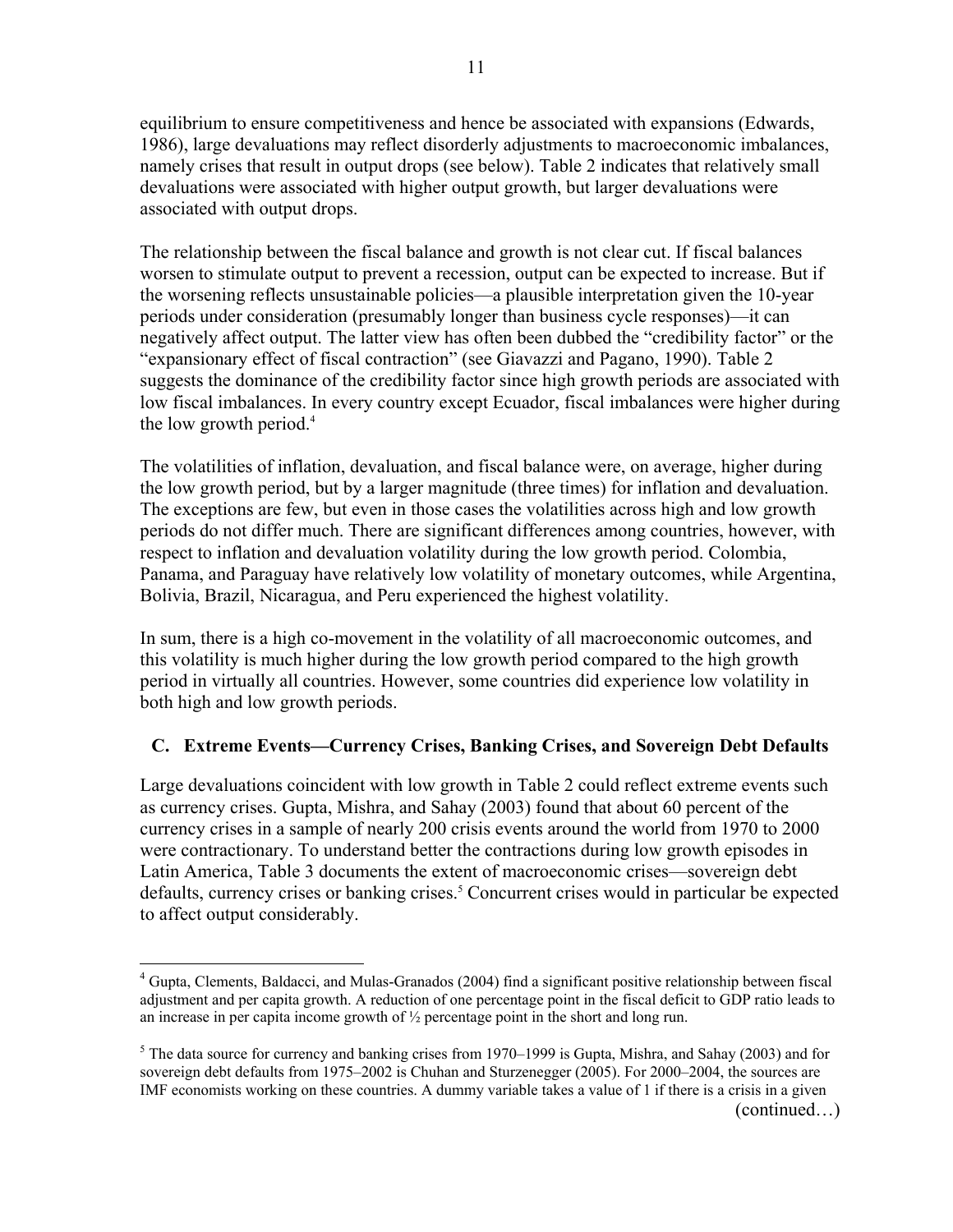The most remarkable, though not entirely unexpected, observation is the sheer number of crises in Latin America. There were a total of 312 crisis observations (combining all three types of crises) during the 1970–2004 period, of which 223 occurred during high and low growth episodes. In other words, nearly 9 crisis observations were recorded on average each year in Latin America. Or, there were about 6 crisis observations per country per decade since 1970.

The number of currency crises and years of sovereign debt default are at least twice as high during low growth episodes, but there is little difference between the numbers of banking crises in the two sub-periods. There were 6 currency crises, 15 banking crises, and 50 debt default observations in the high growth years as compared to 34 currency crises, 14 banking crises, and 104 debt default observations in the low growth years. It may seem surprising that there were several crisis observations during the high growth period. However, the negative effect on output may not have been too high or long lasting if the severity of the crisis was small, if there were no concurrent crises, or if the policy response was quick and appropriate. One can reasonably expect the negative impact to be highest in the first year of a crisis compared with the subsequent years. Hence, it is not altogether surprising that crisis observations were recorded during the high growth period.

Every country in Latin America experienced a crisis of one kind or another. But Colombia did not experience a sovereign debt default and Panama did not experience a currency crisis (which is not surprising given dollarization). Argentina has experienced the maximum number of crises—almost one each year (there were 29 crises over the 35 year period). At the other extreme, Colombia experienced the least number of crises during the entire sample period (6). Most countries had substantially more crises during the low growth years, except Colombia, Uruguay, and Venezuela.

One reason for the association between crises and low long-term growth could be the concurrence of crises. Table 4 documents concurrent crises. The most common occurrence of simultaneous crises during 1970–2004 was currency crises and debt defaults covering 13 countries at various points in time (a total of 26 crisis-years). At the other extreme, concurrent banking and currency crises occurred in only two countries—Argentina and Uruguay.<sup>6</sup> Banking crises and debt default together occurred in 10 countries. All three crises occurred simultaneously in only four countries.

The impact of concurrent crises on output may be measured by the cumulative effect on output one year before, during, and after the year of the crisis. Not surprisingly, the largest declines occurred when all three crises occurred simultaneously (average of nearly 9 percent

year for a particular country, and 0 otherwise. In the case of sovereign debt defaults, it records not only the year in which the government defaulted but also the subsequent years in which they remained in default.

<sup>&</sup>lt;sup>6</sup> Uruguay is much smaller than Argentina and has close financial sector linkages with Argentina. Hence, crises in Argentina have perceptible effects on Uruguay.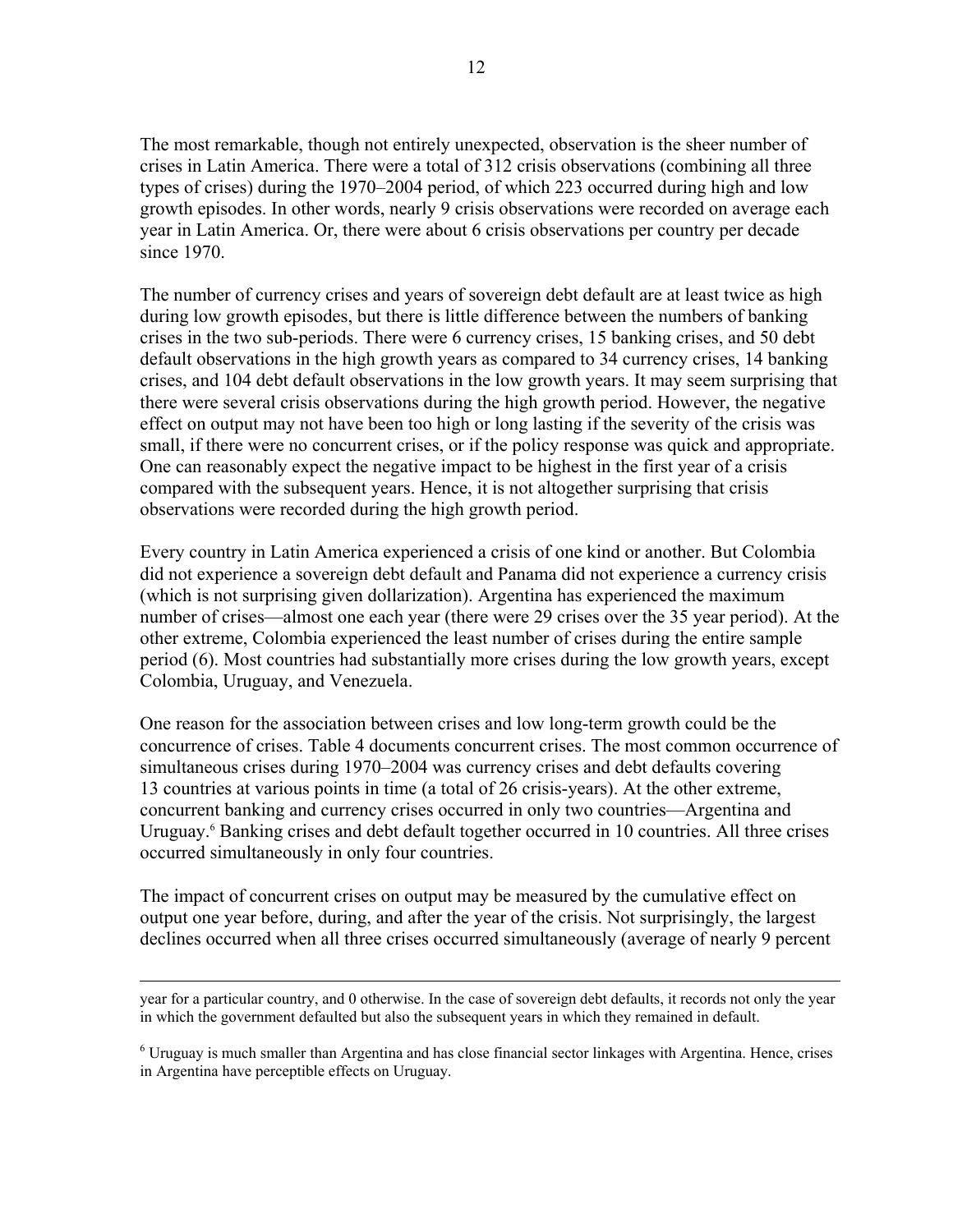fall in output). Output also fell significantly when a banking crisis or a debt default occurred at the same time as a currency crisis. Surprisingly though, a debt default combined with a banking crisis may have led to a growth deceleration but not to a fall in output.

In sum, extreme events appear to have been common in Latin America, occurring in both high and low growth periods, but twice as often in the latter. There is a wide variation in the experience across the countries, with Argentina recording the highest and Colombia the lowest number of crises. Debt defaults are the most common type of crisis, followed by currency crises and banking crises. One type of crisis by itself may not lead to a fall in output, but usually does so when combined with other types of crises.

# **IV. MAGNITUDE AND VOLATILITY OF SHOCKS**

Latin America is known to be subject to frequent shocks, and the frequency and intensity of exogenous shocks—whether positive or negative—could be one reason for the large volatility of macroeconomic outcomes. Shocks could affect output directly or complicate policy making which in turn could affect output. Tables 5 and 6 document global and country-specific shocks that hit the countries in their respective high and low growth periods.

Two types of global shocks are considered—the growth rate of G-7 industrial countries and U.S. real interest rates. The former affects exports (a substantial part of the exports over this period were to industrial countries), while the latter affects the cost and ability to borrow abroad. Oil prices also constitute a global shock, but are captured in the country-specific terms of trade shocks.

The level and volatility of G-7 growth do not differ much between the high and low growth episodes, but US real interest rates differ significantly. The difference in G-7 growth rates between the two episodes is small (0.4 percent), and the volatility of growth, while small in both episodes, was actually higher during the high growth episode. But the average US real interest rate was significantly lower (about 500 basis points) and the volatility twice as low during the high growth years. In only three countries—Chile, Uruguay, and Venezuela—was the cost of external borrowing higher in the high growth period, which suggests that higher external borrowing costs need not be a drag on growth.

Country-specific shocks including terms of trade shocks, natural disasters, and changes in official development assistance (ODA) could also impact volatility and growth. Natural disasters are not commonly looked at, but disasters could create tremendous havoc to societies, especially smaller ones. For example, in 1998, Hurricane Mitch in Honduras and Nicaragua killed more than 10,000 people and caused as much as US\$8.5 billion in damage. The levels and volatility of official development assistance, while somewhat influenced by domestic policies, are largely outside the control of country authorities (see Easterly, 2003, and Barro and Lee, 2002).

The average positive terms of trade shock during the highest growth period is surprisingly negligible (less than ½ percent). The average negative shock during the lowest growth period is also surprisingly small (just over -1 percent). However, these averages mask wide differences in individual country experiences. Nearly 6 of the 17 countries experienced worse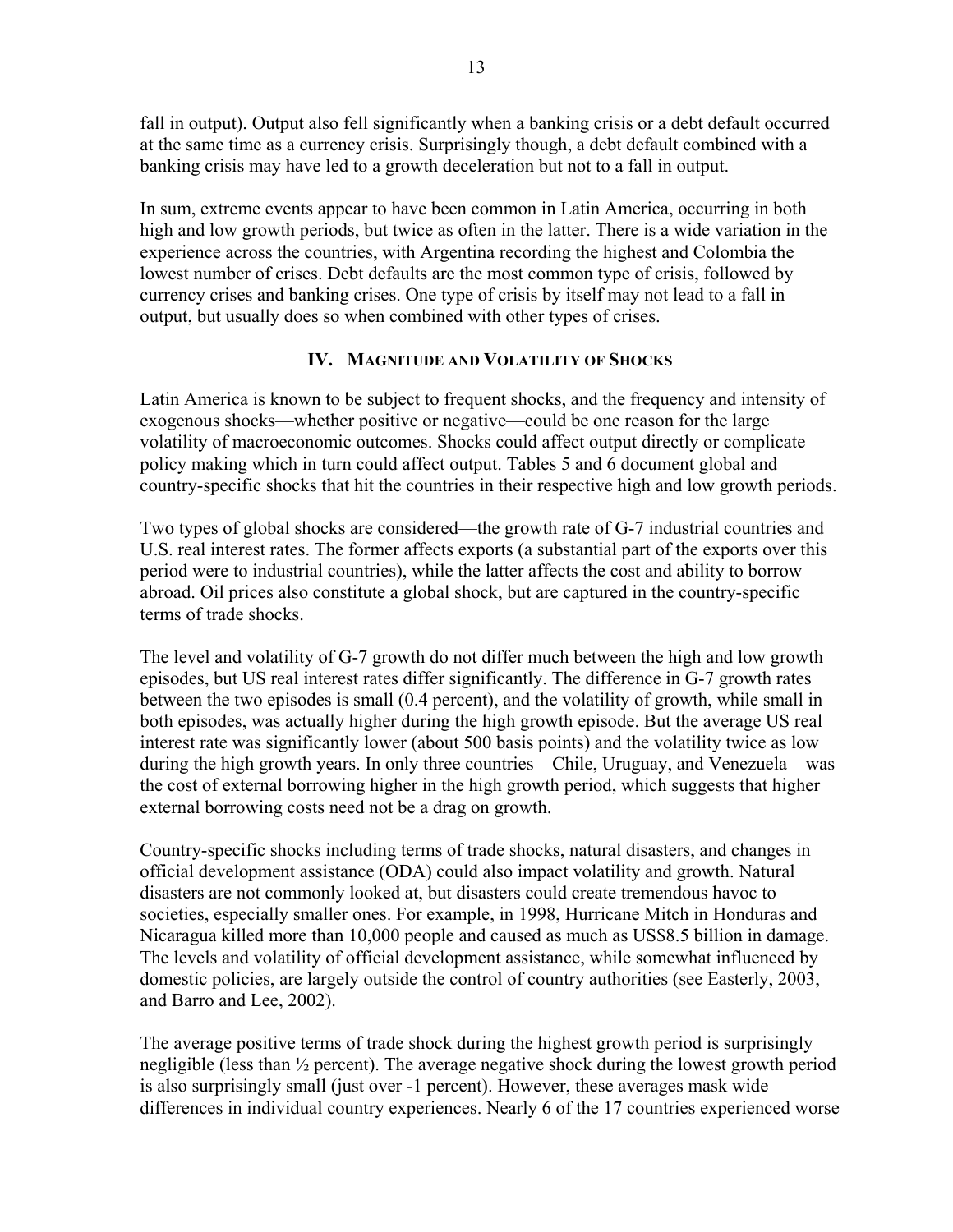(and negative) terms of trade shocks during their best growth decade. Of the remaining countries where the relationship between growth and terms of trade changes go in the expected direction, the difference between the positive shock during the best years and the negative shock during the worst years is significant only in Chile, Ecuador, and Mexico—all primary commodity producers. Volatility, on the other hand, is high and similar during both periods. Countries exhibiting the highest volatility are Ecuador and Paraguay (during the best growth decade) and Chile (during the worst growth decade). Thus, on average, there is no significant difference in terms of trade shocks between the two growth periods.

Measured by the number of disasters per million people affected, the smaller countries are the most affected by disasters: Costa Rica, Ecuador, Honduras, Nicaragua, and Panama. Interestingly, the number of disasters were much higher during the high growth period. This is perhaps not entirely surprising since sharp declines in output in the year of the disaster are usually followed by a rise in construction activity the following year, financed in large part by grants, and often an improvement in infrastructure that were neglected for a long time.

The relationship between foreign aid and growth has been the subject of considerable recent debate. Some studies have argued for a positive relationship between aid and growth (Hansen and Tarp, 2000, Burnside and Dollar, 2000, Dalgaard, Hansen and Tarp, 2004, and Clemens, Radelet and Bhavnani, 2004), but more recent studies have not found a strong association (Easterly, 2003, Easterly, Levine and Roodman, 2004, and Rajan and Subramanian, 2005a and 2005b). The evidence from the episodic approach confirms this latter finding, although ODA was marginally higher (less than  $\frac{1}{2}$  percent of GDP) during the high growth period.<sup>7</sup> Surprisingly, the volatility of ODA was quite small, a finding that contradicts the experience of Africa and cross regional studies (Bulíř and Hamann, 2003).

To summarize, of all the exogenous shocks—global and country specific—only the U.S. real interest rate stands out as being significantly different in the highest growth episode compared to the low growth episode.

#### **V. MACROECONOMIC POLICY VOLATILITY**

The stance and volatility of policy are perhaps the hardest measures to conceptualize and compute. Growth regressions commonly use the fiscal balance (as a share of GDP) and inflation (or inflation volatility) as proxies for fiscal and monetary policies. However, both measures are highly endogenous, and are, at best, weak proxies.<sup>8</sup> Even if policies could be measured, should the focus be on the discretionary component or also on the "rules"? The "rules" are important in their own right, but may differ widely across countries, making cross-country comparisons difficult. In some studies, the "rules" used in industrial countries

 $\overline{a}$  $7$  ODA was somewhat higher (by about 1 percent of GDP) during the high growth period for countries receiving on average more than 2 percent of GDP per year in aid.

<sup>&</sup>lt;sup>8</sup> Both measures have been discussed in the section on macroeconomic outcomes above (section III.B). In this section, further refinements of fiscal and monetary policy measures are considered.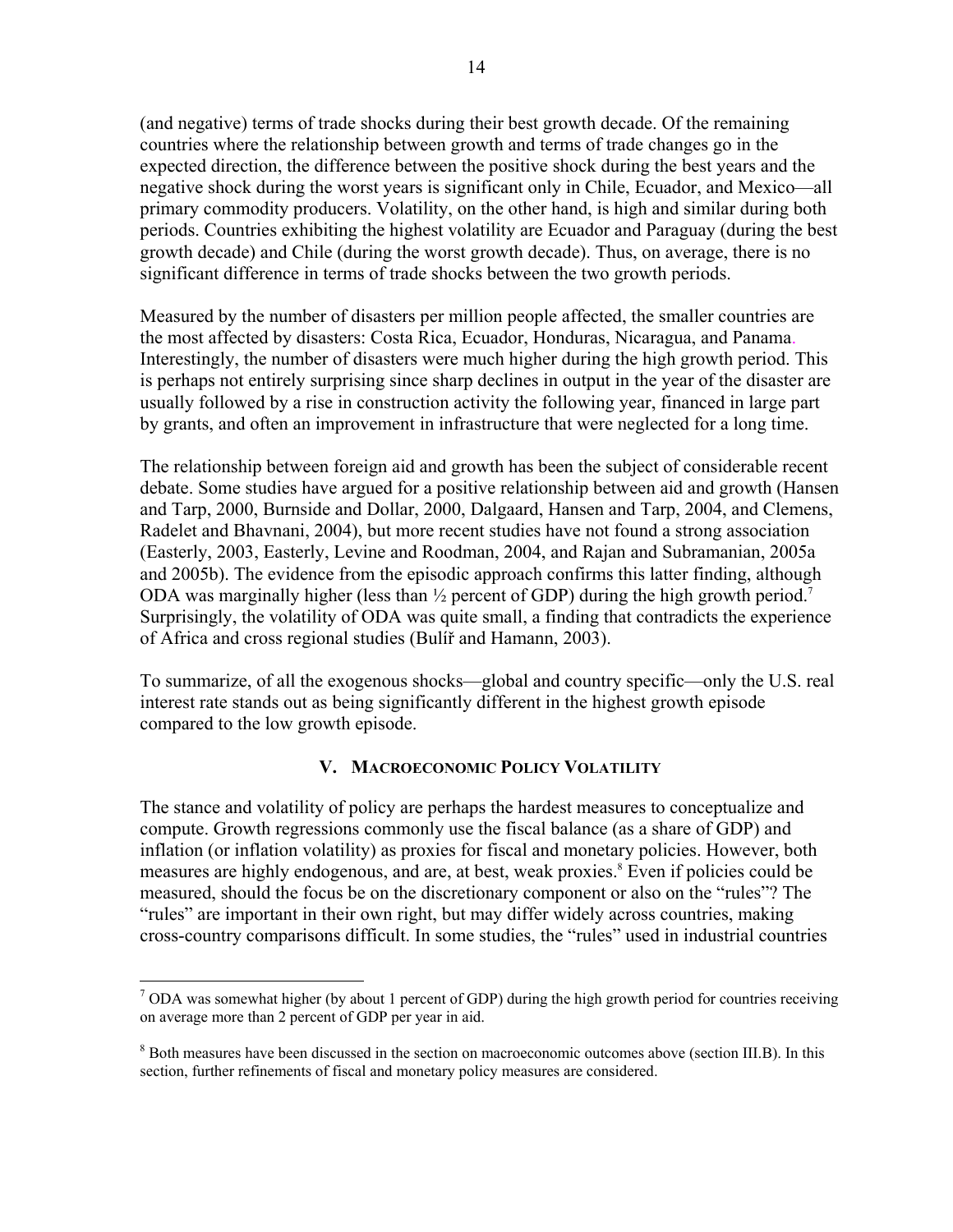are replicated for developing countries, which is unlikely to be appropriate (see Ter-Minassian, 2005, and Clements et al., 2006, for a criticism of such approaches).

The literature is more advanced in measuring fiscal rather than monetary policy. Even with respect to fiscal policy, however, Fatás and Mihov (2003) note that there is no consensus on the appropriate methodology for constructing a cyclically-adjusted measure because of simultaneity problems in determining output and the budget.

In this paper, measures of fiscal policy are replicated from the literature while an attempt is made to define new measures of monetary and structural policy volatility. Monetary policy volatility has been measured previously by inflation volatility. To get at the policy aspect more directly, this paper examines instead exchange rate regime changes based on the definition of exchange rate regimes in Reinhart and Rogoff (2004). Structural reform policy volatility (or reform reversals) is based on a new index that is constructed on the basis of existing measures of structural reforms from various sources and is discussed in the subsequent section.

## **A. Fiscal Policy Volatility**

Two concepts of fiscal policy volatility are studied: the first set of measures is based on standard deviations of fiscal expenditures, while the second are measures of fiscal policy procyclicality. The extent of expenditure volatility and procyclicality during high and low growth episodes are documented in, respectively, Tables 7 and 8.

#### **Standard deviation of fiscal expenditures**

Two measures of standard deviations are used:

- (i) the standard deviation of central government fiscal expenditures as a share of GDP (which captures both the "rules" and the "discretionary" components), and
- (ii) a Fatás and Mihov (2005) based measure of discretionary fiscal policy. Discretionary fiscal policy is defined as the residual from a regression of real government spending growth on current macroeconomic conditions: output growth (which is then instrumented to correct for simultaneity), lagged government spending growth and standard controls:

$$
\Delta G_{it} = \alpha_i + \beta_i \Delta Y_{it} + \gamma_i \Delta G_{it-1} + \delta_i X_{it} + \varepsilon_{it}
$$

where  $G_{it}$  is the log of real government consumption in country *i* in year *t*,  $Y_{it}$  is the log of real GDP, and  $X_{it}$  is a set of controls (a time trend, inflation, and inflation squared). Discretion, therefore, is defined as changes in expenditure that are unrelated to macroeconomic conditions or the cycle. Volatility is defined as the standard deviation of the residual, ε*it*.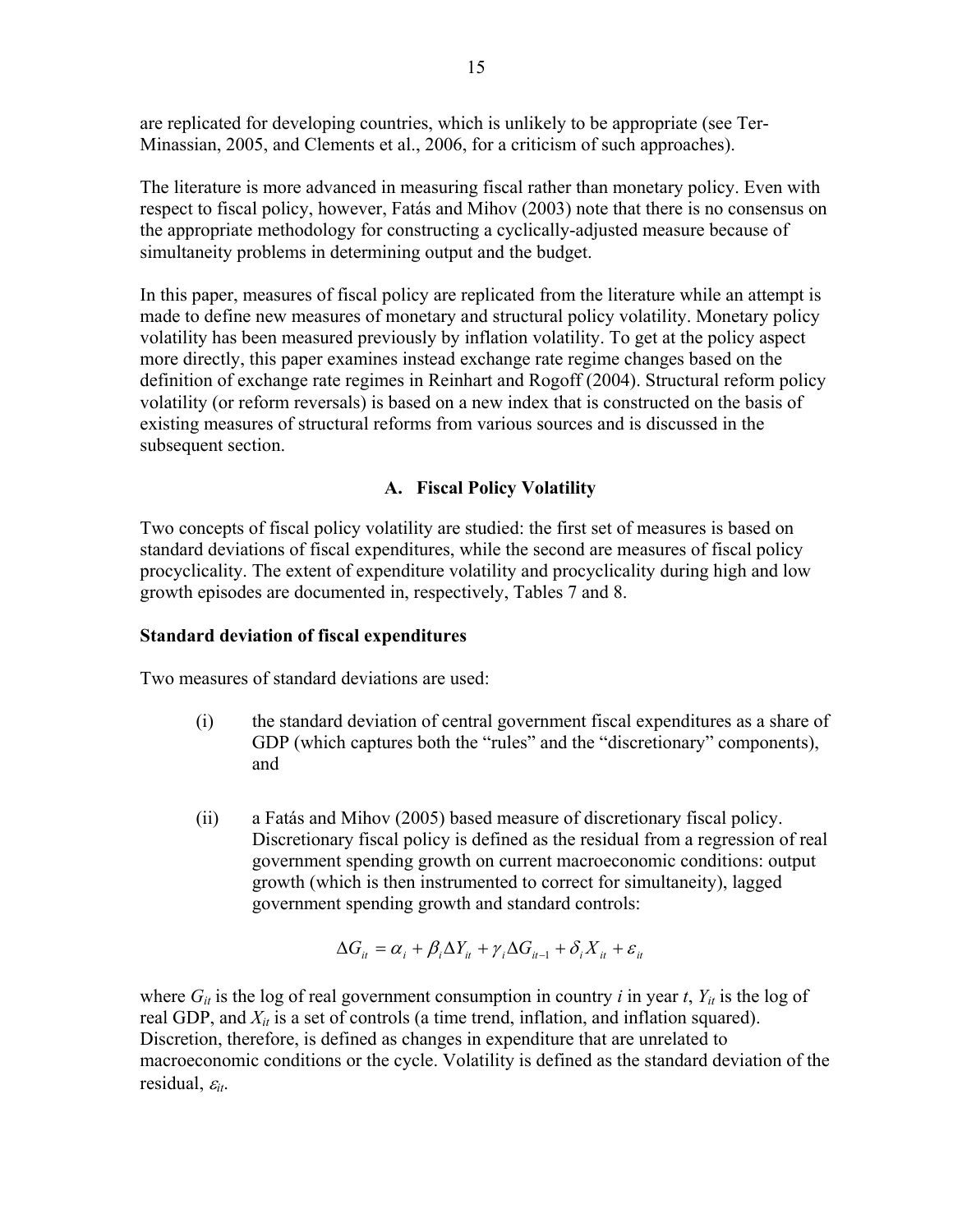The average level of fiscal expenditures was about 3–4 percentage points of GDP lower during the high growth decade compared with the low growth decade, while the average volatility was significantly lower (Table 7). This pattern holds in nearly all countries, although the magnitudes differ. Therefore, reducing fiscal expenditures may not hurt growth on a longer-term basis. Chile is an extreme example where fiscal expenditures were more than 10 percentage points of GDP lower in the high growth period.<sup>9</sup>

The Fatás-Mihov measure of discretionary fiscal policy volatility reveals somewhat different results—the volatility of fiscal policy is only marginally higher in the low growth period. Discretionary government expenditure can be expected to rise during the low growth period, reflected in the higher average level in the low growth decade. But there is wide variation across countries, with Nicaragua a clear outlier. Excluding Nicaragua, the average reduces in the low-growth period compared with the high growth period, suggesting the existence of financing constraints for many countries.

# **Expenditure procyclicality**

Procyclical fiscal policies can affect long-term growth indirectly by amplifying business cycles and increasing output growth volatility. To the extent that growth volatility has a negative impact on growth, procyclical fiscal policies will adversely affect long-term growth.

Here, two measures of fiscal policy procyclicality are used: one is based on Kaminsky, Reinhart and Vegh (2004, henceforth, KRV); and the other is based on Alesina and Tabellini (2005, henceforth, AT). Specifically:

- (i) KRV procyclicality measure correlates the cyclical components of real government spending and real GDP. If the correlation is positive, policy is procyclical; and
- (ii) the AT measure of procyclicality is obtained from country-by-country regressions of changes in government spending as a share of GDP  $(S_{ii})$  on the cyclical components of real GDP (or the output gap) and terms of trade.

$$
\Delta S_{it} = \phi_i + \lambda_i GDPgap_{it} + \varphi_i ToTgap_{it} + \theta_i S_{it-1} + \mu_{it}
$$

If the coefficient on the output gap  $(\lambda_{it})$  is positive, that is, if an increase in the cyclical component of GDP is positively related to changes in spending as a share of GDP, then policies are defined to be procyclical.

Table 8 indicates that there is sufficient evidence for procyclical fiscal policies in Latin America. According to the KRV measure over the whole sample period, all countries (except Ecuador) pursued procyclical policies, of which nearly half were strongly significant. The

<sup>&</sup>lt;sup>9</sup> Chile could prove to be a good case study where the quality of fiscal expenditures may have been very high.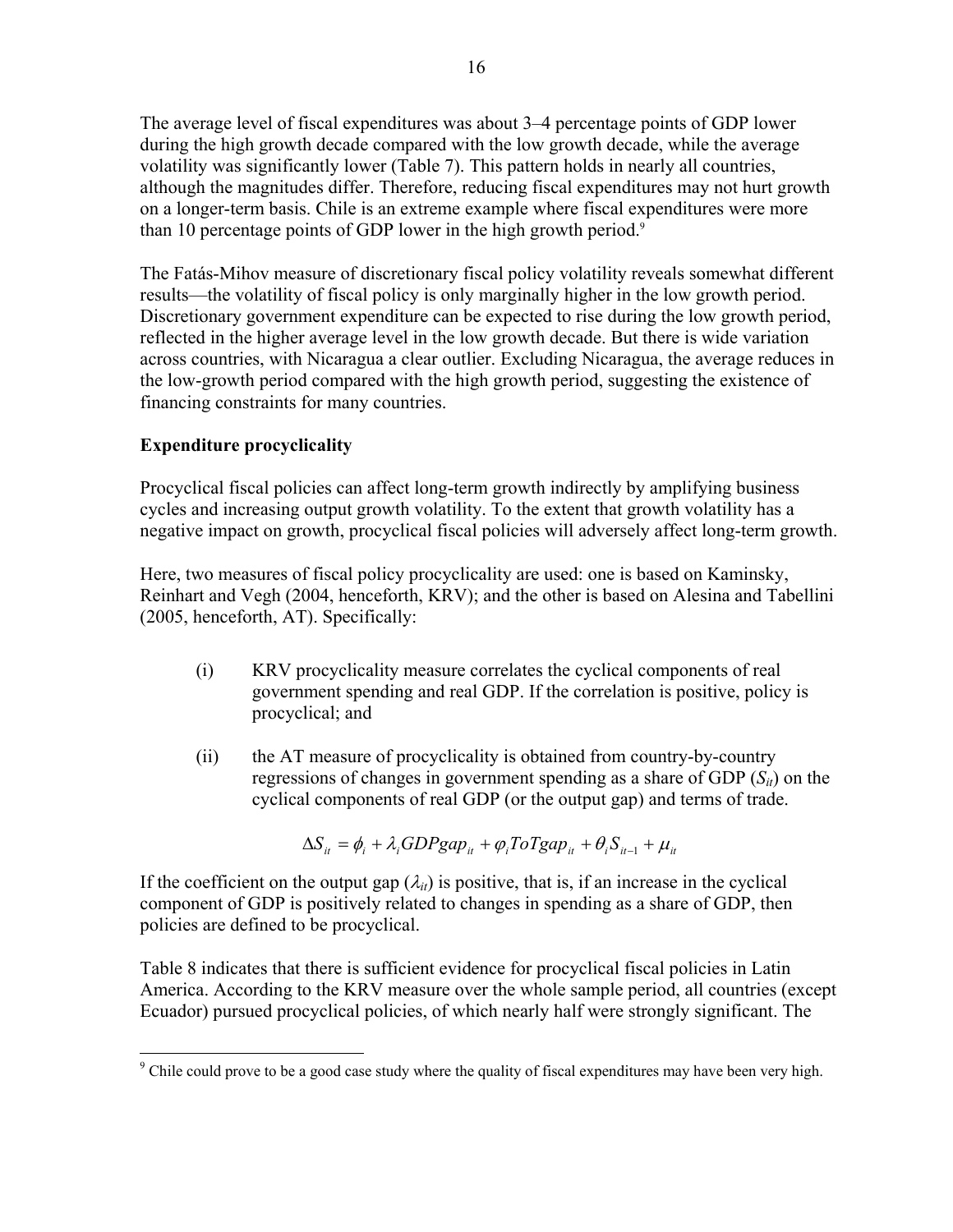pattern generally holds for the high and low growth subperiods. The Alesina-Tabellini measure also confirms the relationship, with higher and more significant coefficients.

# **B. Monetary/Exchange Rate Policy Volatility**

The inability to find good measures of monetary policy is notorious in the literature. It is particularly difficult in the case of non-industrial countries where data are hard to come by or where financial markets are not well developed. Kaminsky, Reinhart and Vegh (2004) developed a measure based on the Taylor rule, but they themselves did not use it as they encountered several problems. Additionally, the Taylor rule may not be useful in a crosscountry context of heterogeneous countries.

This paper develops a measure (albeit an extreme one) to capture exchange rate regime changes. Exchange rate regimes are defined according to Reinhart and Rogoff (2004). Regimes are scored on a 15-point scale on an annual basis for each country, ranging from one extreme (currency board) to the other (free floating). Based on this scoring, two variables are defined: the number of exchange rate regime changes and the intensity of regime changes for each subperiod. The intensity of change is the absolute difference in the score obtained on the 15-point scale.

A priori, the effect of exchange rate regime changes on growth is not obvious. There is some evidence that countries with fixed exchange rate regimes grow slower than those with more flexible regimes (Ghosh et al, 1997), which if true suggests that a move to greater flexibility would help countries grow faster and vice versa. On the other hand, if exchange rates are fixed and there are clear signs of overvaluation, then a move to a more depreciated rate would help growth even if the type of exchange regime itself does not change. In a similar vein, the number and intensity of changes could signify the extent of uncertainty (and hence hurt growth) or could indicate that the authorities are responding flexibly to the external environment (and hence spur growth).

Table 9 shows the number and intensity of changes in the exchange rate regime for each subperiod. The overall picture is not striking. The total number of changes are similar in the two subperiods and the number of changes per country in a 10-year period is a little over one. The intensity of changes varies widely by country, but the pattern across the two subperiods on average is not very different.

# **VI. STRUCTURAL POLICY VOLATILITY AND REFORM REVERSALS**

There are several indices of structural reforms for Latin America, but it is difficult to find a sufficiently long, consistent time series for 1970–2004. Sources include the Heritage Foundation (Index of Economic Freedom measure: 1995–2005, annual data), Fraser Institute (Economic Freedom of the World measure: 1970–2003, every five years until 2000 and annual thereafter), Morley et al. (structural reform index measure—for Latin America: 1970-95, annual data), Lora (structural reform index measure—for Latin America: 1985–99, annual data), and the World Bank (Country Policy and Institutional Assessment, CPIA: 1977–2004, annual data). Given the need for annual data from 1970-2004, the measures from the Heritage Foundation and Morley et al. (1999; henceforth,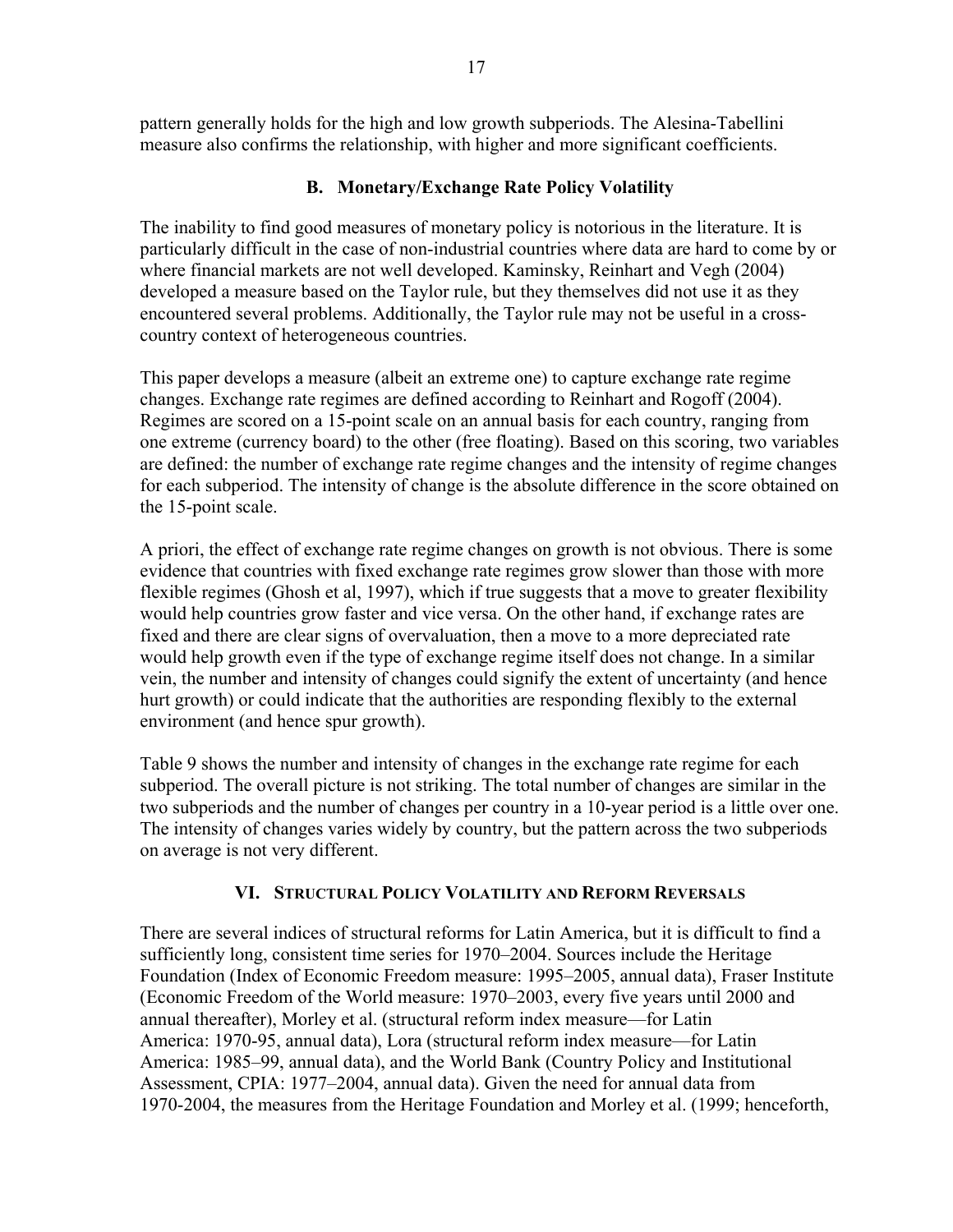Morley) were used. The CPIA was dropped because the confidentiality requirements of the World Bank prohibit the reporting of individual country data. Fraser was dropped because it does not contain annual data until 2000, while Lora's index commences from 1985.

Combining appropriately-transformed measures of Morley for 1970–95 with the Heritage Foundation for 1995–2004 provides a consistent new series for 1970–2004 that we call the composite Heritage-Morley index.10 Nicaragua and Panama were dropped from the sample since they are not reported by Morley. The components of the two measures measure similar types of reforms: both include measures of trade policy reforms, government intervention, tax reforms, foreign investment policy, property rights, domestic financial reforms, privatization, labor market regulations, and regulatory burdens on business.<sup>11</sup>

On the whole, the region has experienced quite significant progress in structural reforms during 1970–2004, but there has been considerable variation across countries. Figure 5 illustrates the progress in structural reforms for the region and for selected countries. Argentina was the most advanced reformer in 1970, but fell behind most other countries in the region by 2004. At the other extreme, Chile was one of the laggards in 1970 but advanced to the top by 2004. Costa Rica maintained a relatively high level of reform orientation during the period, while Ecuador, which started out at the low end, progressed very slowly. Venezuela is the only country whose level of market orientation by 2004 had regressed below the level in 1970.

Figure 6 illustrates the periods of progress and regress in implementing market-oriented structural reforms for the region as a whole. The shaded area indicates the period of reversals (which is a decline in the level of the index). The area under the curve could be considered the "cost" of reform reversals—it shows the intensity of reform reversals and the time taken to revert to the level of reforms achieved before the reversals occurred. For the region, there was quite significant progress in implementing reforms particularly in the latter half of 1980s and during the 1990s. However, there were general periods of reform reversals in the early 1980s and the early 2000s. The reversals during the early 1980s coincided with a period of extreme macroeconomic instability and debt crises, against the backdrop of an unfavorable external environment. The reversals in the more recent period coincide with crises in some countries but not in others, and occurred when the external macroeconomic environment has been conducive to implementing reforms. A closer look suggests that the reversals commenced before the crises began, but were exacerbated by the crises.

 $\overline{a}$  $10$  The Heritage Foundation index ranges from one to five with lower numbers indicating greater market orientation of policies. The Morley index ranges from zero to one, with higher numbers denoting greater market orientation. The two measures were normalized from 0 to 100, with higher numbers indicating greater marketoriented reforms. To connect the two series, the data at 1995 were used to rebase the Morley index.

 $<sup>11</sup>$  The Heritage Foundation comprises 10 sub-indices that are equally weighted. One of these represents</sup> monetary policy, which we considered removing. However, it does not make a qualitative difference to the index. In the regression analysis, we do not use inflation or a monetary measure as an explanatory variable, so there is no "double counting" of monetary policy. Using the series in its complete form has the advantages of being well recognized in the literature and easily comparable with other studies.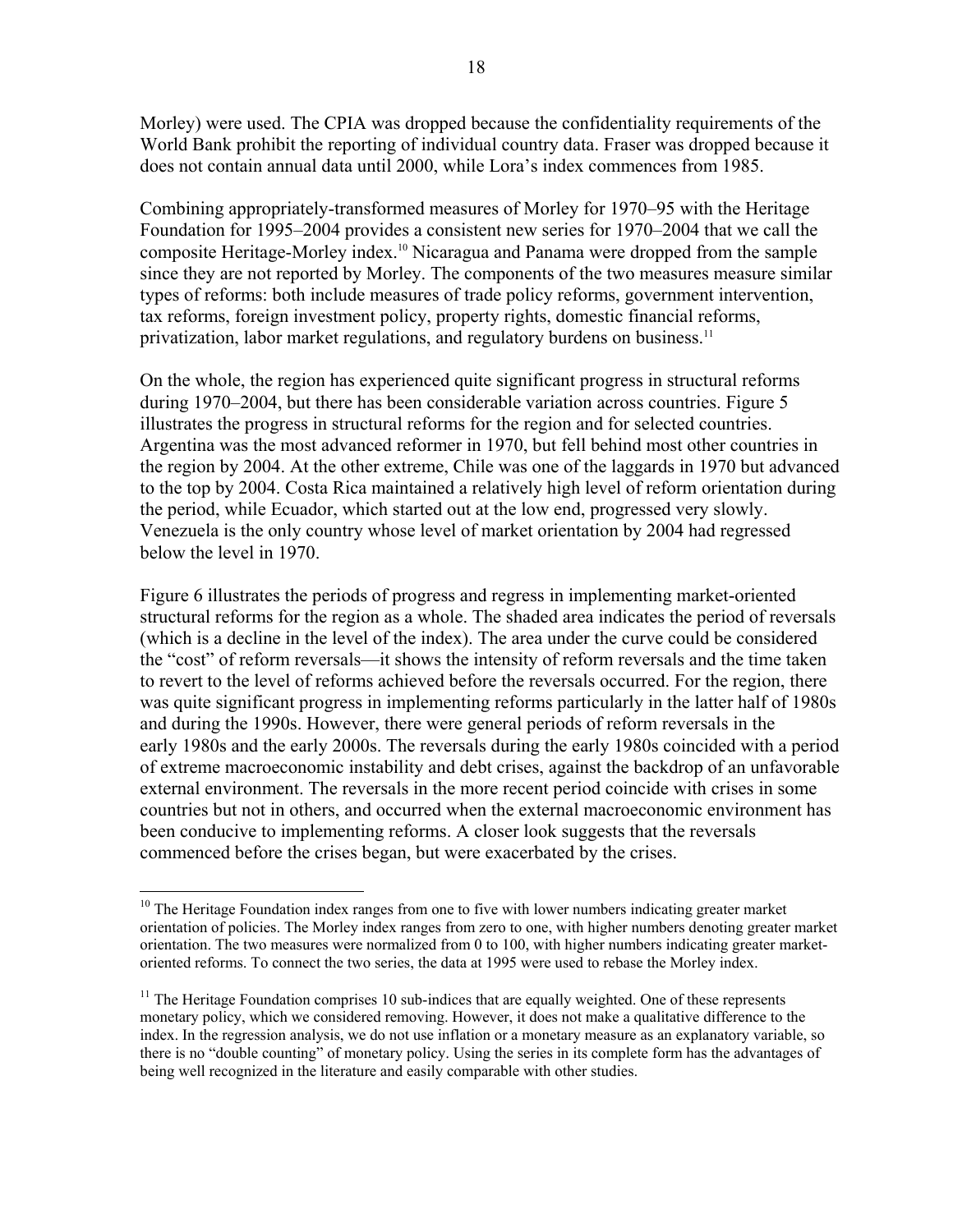

Figure 5. Latin America: Progress in Structural Reforms, 1970–2004

Source: Authors, Heritage-Morley Composite Index.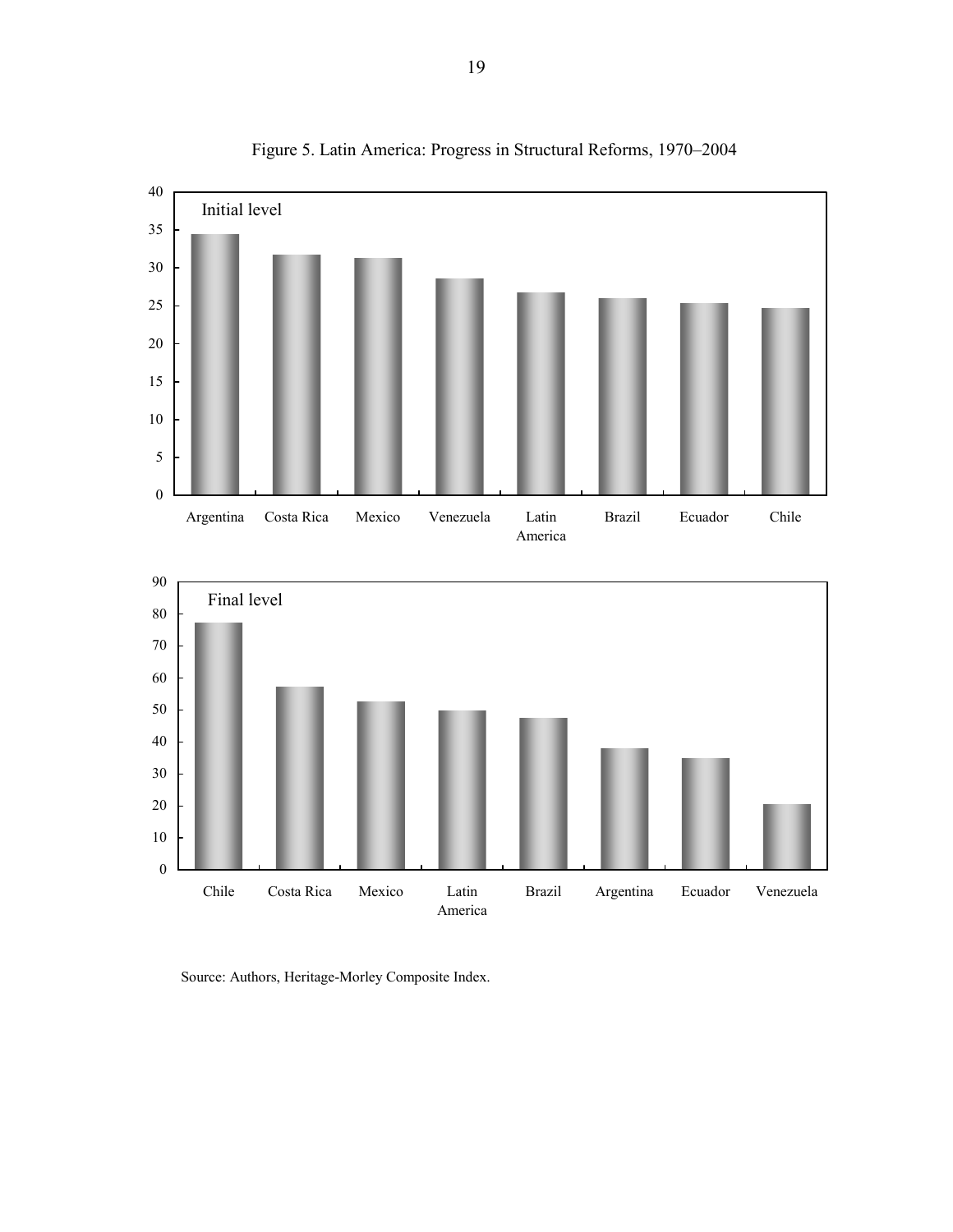

Figure 6. Latin America: Structural Reforms and Reversals, 1970–2004

Source: Authors, Heritage-Morley Composite Index.

The variation across countries in the initial extent of reforms in 1970 and the pace of reforms over 1970–2004 is documented in Table 10. Countries are grouped according to high (abovemedian) and low (below-median) levels of initial reforms, and by fast (above-median) and slow (below-median) pace of reform during the sample period. The first number in parentheses refers to the absolute level of market orientation in 1970, while the second reports the change in the structural reform measure. Brazil is at the median in terms of both the level and the pace of reforms. The most market-oriented countries in 1970 that made the fastest progress are Costa Rica and El Salvador, while those that made the slowest progress are Argentina, Mexico, Venezuela, and Honduras. The least market-oriented countries in 1970 that made the fastest progress are Bolivia, Chile, Guatemala, Uruguay,<sup>12</sup> and Peru, while those that made the least progress are Ecuador and Colombia.

Not only did the initial level and the pace of reforms differ across countries in the region but the volatility of reforms also differed markedly across countries. Figures 7–8 plot the progress in market-oriented reforms and reform reversals for each of the countries. Argentina, Bolivia, Ecuador, Paraguay, and Venezuela stand out for their marked reversals of reforms in recent years.

 $\overline{a}$ 

 $12$  In the fall of 1974, Uruguay liberalized its financial sector overnight.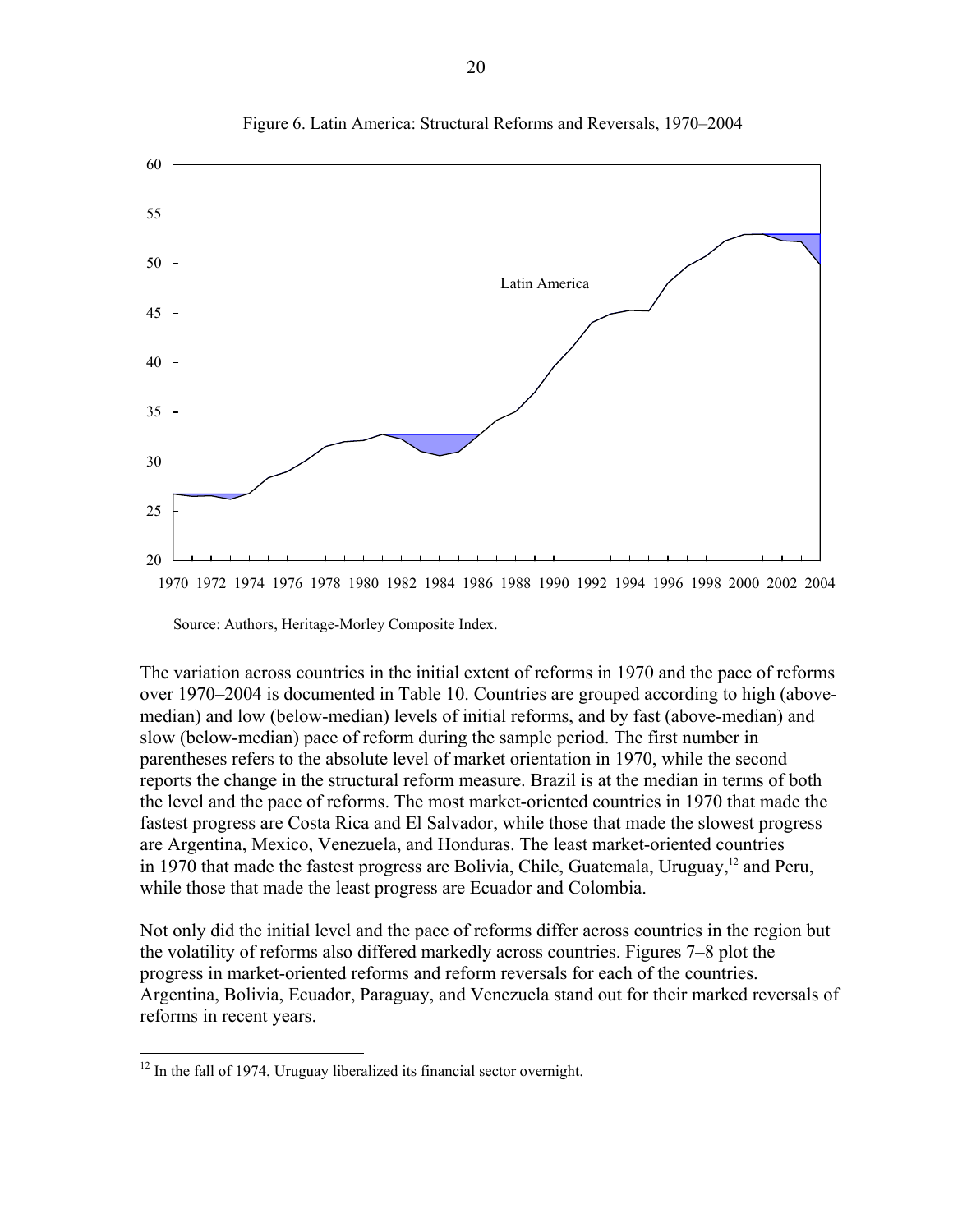

Figure 7. Latin America: Structural Reforms and Reversals (Fast Reformers), 1970–2004 1/

Source: Authors, Heritage-Morley Composite Index. 1/ Brazil is excluded from the fast reformers.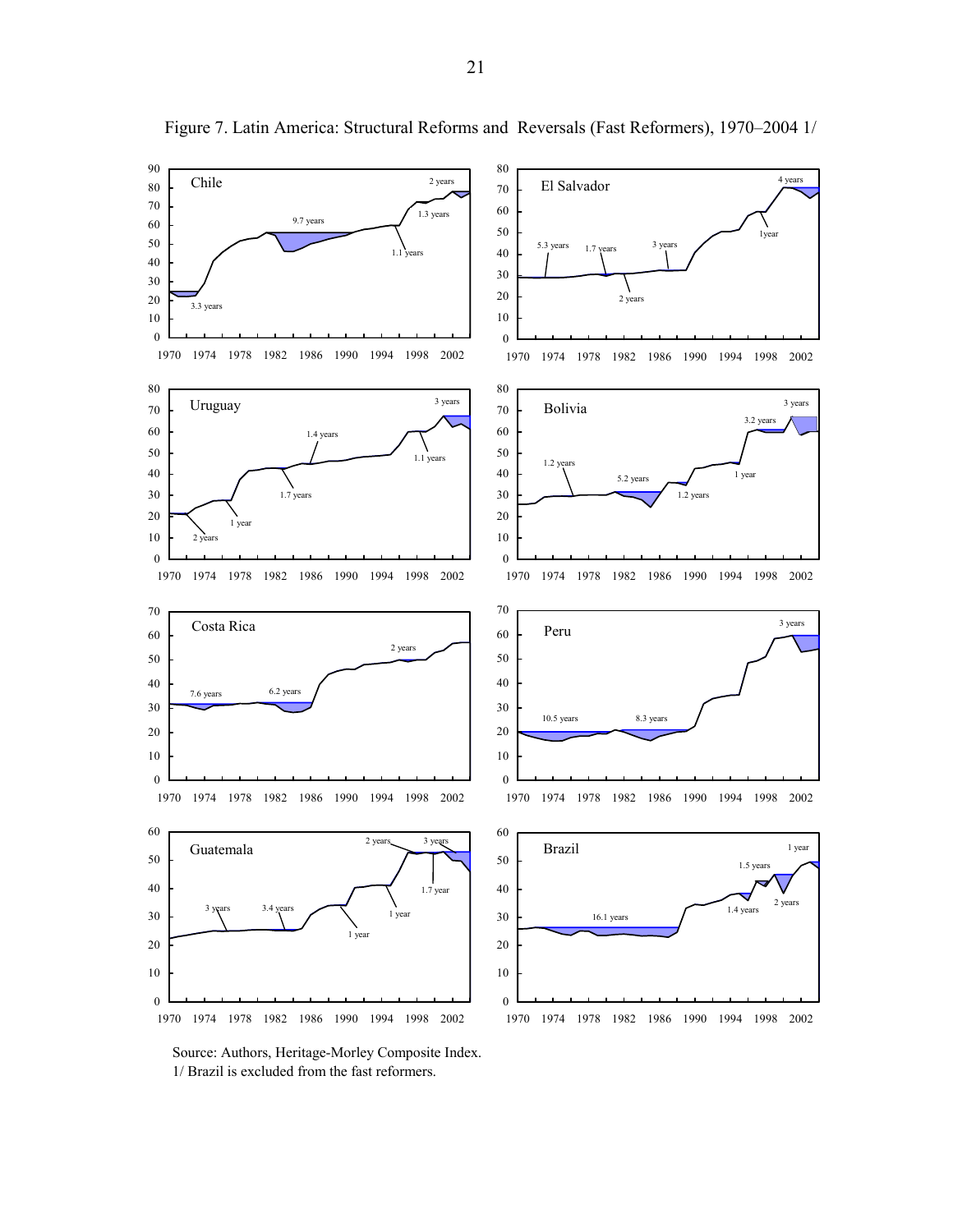

Figure 8. Latin America: Structural Reforms and Reversals (Slow Reformers), 1970–2004

Source: Authors, Heritage-Morley Composite Index.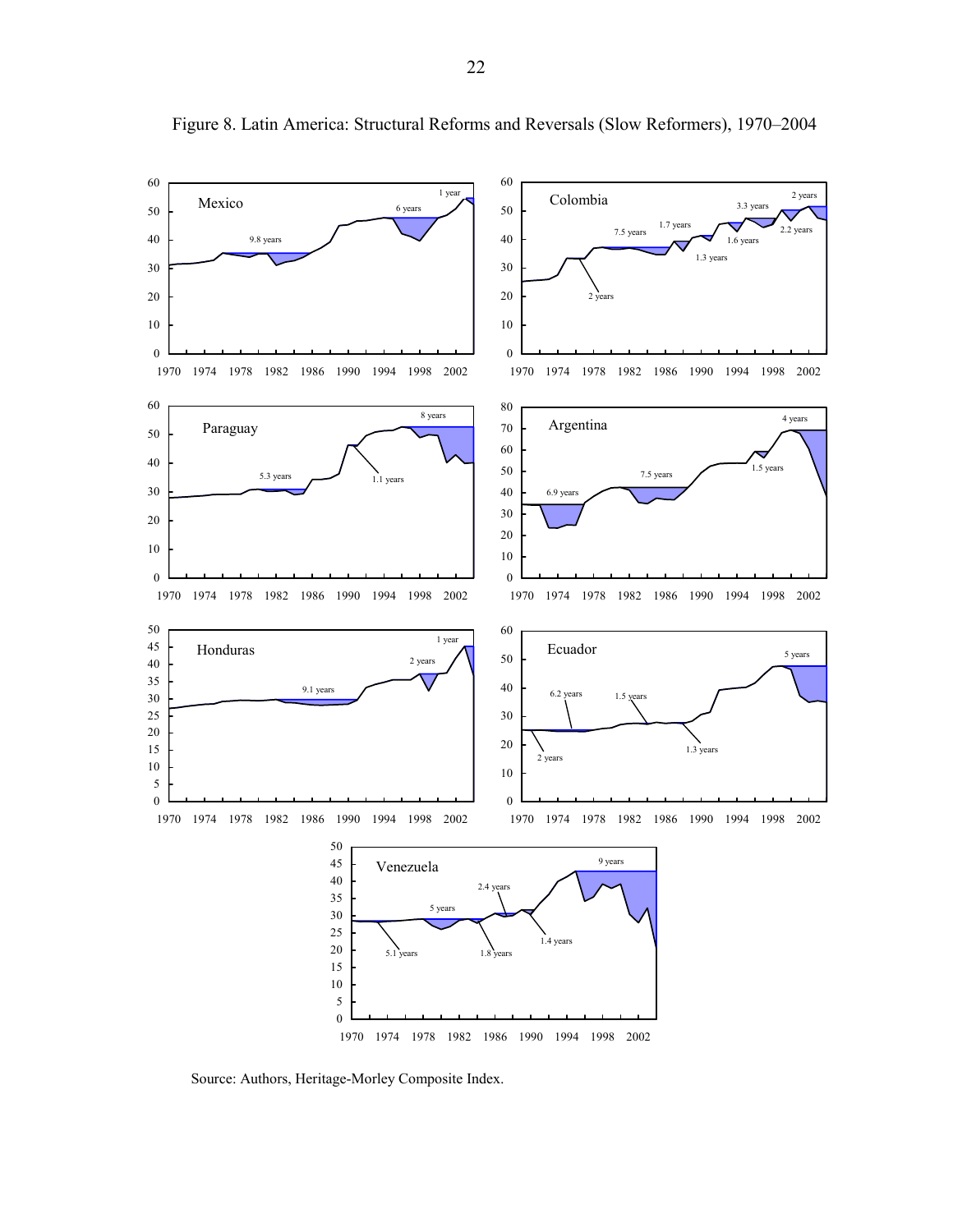All countries experienced reform reversals during 1970–2004. There were 167 reversals in total, excluding Nicaragua and Panama. The highest numbers of reversals were in Argentina, Brazil, Colombia, and Venezuela. The most intense reversals were in Argentina, Chile (during the early part of the sub-period), Paraguay, and Venezuela. The least intense were in Costa Rica, El Salvador, Guatemala, and Uruguay.

Structural reform performance was better during the high-growth episode compared with the low-growth episode. Table 11 documents the average level and trend (or progress) in structural reforms as well as the number and intensity of reform reversals during the high and low growth episodes in each country.<sup>13</sup> During the high-growth episode, the degree of market orientation of structural policies was higher, countries made more progress in structural reforms, the number of reform reversals was fewer, and the intensity of reform reversals was lower.

#### **VII. CONSTRAINTS FACED BY POLICYMAKERS**

Policy choices in implementing reforms or responding to shocks may be constrained if country authorities face financing, trading or institutional constraints. If two countries faced the same shock, the volatility of policies could be higher in one country if the policymakers in that country faced greater constraints. This section examines three types of constraints: financing constraints, restrictions in external trade, and socio-political features.

#### **A. Financing Constraints**

Financing constraints could be measured by access to external capital markets, financial liberalization, capital flows, depth of domestic financial sectors, and levels of public debt. Table 12 documents these measures of financial integration and constraints. The first column indicates a country's access to external private capital markets. This measure, taken from Gelos, Sahay, and Sandleris (2004), is an annual binary variable that takes the value of 1 if the country had access to capital markets, zero otherwise. For example, during its best growth period, Argentina had access to external capital market for 70 percent of the time, while during its worst growth period, it had access 40 percent of the time. On average, Latin American countries had greater access to capital market during their high growth periods. Chile and Uruguay are the only countries that had lower access to external capital during their high growth period.

The second column indicates the degree of financial liberalization, which is also a one-zero annual dummy variable. More financially liberalized countries experienced higher growth. Only Brazil, Colombia, Mexico and Venezuela were financially less liberalized in their high

1

<sup>&</sup>lt;sup>13</sup> The trend is the difference between the first and the last year of the relevant period. The "number of reversals" report the number of times the annual index fell during the sample period. The intensity of reversals is the average decline in the index each time it fell. The intensity of reversals is labeled "low", "medium" or "high," based on whether the intensity of reversals is in the first quartile ("low"), the second or third quartile ("medium"), or the fourth quartile ("high").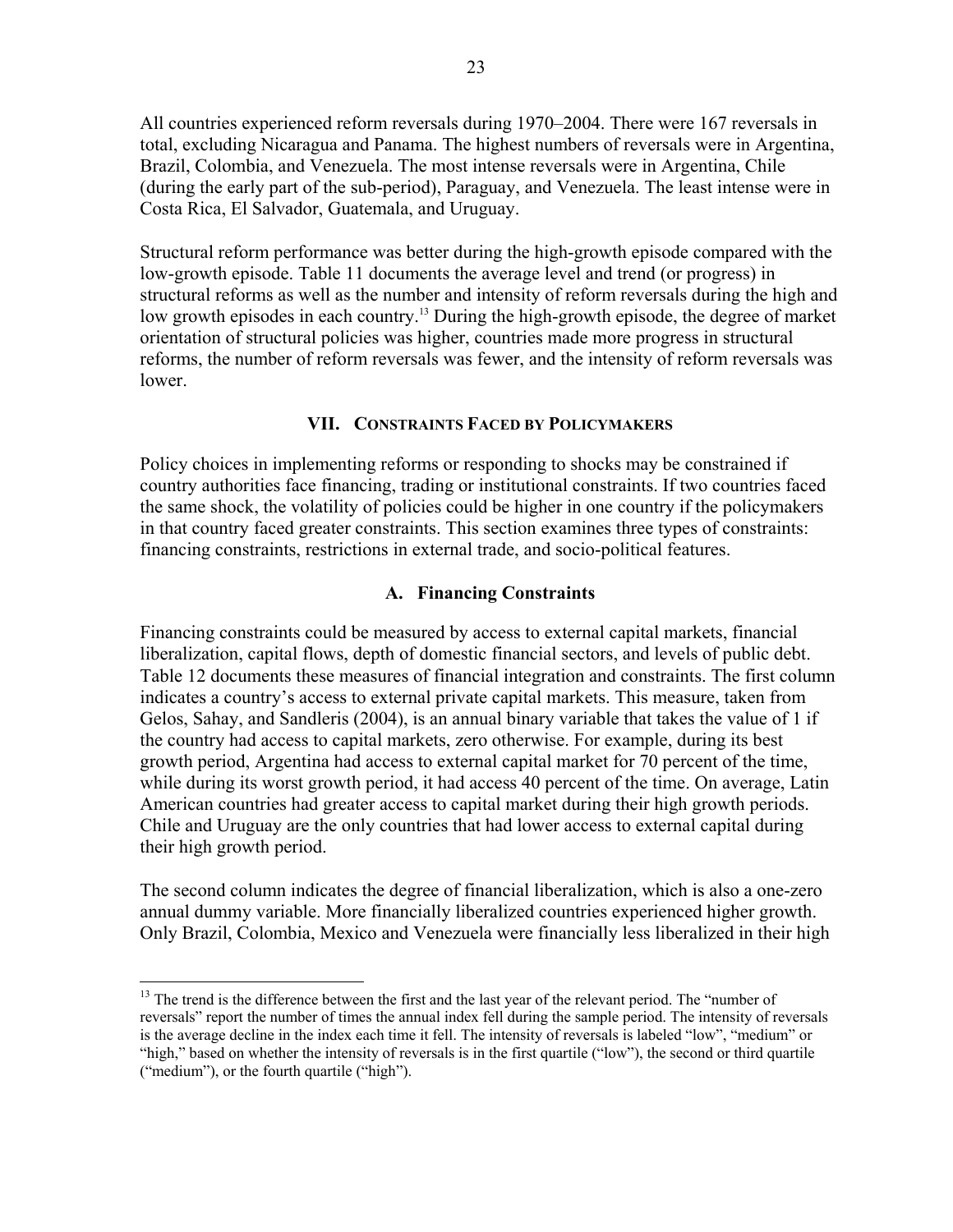growth period, but three of these four countries experienced their highest growth period during the 1970s when the liberalization was lower in the world, in general.

The third column indicates capital flows as a share of GDP. On average, capital flowed into the countries during their high growth periods and flowed out during the low growth periods. Colombia, Nicaragua, Paraguay, and Venezuela are exceptions, however. The penultimate column provides a measure of financial depth, namely, the M2-to-GDP ratio. On average, financial depth was the same during the high and low growth periods. On the other hand, debt was higher in the low growth period in virtually all countries, though not significantly so (exceptions are Colombia, Nicaragua, Uruguay, and Venezuela).

## **B. Trade Integration**

Trade openness is expected to be related to higher growth (Dollar and Kraay, 2002, and Chang et al., 2005). Two measures of trade integration are considered: a binary trade liberalization dummy and trade (exports+imports) as a share of GDP. Trade is indeed more liberalized and the economy more open on average during periods of high growth than periods of low growth, but only marginally so (Table 13). Country experiences vary significantly. Five countries—Colombia, Costa Rica, Ecuador, Mexico, and Paraguay—grew faster when their trade regimes were much less liberal, though the best years for each of these countries were in the 1970s when trade regimes in the world were generally less free. Measures of trade openness have been criticized, however, for not capturing the channels through which trade liberalization facilitates growth (see, for instance, Srinivasan and Bhagwati, 2001). Hence, such measures need to be viewed with some caution.

# **C. Socio-Political and Economic Features**

Finally, Table 14 lists some other features that could be considered constraints to policymaking: the level of development (proxied by per capita income), the size of the economy (small size affects flexibility to respond to shocks, though the direction could go either way), the level of human capital (lack of skilled people to conduct policy and contribute to growth), ethnic fractionalization (spending pressures are likely to be higher), polity changes (frequent changes in political legal framework can create uncertainty), and external risk perceptions (higher perceptions of risk by foreign investors could create barriers for policymakers). Some of these factors are also direct determinants of growth, such as human capital development and per capita income.

The number of polity changes have been high in Latin America, dominated by Bolivia, Ecuador, Guatemala and Peru. The intensity of these changes have been high, especially in Peru, Uruguay, and several of the Central American countries. The extent of ethnic diversity has been the highest in Bolivia, Ecuador, and Peru. Income inequality has been the highest in Guatemala, Brazil and Chile, and lowest in Uruguay, Nicaragua and Bolivia.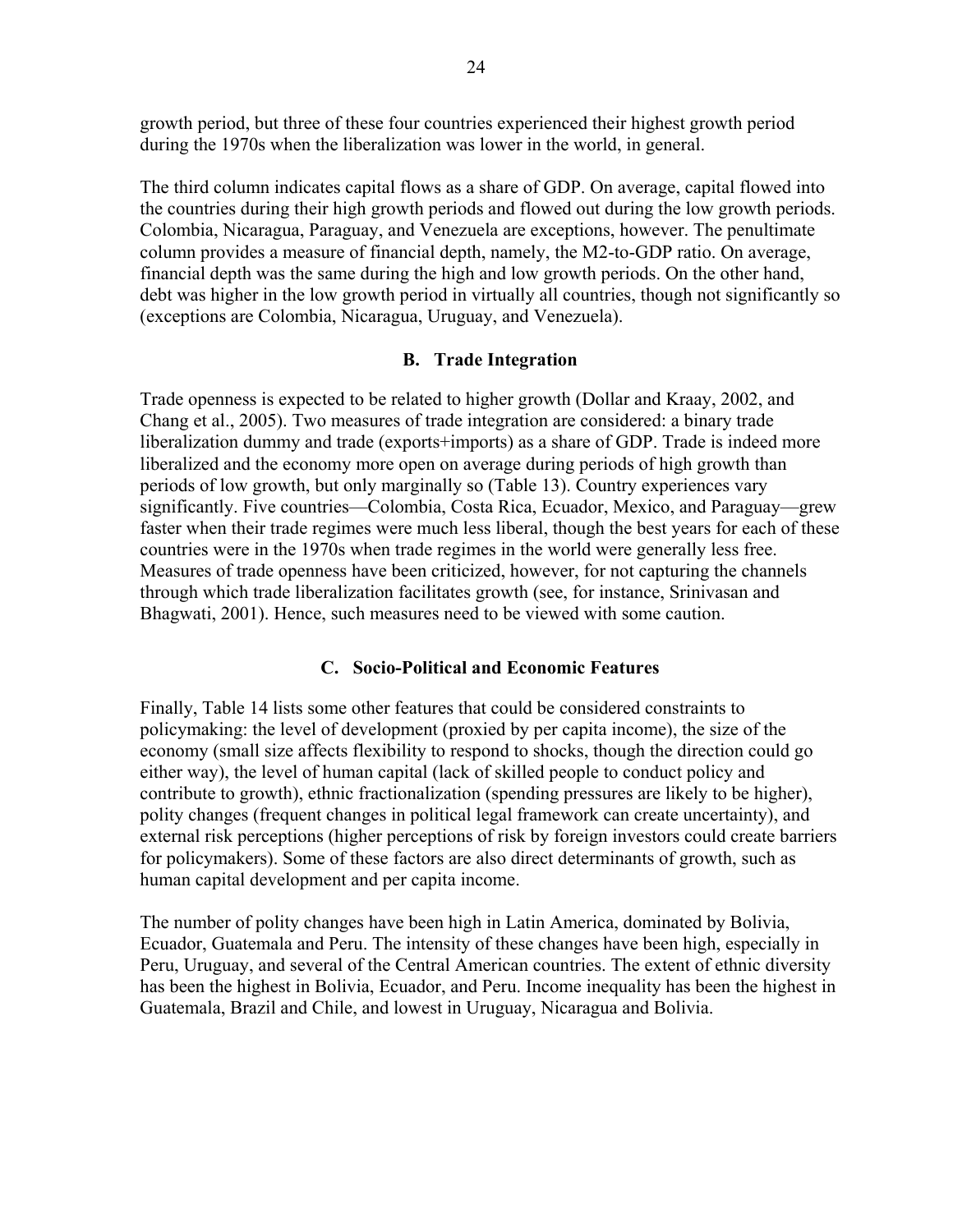#### **VIII. WHAT HAVE WE LEARNT SO FAR?**

Previous sections have examined the bivariate relationship between growth and other macroeconomic outcomes, shocks, policies, and constraints. This section synthesizes the findings of the previous sections, comparing the statistical significance of the relationships with theory and/or commonly held priors about these relationships. In so doing, it provides insights into the factors that are likely to be important in understanding growth and volatility in Latin America.

Tables 15 and 16 summarize the findings and the hypotheses. In both tables, the rows list the variables of interest. The second column is our prior regarding the direction of relationship between growth and the variable of interest. For example, the volatility of growth in the high growth period relative to the low growth period is expected to be low. Hence, the "expected outcome" is listed as "low." In the third column, "actual outcome" records the actual findings, and the fourth column notes the significance of the bivariate relationship (based on the data for the 17 Latin American countries). If the relationship is significant, the last column records the names of countries that are exceptions. Exceptions could make for potentially interesting case studies.

The bivariate relationship between growth and each of the other macroeconomic outcomes is statistically significant (Table 15). Output volatility, inflation, inflation volatility, devaluation, and devaluation volatility are lower in the high growth period. Fiscal balances are higher and volatility is lower in the high growth period. Currency crises and episodes of debt default are significantly lower in high growth periods, but banking crises are not. There are more banking crises in the high growth period, although the association is not significant. Regarding shocks, only the level and volatility of US real interest rates appear to matter for growth. Terms of trade shocks are not significantly different between high and low growth periods.

Of the macroeconomic policies considered—measures of fiscal expenditure and volatility, fiscal policy procyclicality, and exchange rate regime switches—only three of the seven variables matter (Table 16). Higher growth is statistically significantly related with lower fiscal expenditure, lower fiscal expenditure volatility, and fewer exchange rate regime changes. Among the structural reform measures—level, change, and reversals—only reform reversals are significantly associated with growth. Of the constraints considered, only capital flows and public debt are significantly related to growth.

# **IX. REGRESSION ANALYSIS—COMPLEMENTING THE EPISODIC APPROACH**

The episodic approach identified the statistically significant bivariate relationships between growth and other variables. A regression analysis can complement the episodic approach by testing for robustness of the relationships and ascertaining the variables that are relatively more important for explaining growth. It can also help in assessing performance during the "average", as opposed to just the highest-growth or lowest-growth, years.

In this section, a regression analysis is undertaken dividing the 1970–2004 sample period into three sub periods, 1970–79, 1980–89, and 1990–2004. The volatility of the relevant variables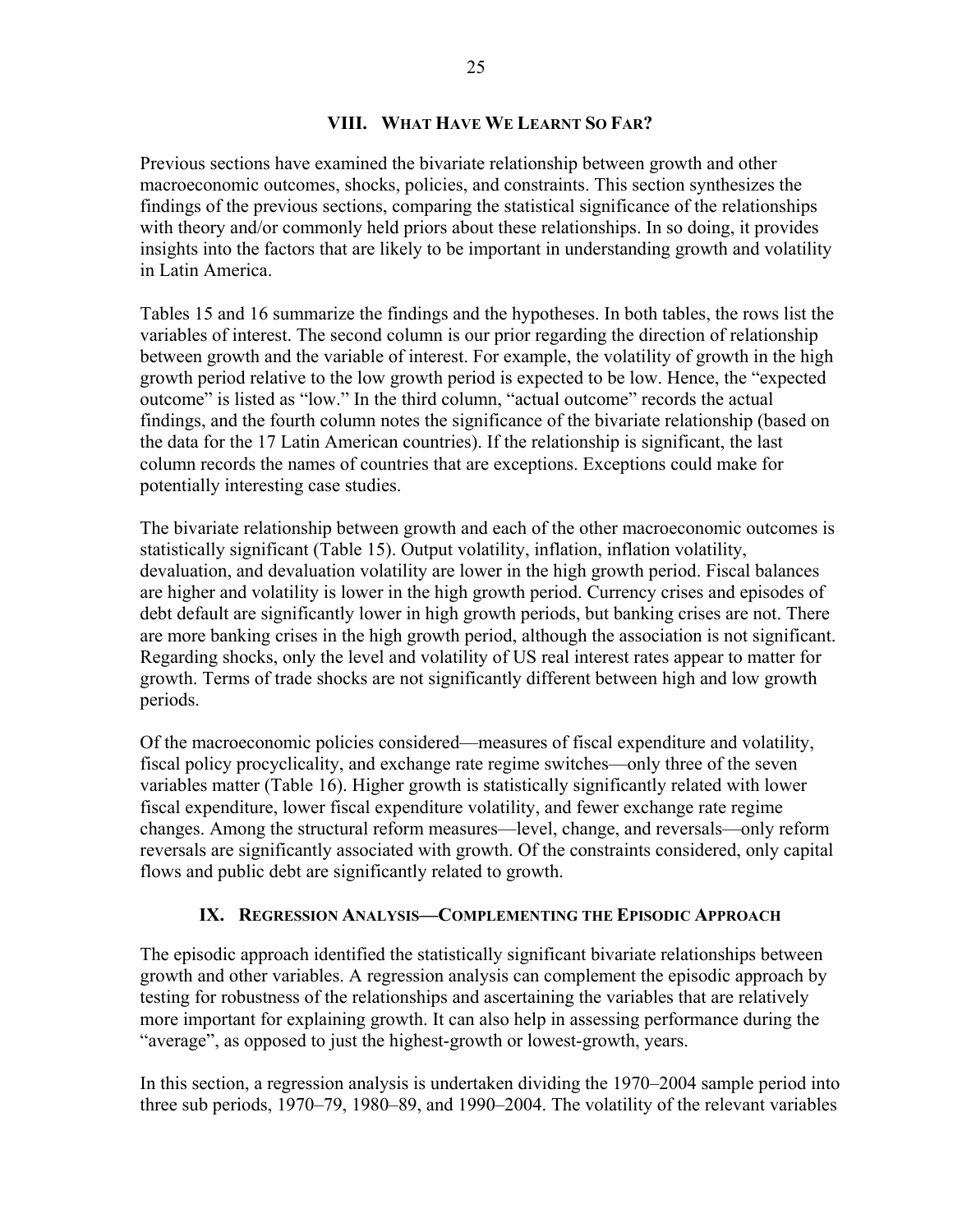are computed for each of these sub periods. The choice of three sub periods (as opposed to a single cross section, or larger numbers of sub periods) was governed by two considerations: first, a single cross section of 17 observations would be insufficient for the analysis, and second, sub periods smaller than 10 years would not make much sense for computing volatility. The three sub periods increase the data set to a maximum of 51 data points.

#### **Growth**

The key variable of interest is per capita GDP growth. Following Ramey and Ramey (1995) and others, the volatility of per capita growth enters as an explanatory variable; the determinants of volatility are discussed below. No other macroeconomic outcome is used because of endogeneity. Exogenous shocks are introduced in the specification, followed by policy variables. Standard determinants, such as initial per capita income and education, are controlled for, as are socio-political institutions and economic characteristics for each country.

The regression results are presented in Table 17. Below is the regression with the highest explanatory power (accounting for 68 percent of the variation in per capita GDP growth):

*Per capita GDP growth = – 0.23 Volatility of growth – 0.50 Average US real interest rate – 0.09 Volatility of discretionary fiscal policy + 0.17 Index of institutional development*   $-0.0004$  Initial per capita income  $+0.08$  Income inequality  $-6.40$ 

All right hand side variables are significant at least at the 10 percent level, and are broadly consistent with the findings from the episodic approach. One exogenous shock—high US real interest rates—dampens growth. Other exogenous shocks are not significant. Regarding macroeconomic policies, the higher the volatility of discretionary fiscal policy, the lower the growth. Moreover, the greater the level of institutional development (or market-orientation of structural reforms), the faster is growth.

The standard control in the growth literature—initial per capita income—is significant with the correct sign. But levels of education are not significant; this is perhaps not surprising since the difference in education among the Latin American countries is relatively low, compared to other regions. The degree of income inequality is positively related with growth. However, in an instrumental variables regression, where growth volatility is instrumented by the explanatory variables for volatility (see next subsection below for these variables), neither initial per capita income nor income inequality remain significant, possibly because the variation across the region is not particularly high.

#### **Volatility**

The volatility of growth may be accounted for by the volatility of US real interest rates, intensity of structural reform reversals, and financial liberalization (Table 18). The three variables account for nearly 40 percent of the variation in output growth volatility: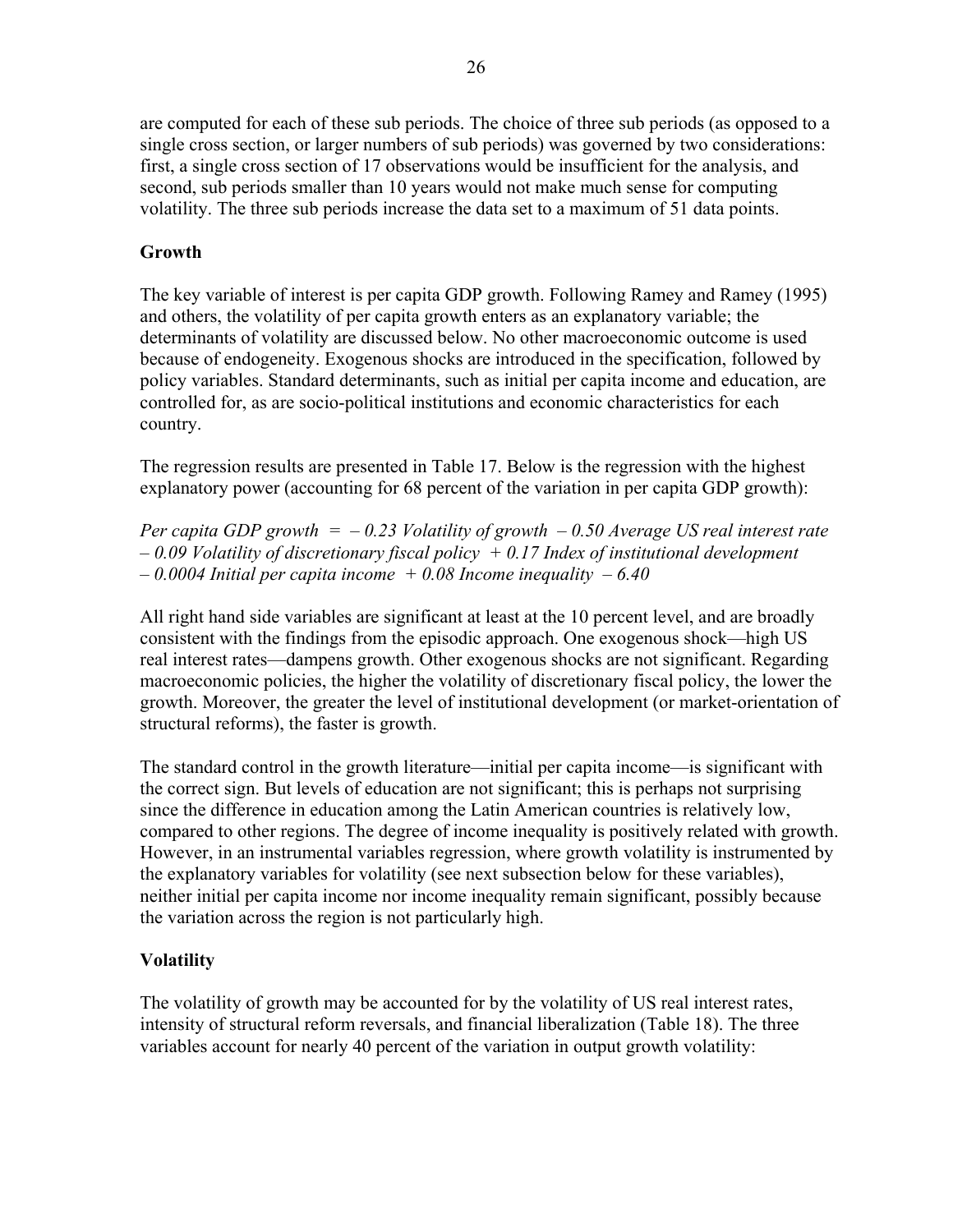*Volatility of real GDP per capita growth = 1.53 Volatility of US real interest rates + 0.32 Intensity of structural reform reversals + 2.16 Financial liberalization dummy – 0.06* 

All variables (except the constant) are significant at least at the 5 percent level. Higher volatility of US real interest rates increases the volatility of real GDP per capita growth, as does greater intensity of structural reform reversals. Greater financial liberalization is also related to greater volatility, conforming with the view that greater financial liberalization may go hand-in-hand with macroeconomic crises. Other variables—such as the volatility of G-7 growth, volatility of terms of trade, number and intensity of exchange rate regime, public debt burden, capital flows/GDP, trade openness, trade liberalization, and number and intensity of polity changes—are not significantly related with growth volatility.

#### **X. CONCLUSION**

Real GDP per capita growth in Latin America during 1970–2004 has been low. The best performer, Chile, grew at only 2.6 percent per annum, while the worst performer, Nicaragua, experienced a decline in real GDP per capita. During this period, the volatility of growth has also been high. Using an episodic approach, this paper established key stylized facts on growth and volatility in 17 Latin American countries. The best and worst 10-year growth periods were identified for each country, and bivariate relationships established between growth and several variables of interest such as other macroeconomic outcomes, shocks, policies, and constraints. The approach provided an easy way to correlate within-country variation in growth performance with other factors, recognize outliers, and identify variables that are likely to be important explanators for growth within and across countries.

Episodes of relatively high growth differed across countries in the region and were robustly and negatively related with volatility. For nearly half the countries, the 1970s was the best decade (the 1990s were the best for only 6 countries), but the 1980s were the worst years for most countries. On average, the volatility of other macroeconomic outcomes was also negatively related with growth. The volatility of inflation and devaluation was 5–6 times higher, and fiscal balances were worse and its volatility nearly three times higher during the low growth period.

Crises, or extreme macroeconomic events, have been ubiquitous in Latin America. There were over 300 crisis-year observations during 1970–2004, covering currency, debt default, and banking crises. Argentina had the maximum number of crises—an average of one per year—while Colombia had only 6 in the entire 35-year period. There were significantly more currency crises and debt defaults in the low growth period as compared to the high growth period. However, this pattern does not hold for banking crises. Concurrent crises involving a currency crisis generally resulted in a sharp fall in output in the short term.

External shocks account only partly for the volatility in outcomes. Of the shocks considered, just the U.S. real interest rate is significantly related with growth and volatility. The level and volatility of U.S. interest rates were nearly twice as high in the low growth period. The level and volatility of G-7 growth rates were similar in the high and low growth periods. Country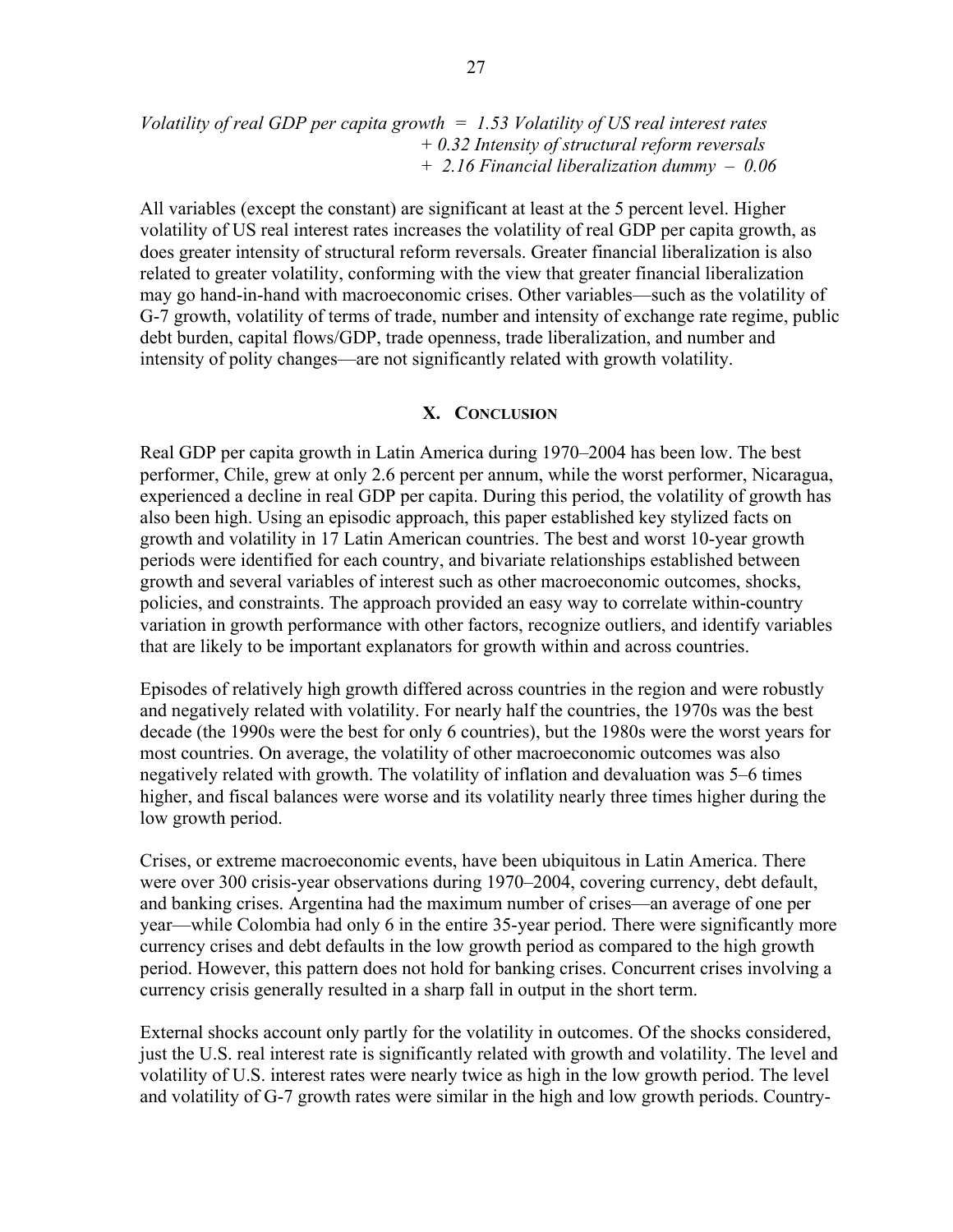specific shocks—terms of trade, natural disasters, and official development assistance—were not generally significantly related with growth.

If most external shocks did not matter, did macroeconomic policy volatility contribute to lower growth? Some expenditure-based measures of fiscal policy exhibited higher volatility in the low-growth period. Fiscal policy was strongly procyclical, but this was not related with longer-term growth performance. Common measures of monetary policy were difficult to construct, so changes in the exchange rate regime—the number and intensity of exchange rate regime switches—were studied. Changes in regimes were marginally higher in the low growth period.

Was the pace of structural reforms and reform reversals associated with higher or lower growth? Since there was no time series data for the entire sample period of interest, an index was constructed based on measures developed by the Heritage Foundation and Morley et al. (1999). Despite several episodes of reform reversals, most countries made progress in market-oriented structural reforms during 1970–2004, except Venezuela. The intensity of reversals was highest in Argentina, Bolivia, Paraguay, and Venezuela. Chile, Costa Rica, El Salvador, and Uruguay made the most progress during the 35 years. Greater marketoriented reforms and fewer reform reversals were associated with higher growth.

The ability of policymakers to provide a stable policy environment can be hampered by economic or socio-political constraints. Several kinds of economic constraints were considered—high debt burden, shallowness of domestic financial markets, low access to international capital markets, low level of capital inflows, and domestic trade and capital account restrictions. While public debt was higher and capital inflows lower during the low growth period, none of the other variables were significant. However, in multivariate regressions, public debt and capital inflows were insignificant.

To isolate the most significant factors among the competing set of variables, multivariate regressions were run for the entire sample period for all the countries. US real interest rates were an important factor, but the level and volatility of terms of trade shocks did not matter for growth or volatility. Controlling for shocks, discretionary fiscal policy and institutional development or the level of market-oriented reforms mattered for growth, while the intensity of reform reversals mattered for growth volatility.

Future work on growth and volatility could expand the analysis to other regions, especially on the role of structural reform reversals. Alternative specifications for growth and volatility could be investigated, including whether different explanatory variables matter together. This could be tested by interacting terms, which would reveal the channels through which the explanatory variables may matter. The relationship between reform reversals and crises could also be explored; reform reversals often occurred before crises, but were exacerbated during crises. Future work could examine the details of reform reversals, and investigate the conditions under which reform reversals predict crises. These are areas that we are pursuing further.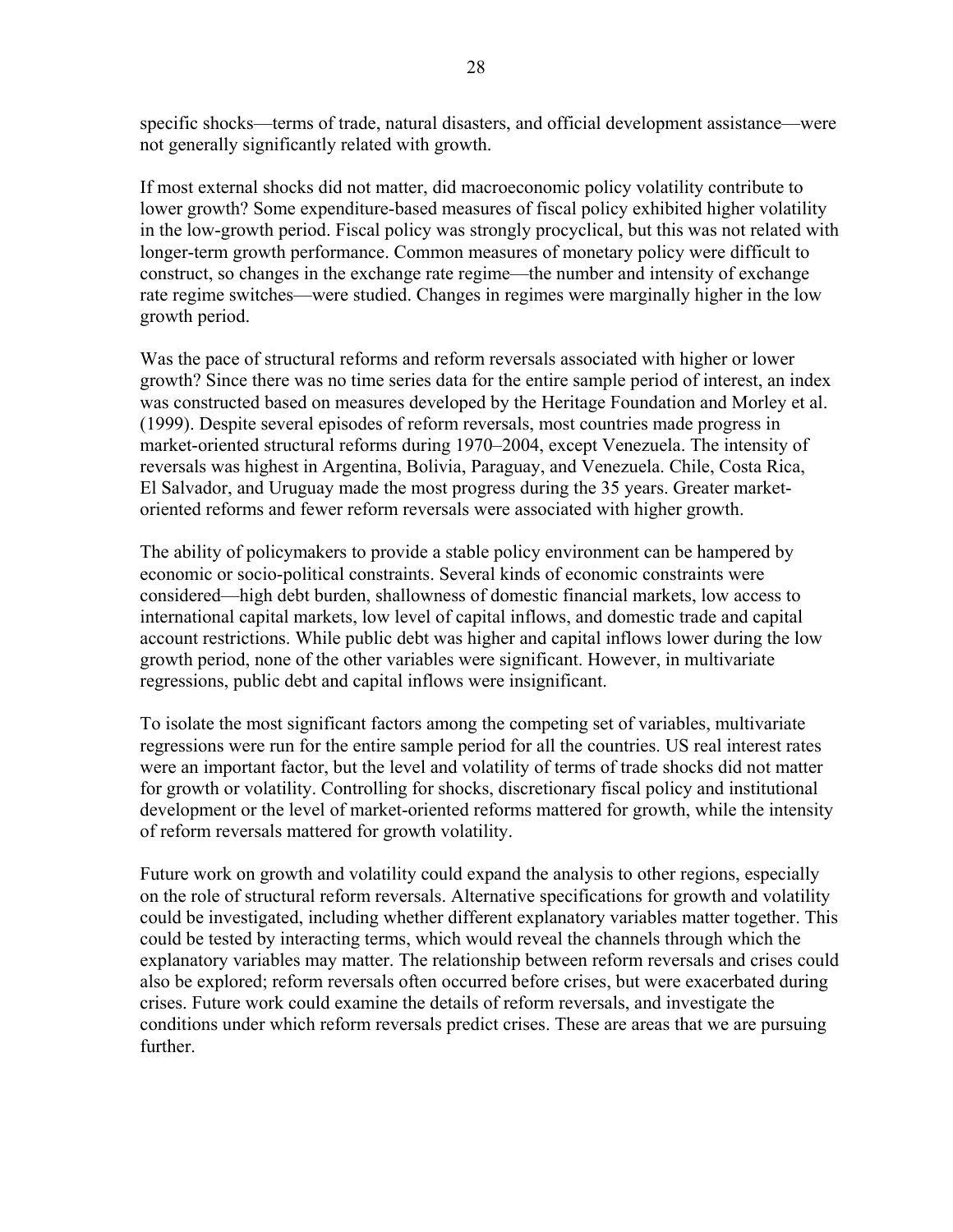|                                                                            |                         |                | <b>High Decade</b>                                                            |                             |                  |                | Low Decade                   |                             | Difference Between                   |                  |
|----------------------------------------------------------------------------|-------------------------|----------------|-------------------------------------------------------------------------------|-----------------------------|------------------|----------------|------------------------------|-----------------------------|--------------------------------------|------------------|
|                                                                            | <b>Starting</b><br>Year | Ending<br>Year | <b>Average Growth</b><br>Capita<br>Per                                        | Output Growth<br>Volatility | Starting<br>Year | Ending<br>Year | Average Growth<br>Per Capita | Output Growth<br>Volatility | <b>High and Low Decade</b><br>Growth | Volatility 1/    |
| Argentina                                                                  | 991                     | 2000           | 3.4                                                                           | 5.4                         | 1981             | 990            | $-2.9$                       | 5.3                         |                                      | $\overline{10}$  |
| Bolivia                                                                    | 1989                    | 1998           | 2.0                                                                           | $\overline{1.0}$            | 1978             | 1987           | $-3.1$                       | 2.2                         | $\overline{51}$                      | 2.2              |
| Brazil                                                                     | 1971                    | 1980           | 5.8                                                                           | 3.2                         | 1981             | 1990           | $-0.4$                       | 4.7                         | 6.2                                  | 1.5              |
| Chile                                                                      | 1988                    | 1997           | 6.1                                                                           | 2.3                         | 1973             | 1982           | $\overline{Q}$               | 7.9                         | 6.2                                  | 3.4              |
| Colombia                                                                   | 1970                    | 1979           | 3.3                                                                           | 1.7                         | 1993             | 2002           |                              | 2.7                         | 3.1                                  | 1.6              |
| Costa Rica                                                                 | 1970                    | 1979           | 3.4                                                                           | $\overline{1.9}$            | 1980             | 1989           | $0.2$<br>$-0.8$              | 4.5                         | 4.2                                  | 2.4              |
| Ecuador                                                                    | 1970                    | 1979           | $\overline{4.1}$                                                              | $3.\overline{3}$            | 1981             | 1990           |                              | Ņ<br>$\sim$                 | 4.7                                  | $\overline{1.0}$ |
| El Salvador                                                                | 1990                    | 1999           | 2.8                                                                           | 1.7                         | 1979             | 1988           | $3.7977$<br>$-2.7977$        | 5.8                         | 6.5                                  | $3.\overline{3}$ |
| Guatemala                                                                  | 1970                    | 1979           | 3.0                                                                           |                             | 1981             | 1990           |                              | 2.7                         | 4.6                                  | 1.7              |
| Honduras                                                                   | 1970                    | 1979           | 2.4                                                                           | $1.6$<br>3.6                | 1981             | 1990           |                              | 2.6                         | $\overline{3}$ .                     | 0.7              |
| Mexico                                                                     | 1972                    | 1981           | $\overline{4}$ .                                                              | 2.2                         | 1982             | 1991           |                              | 3.4                         | 4.8                                  | 1.5              |
| Nicaragua                                                                  | 1995                    | 2004           | 1.5                                                                           | 1.7                         | 1979             | 1988           | $-6.7$                       | 10.8                        | 8.2                                  | 6.2              |
| Panama                                                                     | 1990                    | 1999           | 3.7                                                                           | 2.5                         | 1980             | 1989           | $-1.4$                       | 6.4                         | 5.1                                  | 2.6              |
| Paraguay                                                                   | 1972                    | 1981           | 5.9                                                                           | 2.3                         | 1994             | 2003           | $-0.9$                       | 2.0                         | 6.8                                  | $_{0.9}$         |
| Peru                                                                       | 1993                    | 2002           | 2.4                                                                           | 3.8                         | 1982             | 1991           | $-3.4$                       | $\overline{\infty}$         | 5.9                                  | $\overline{2.1}$ |
| Uruguay                                                                    | 1985                    | 1994           | 3.5                                                                           | $3.\overline{3}$            | 1975             | 1984           | 0.2                          | 6.5                         | $3.\overline{3}$                     | 2.0              |
| Venezuela, RB                                                              | 1984                    | 1993           | 0.5                                                                           | 5.2                         | 1994             | 2003           | $-3.1$                       | 5.6                         | 3.7                                  | $\Box$           |
| Latin America 2/                                                           |                         |                | 3.4                                                                           | 2.7                         |                  |                | $-1.8$                       | $\overline{5.0}$            | 5.2                                  | $\frac{8}{16}$   |
|                                                                            |                         |                | Sources: World Bank, World Development Indicators; and IMF staff calculations |                             |                  |                |                              |                             |                                      |                  |
|                                                                            |                         |                |                                                                               |                             |                  |                |                              |                             |                                      |                  |
| 1/ Ratio of volatility in low decade to high decade.<br>2/ Simple average. |                         |                |                                                                               |                             |                  |                |                              |                             |                                      |                  |

Table 1. Latin America: Growth and Volatility, High and Low Years, 1970-2004 **Table 1. Latin America: Growth and Volatility, High and Low Years, 1970-2004**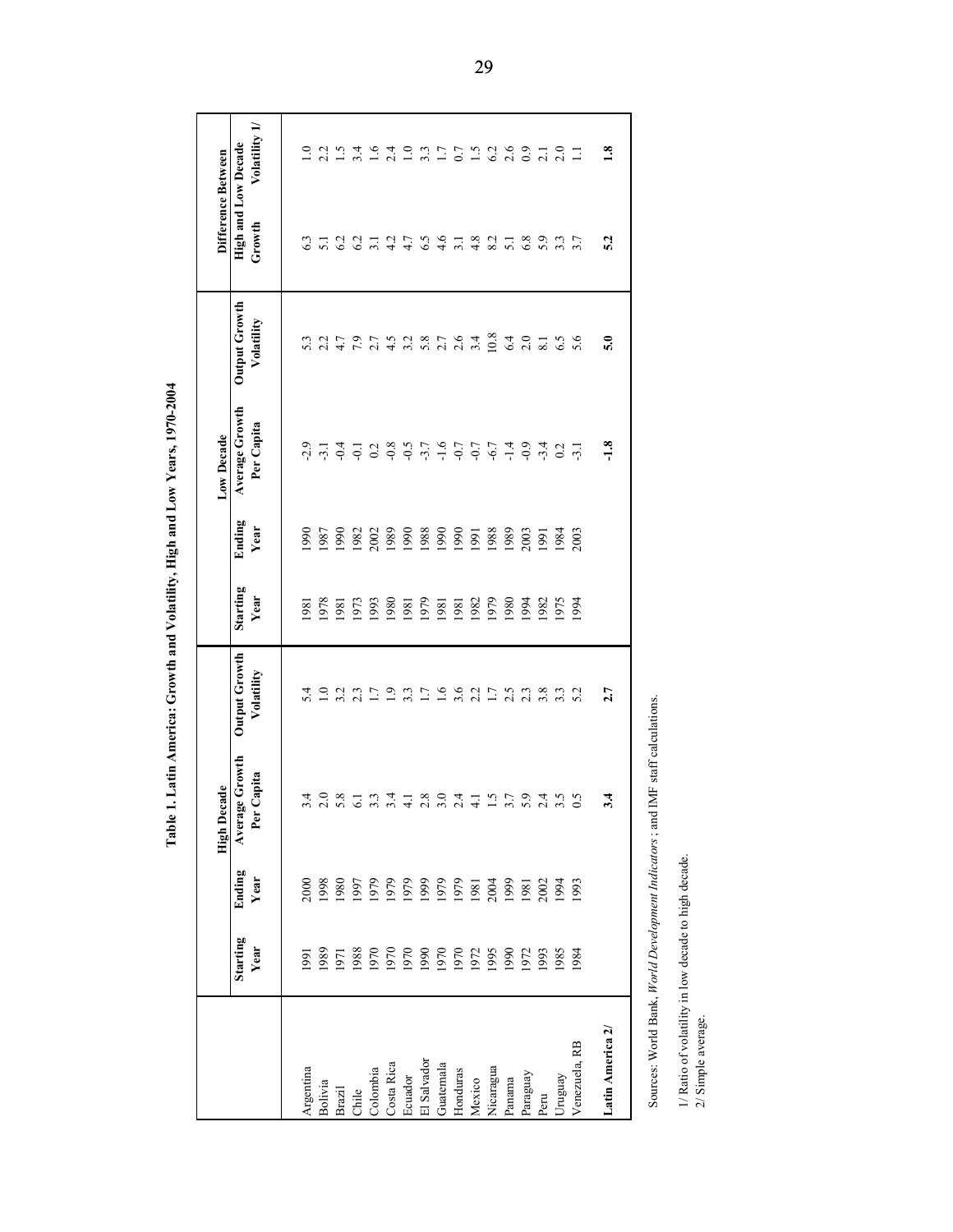|                                                   |                                           |                         | During                  | <b>High Growth Decade</b>                                 |                                                                                                                                                                                                                                                                                                                                                                                                                                                           |                      |                                                                                                                                                                                                                                                                                                     |                         |                        | During Low Growth Decade                                                                                                                                                                                                                                           |                                                                                     |                                                |
|---------------------------------------------------|-------------------------------------------|-------------------------|-------------------------|-----------------------------------------------------------|-----------------------------------------------------------------------------------------------------------------------------------------------------------------------------------------------------------------------------------------------------------------------------------------------------------------------------------------------------------------------------------------------------------------------------------------------------------|----------------------|-----------------------------------------------------------------------------------------------------------------------------------------------------------------------------------------------------------------------------------------------------------------------------------------------------|-------------------------|------------------------|--------------------------------------------------------------------------------------------------------------------------------------------------------------------------------------------------------------------------------------------------------------------|-------------------------------------------------------------------------------------|------------------------------------------------|
|                                                   | Average<br>Inflation                      | Volatility<br>Inflation | Devaluation<br>Average  | Devaluation<br>Volatility                                 | Balance<br>Fiscal                                                                                                                                                                                                                                                                                                                                                                                                                                         | Volatility<br>Fiscal | Inflation<br>Average                                                                                                                                                                                                                                                                                | Volatility<br>Inflation | Devaluation<br>Average | Devaluation<br>Volatility                                                                                                                                                                                                                                          | <b>Balance</b><br>Fiscal                                                            | Volatility<br>Fiscal                           |
| Argentina                                         | 13.9                                      | $\overline{31.1}$       |                         |                                                           |                                                                                                                                                                                                                                                                                                                                                                                                                                                           | 6.0                  |                                                                                                                                                                                                                                                                                                     |                         |                        | 98.7                                                                                                                                                                                                                                                               |                                                                                     | 2.3                                            |
| Bolivia                                           | 11.0                                      | 4.5                     | $7.\overline{3}$<br>8.5 | $\frac{1}{4}$                                             | $\begin{array}{l} \n  \  \, \alpha \  \  \, \alpha \  \  \, \alpha \  \  \, \alpha \  \  \, \alpha \  \  \, \alpha \  \  \, \alpha \  \  \, \alpha \  \  \, \alpha \  \  \, \alpha \  \  \, \alpha \  \  \, \alpha \  \  \, \alpha \  \  \, \alpha \  \  \, \alpha \  \  \, \alpha \  \  \, \alpha \  \  \, \alpha \  \  \, \alpha \  \  \, \alpha \  \  \, \alpha \  \  \, \alpha \  \  \, \alpha \  \  \, \alpha \  \  \, \alpha \  \  \, \alpha \  \ $ | $\Xi$                | $\begin{array}{l} 168.2 \\ 119.3 \\ 114.7 \\ 128.8 \\ 167.7 \\ 174.8 \\ 187.7 \\ 198.9 \\ 119.8 \\ 131.9 \\ 141.9 \\ 151.7 \\ 167.7 \\ 187.7 \\ 191.7 \\ 191.7 \\ 191.7 \\ 191.7 \\ 191.7 \\ 191.7 \\ 191.7 \\ 191.7 \\ 191.7 \\ 191.7 \\ 191.7 \\ 191.7 \\ 191.7 \\ 191.7 \\ 191.7 \\ 191.7 \\ 19$ | 99.7<br>148.7           |                        | 158.8                                                                                                                                                                                                                                                              |                                                                                     | $\overline{5}$ .                               |
| <b>Brazil</b>                                     | 32.7                                      | $20.7\,$                |                         |                                                           |                                                                                                                                                                                                                                                                                                                                                                                                                                                           |                      |                                                                                                                                                                                                                                                                                                     |                         |                        |                                                                                                                                                                                                                                                                    |                                                                                     |                                                |
| Chile                                             | 13.0<br>17.5                              | 5.5                     |                         |                                                           |                                                                                                                                                                                                                                                                                                                                                                                                                                                           |                      |                                                                                                                                                                                                                                                                                                     |                         |                        | $33.5 + 25.5 + 25.5 + 25.5 + 25.5 + 25.5 + 25.5 + 25.5 + 25.5 + 25.5 + 25.5 + 25.5 + 25.5 + 25.5 + 25.5 + 25.5 + 25.5 + 25.5 + 25.5 + 25.5 + 25.5 + 25.5 + 25.5 + 25.5 + 25.5 + 25.5 + 25.5 + 25.5 + 25.5 + 25.5 + 25.5 + 25.5 + 25.5 + 25.5 + 25.5 + 25.5 + 25.5$ |                                                                                     | 4.0                                            |
| Colombia                                          |                                           | 6.6                     |                         |                                                           |                                                                                                                                                                                                                                                                                                                                                                                                                                                           |                      |                                                                                                                                                                                                                                                                                                     |                         |                        |                                                                                                                                                                                                                                                                    |                                                                                     | $\overline{c}$                                 |
| Costa Rica                                        | $\frac{9.1}{11.1}$                        | 7.6                     |                         |                                                           |                                                                                                                                                                                                                                                                                                                                                                                                                                                           |                      |                                                                                                                                                                                                                                                                                                     |                         |                        |                                                                                                                                                                                                                                                                    |                                                                                     | 1<br>1<br>1<br>1<br>1<br>1<br>1<br>1<br>1<br>1 |
| Ecuador                                           |                                           | $4\overline{4}$         |                         |                                                           |                                                                                                                                                                                                                                                                                                                                                                                                                                                           |                      |                                                                                                                                                                                                                                                                                                     |                         |                        |                                                                                                                                                                                                                                                                    |                                                                                     |                                                |
| El Salvador                                       | 9.3                                       | 6.4                     |                         |                                                           |                                                                                                                                                                                                                                                                                                                                                                                                                                                           |                      |                                                                                                                                                                                                                                                                                                     |                         |                        |                                                                                                                                                                                                                                                                    |                                                                                     |                                                |
| Guatemala                                         |                                           | 5.6                     |                         |                                                           |                                                                                                                                                                                                                                                                                                                                                                                                                                                           |                      |                                                                                                                                                                                                                                                                                                     |                         |                        |                                                                                                                                                                                                                                                                    |                                                                                     |                                                |
| Honduras                                          | 6.4                                       | 3.4                     |                         |                                                           |                                                                                                                                                                                                                                                                                                                                                                                                                                                           |                      |                                                                                                                                                                                                                                                                                                     |                         |                        |                                                                                                                                                                                                                                                                    |                                                                                     |                                                |
| Mexico                                            | 17.3                                      | $6.5$<br>2.8            |                         |                                                           |                                                                                                                                                                                                                                                                                                                                                                                                                                                           |                      |                                                                                                                                                                                                                                                                                                     |                         |                        |                                                                                                                                                                                                                                                                    |                                                                                     | 5.2                                            |
| Nicaragua                                         | $\begin{array}{c} 8.8 \\ 1.1 \end{array}$ |                         |                         |                                                           |                                                                                                                                                                                                                                                                                                                                                                                                                                                           |                      |                                                                                                                                                                                                                                                                                                     |                         |                        |                                                                                                                                                                                                                                                                    |                                                                                     |                                                |
| Panama                                            |                                           | 0.4                     |                         |                                                           |                                                                                                                                                                                                                                                                                                                                                                                                                                                           |                      |                                                                                                                                                                                                                                                                                                     | $\frac{1}{4}$           |                        |                                                                                                                                                                                                                                                                    |                                                                                     |                                                |
| Paraguay                                          | 13.1                                      | $7.0\,$                 |                         |                                                           |                                                                                                                                                                                                                                                                                                                                                                                                                                                           | $\frac{0}{1}$ .0     |                                                                                                                                                                                                                                                                                                     |                         |                        |                                                                                                                                                                                                                                                                    |                                                                                     | $\frac{1}{2}$ .5 $\frac{5}{2}$ .1              |
| Peru                                              | 10.7                                      | 11.8                    | $0.04$<br>10.4          |                                                           |                                                                                                                                                                                                                                                                                                                                                                                                                                                           |                      |                                                                                                                                                                                                                                                                                                     | $3.7$<br>$1.8$<br>$1.8$ |                        |                                                                                                                                                                                                                                                                    | $\frac{1}{2}$ $\frac{1}{2}$ $\frac{1}{4}$ $\frac{3}{2}$ $\frac{9}{2}$ $\frac{1}{2}$ |                                                |
| Uruguay                                           | 54.6                                      | 11.6                    |                         |                                                           |                                                                                                                                                                                                                                                                                                                                                                                                                                                           | $\frac{1}{3}$        |                                                                                                                                                                                                                                                                                                     |                         |                        |                                                                                                                                                                                                                                                                    |                                                                                     | 2.9                                            |
| Venezuela, RB                                     | 26.8                                      | 15.1                    | 30.5                    |                                                           |                                                                                                                                                                                                                                                                                                                                                                                                                                                           | 3.4                  |                                                                                                                                                                                                                                                                                                     | 17.9                    |                        |                                                                                                                                                                                                                                                                    |                                                                                     |                                                |
| Latin America 1                                   | 15.6                                      | 8.9                     | $\mathbf{5}$            | 8.6                                                       | $-1.3$                                                                                                                                                                                                                                                                                                                                                                                                                                                    | $\vec{=}$            | 60.8                                                                                                                                                                                                                                                                                                | 47.4                    | 57.5                   | 59.4                                                                                                                                                                                                                                                               | $-4.4$                                                                              | 3.7                                            |
|                                                   |                                           |                         |                         |                                                           |                                                                                                                                                                                                                                                                                                                                                                                                                                                           |                      |                                                                                                                                                                                                                                                                                                     |                         |                        |                                                                                                                                                                                                                                                                    |                                                                                     |                                                |
| Sources: World Bank, World Development Indicators |                                           |                         |                         | ; IMF, World Economic Outlook; and IMF staff calculations |                                                                                                                                                                                                                                                                                                                                                                                                                                                           |                      |                                                                                                                                                                                                                                                                                                     |                         |                        |                                                                                                                                                                                                                                                                    |                                                                                     |                                                |
| 1/ Simple average.                                |                                           |                         |                         |                                                           |                                                                                                                                                                                                                                                                                                                                                                                                                                                           |                      |                                                                                                                                                                                                                                                                                                     |                         |                        |                                                                                                                                                                                                                                                                    |                                                                                     |                                                |

Table 2. Latin America: Inflation, Devaluation, and Fiscal Balance During High and Low Growth Decades, 1970-2004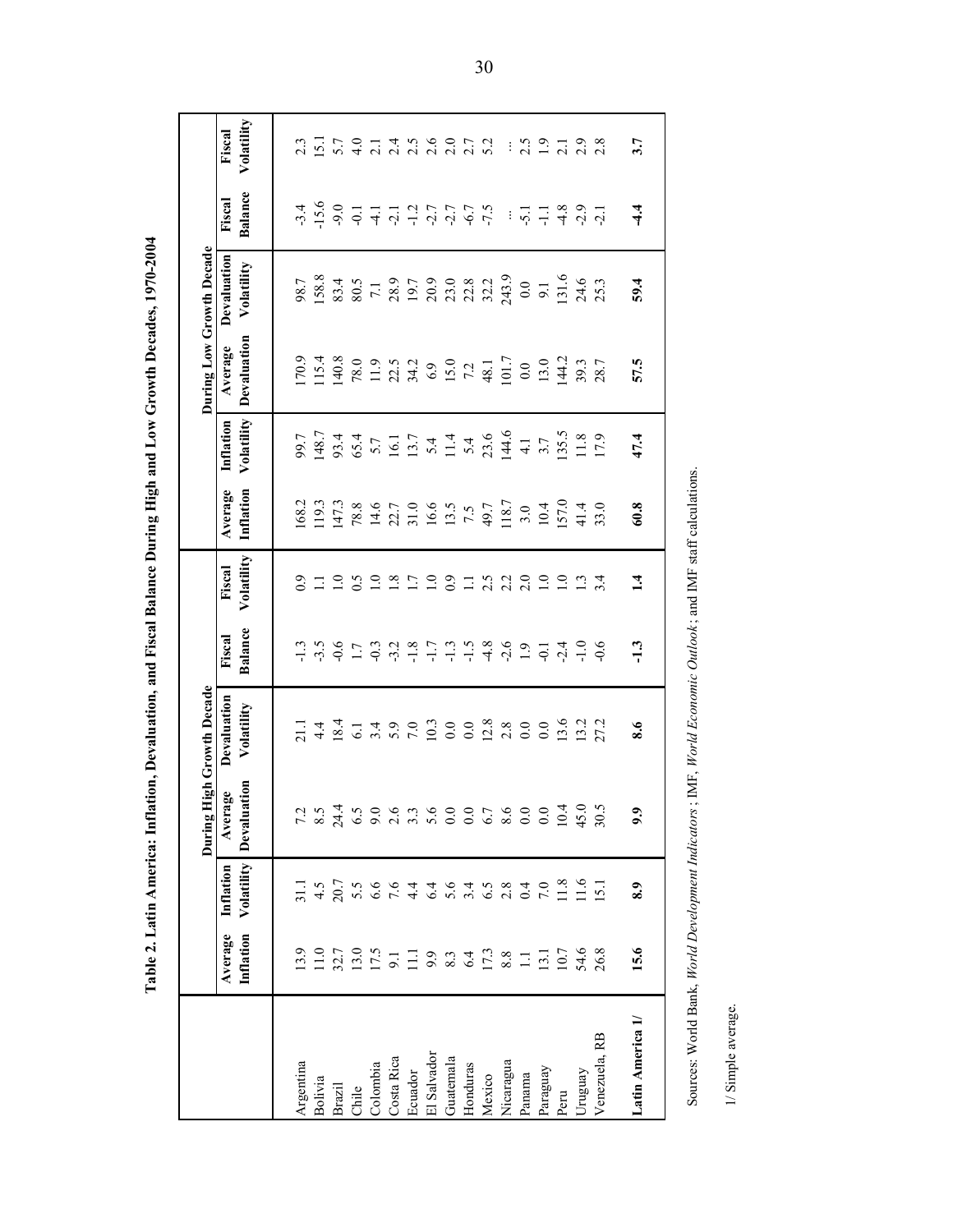Table 3. Latin America: Crises During High and Low Growth Decades, 1970-2004 1/2/

|                                                                                                    |                    | During High Growth | Decade                  |                      |                                                                                                                                                                                                                     | During Low Growth Decade |                          |                              | Total                                                                                                                                                                                                                                                                                                                                                                                                                                                                                                                                                                                                            |                                                                                                             |
|----------------------------------------------------------------------------------------------------|--------------------|--------------------|-------------------------|----------------------|---------------------------------------------------------------------------------------------------------------------------------------------------------------------------------------------------------------------|--------------------------|--------------------------|------------------------------|------------------------------------------------------------------------------------------------------------------------------------------------------------------------------------------------------------------------------------------------------------------------------------------------------------------------------------------------------------------------------------------------------------------------------------------------------------------------------------------------------------------------------------------------------------------------------------------------------------------|-------------------------------------------------------------------------------------------------------------|
|                                                                                                    | Currency<br>Crises | Banking<br>Crises  | <b>Defaults</b><br>Debt | Total                | Currency<br>Crises                                                                                                                                                                                                  | Banking<br>Crises        | <b>Defaults</b><br>Debt  | Total                        | During High<br>and Low                                                                                                                                                                                                                                                                                                                                                                                                                                                                                                                                                                                           | 1970-2004<br>During                                                                                         |
| Argentina                                                                                          | 0                  |                    | $\epsilon$              | 3                    | ↴                                                                                                                                                                                                                   | 4                        | $\circ$                  | Ξ                            | $\approx$                                                                                                                                                                                                                                                                                                                                                                                                                                                                                                                                                                                                        | 29                                                                                                          |
| Bolivia                                                                                            | $\circ$            |                    |                         |                      |                                                                                                                                                                                                                     | $\circ$                  |                          | $\overline{10}$              |                                                                                                                                                                                                                                                                                                                                                                                                                                                                                                                                                                                                                  |                                                                                                             |
| <b>Brazil</b>                                                                                      |                    | $\circ$            | 000000000000            | $2 - 4 - 0000000000$ | $\omega$ $\omega$ $\omega$                                                                                                                                                                                          |                          | r x 0 0 0 0 0 x 1 2 0    |                              | $22 \times 7 = 1$                                                                                                                                                                                                                                                                                                                                                                                                                                                                                                                                                                                                | $\begin{array}{l} 71 \\ 21 \\ 31 \end{array} \begin{array}{l} 2 \end{array} \begin{array}{l} 2 \end{array}$ |
| Chile                                                                                              | $\circ$            |                    |                         |                      |                                                                                                                                                                                                                     |                          |                          | $\Xi$ $\Rightarrow$ $ \Xi$   |                                                                                                                                                                                                                                                                                                                                                                                                                                                                                                                                                                                                                  |                                                                                                             |
| Colombia                                                                                           | $\circ$            | $\sim$             |                         |                      |                                                                                                                                                                                                                     | $\circ$                  |                          |                              |                                                                                                                                                                                                                                                                                                                                                                                                                                                                                                                                                                                                                  |                                                                                                             |
| Costa Rica                                                                                         | $\circ$            | ○                  |                         |                      |                                                                                                                                                                                                                     |                          |                          |                              |                                                                                                                                                                                                                                                                                                                                                                                                                                                                                                                                                                                                                  |                                                                                                             |
| Ecuador                                                                                            | $\circ$            | $\circ$            |                         |                      | $\sim$                                                                                                                                                                                                              | $\circ$                  |                          | $\equiv$                     |                                                                                                                                                                                                                                                                                                                                                                                                                                                                                                                                                                                                                  | $\mathbf{D}$                                                                                                |
| El Salvador                                                                                        |                    |                    |                         |                      |                                                                                                                                                                                                                     | $\sim$                   |                          |                              |                                                                                                                                                                                                                                                                                                                                                                                                                                                                                                                                                                                                                  |                                                                                                             |
| Guatemala                                                                                          | $\circ$            | $\sim$             |                         |                      |                                                                                                                                                                                                                     |                          |                          |                              |                                                                                                                                                                                                                                                                                                                                                                                                                                                                                                                                                                                                                  |                                                                                                             |
| Honduras                                                                                           | $\circ$            | $\circ$            |                         |                      | $\begin{array}{c}\n\alpha & - & - & \alpha \\ \alpha & - & - & \alpha\n\end{array}$                                                                                                                                 | $\sim$ 0                 |                          | <b>ロ 5 B D D 7 5 0 3 9 9</b> | $\begin{array}{c} 2 \rightarrow 0 \\ 0 \rightarrow 0 \\ 0 \rightarrow 0 \\ 0 \rightarrow 0 \\ 0 \rightarrow 0 \\ 0 \rightarrow 0 \\ 0 \rightarrow 0 \\ 0 \rightarrow 0 \\ 0 \rightarrow 0 \\ 0 \rightarrow 0 \\ 0 \rightarrow 0 \\ 0 \rightarrow 0 \\ 0 \rightarrow 0 \\ 0 \rightarrow 0 \\ 0 \rightarrow 0 \\ 0 \rightarrow 0 \\ 0 \rightarrow 0 \\ 0 \rightarrow 0 \\ 0 \rightarrow 0 \\ 0 \rightarrow 0 \\ 0 \rightarrow 0 \\ 0 \rightarrow 0 \\ 0 \rightarrow 0 \\ 0 \rightarrow 0 \\ 0 \rightarrow 0 \\ 0 \rightarrow 0 \\ 0 \rightarrow 0 \\ 0 \rightarrow 0 \\ 0 \rightarrow 0 \\ 0 \rightarrow 0 \\ 0 \$ | J 9 3 2 3 2 3 3 4 5                                                                                         |
| Mexico                                                                                             |                    | $\circ$            |                         |                      |                                                                                                                                                                                                                     |                          |                          |                              |                                                                                                                                                                                                                                                                                                                                                                                                                                                                                                                                                                                                                  |                                                                                                             |
| Nicaragua                                                                                          | $\circ$            | $\sim$             |                         |                      |                                                                                                                                                                                                                     | $\circ$                  | $\overline{10}$          |                              |                                                                                                                                                                                                                                                                                                                                                                                                                                                                                                                                                                                                                  |                                                                                                             |
| Panama                                                                                             | $\circ$            | $\circ$            |                         |                      |                                                                                                                                                                                                                     | $\circ$                  | $\overline{\phantom{a}}$ |                              |                                                                                                                                                                                                                                                                                                                                                                                                                                                                                                                                                                                                                  |                                                                                                             |
| Paraguay                                                                                           | $\circ$            |                    | 0.04                    |                      | $\sim$ $-$                                                                                                                                                                                                          | $\sim$                   |                          |                              | $\begin{array}{ccc} \Xi & \phi & \Xi & \infty \end{array}$                                                                                                                                                                                                                                                                                                                                                                                                                                                                                                                                                       |                                                                                                             |
| Peru                                                                                               | $\circ$            |                    |                         |                      |                                                                                                                                                                                                                     |                          |                          |                              |                                                                                                                                                                                                                                                                                                                                                                                                                                                                                                                                                                                                                  |                                                                                                             |
| Uruguay                                                                                            | $\circ$ $\circ$    |                    |                         | $    -$              | $-5$                                                                                                                                                                                                                | $\circ$                  | $ 0$ $0$ $4$             |                              |                                                                                                                                                                                                                                                                                                                                                                                                                                                                                                                                                                                                                  |                                                                                                             |
| Venezuela, RB                                                                                      |                    | $\sim$             | $\circ$                 |                      |                                                                                                                                                                                                                     | $\circ$                  |                          |                              | $\Omega$                                                                                                                                                                                                                                                                                                                                                                                                                                                                                                                                                                                                         |                                                                                                             |
| Latin America 3/                                                                                   | ء                  | 15                 | $50^{\circ}$            | $\overline{r}$       | 34                                                                                                                                                                                                                  | $\mathbf{1}$             | 104                      | 152                          | 223                                                                                                                                                                                                                                                                                                                                                                                                                                                                                                                                                                                                              | 312                                                                                                         |
| Sources: Gupta, Mishra, and Sahay (2003); Chuhan and Sturzenegger (2005); and IMF desk economists. |                    |                    |                         |                      |                                                                                                                                                                                                                     |                          |                          |                              |                                                                                                                                                                                                                                                                                                                                                                                                                                                                                                                                                                                                                  |                                                                                                             |
| 1/ Data are from 1975-2000 from Chuhan and Struzenegger (2003).                                    |                    |                    |                         |                      | 2/ A dummy variable takes a value of 1 if there is a crisis in a given year for a particular country, and 0 otherwise. In the case of sovereign debt defaults, it records not only the year in which the government |                          |                          |                              |                                                                                                                                                                                                                                                                                                                                                                                                                                                                                                                                                                                                                  |                                                                                                             |
| defaulted but also the subsequent years in which they remained<br>$3/$ Sum                         |                    |                    | in default              |                      |                                                                                                                                                                                                                     |                          |                          |                              |                                                                                                                                                                                                                                                                                                                                                                                                                                                                                                                                                                                                                  |                                                                                                             |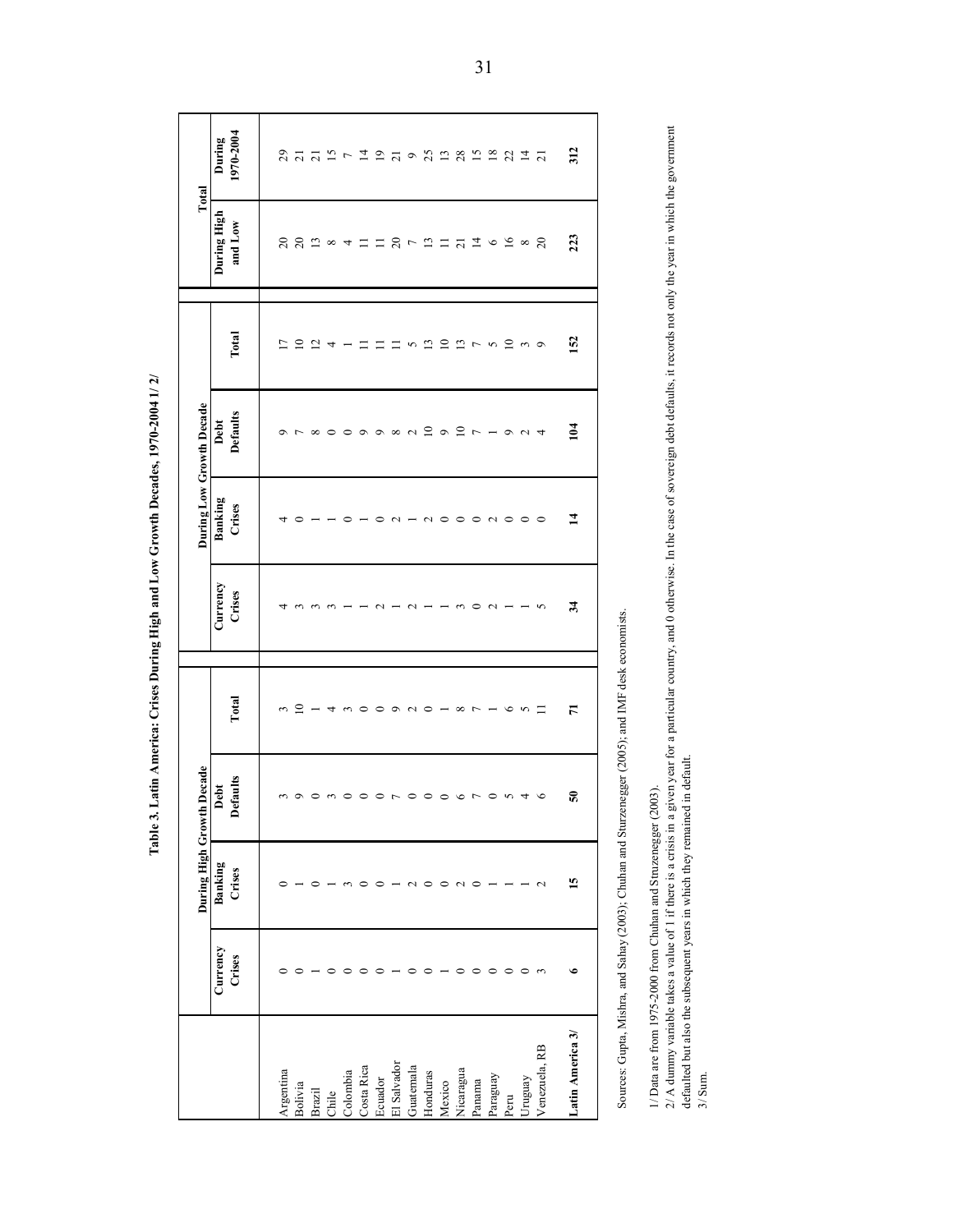|                  | <b>Currency</b> and<br><b>Banking Crises Only</b> | <b>Currency Crisis and</b><br><b>Debt Default Only</b> | <b>Banking Crisis and</b><br><b>Debt Default Only</b> | <b>All Three Crises</b><br>Simultaneously |
|------------------|---------------------------------------------------|--------------------------------------------------------|-------------------------------------------------------|-------------------------------------------|
| Argentina        | $1975(-1.5)$                                      |                                                        | $2001 (-19.5)$                                        | 1982 (-11.7)                              |
| Argentina        | 1981 (-11.4)                                      |                                                        |                                                       | 1989 (-16.3)                              |
| Argentina        |                                                   |                                                        |                                                       | 1990 $(-1.6)$                             |
| Argentina        |                                                   |                                                        |                                                       | $2002(-10.1)$                             |
| Bolivia          |                                                   | 1982 (-14.3)                                           | 1991 (4.4)                                            |                                           |
| Bolivia          |                                                   | 1983 (-14.7)                                           |                                                       |                                           |
| <b>Brazil</b>    |                                                   | 1983 $(-4.1)$                                          | 1985 (14.5)                                           |                                           |
| <b>Brazil</b>    |                                                   | 1989 $(-6.5)$                                          |                                                       |                                           |
| <b>Brazil</b>    |                                                   | 1990 $(-4.9)$                                          |                                                       |                                           |
| <b>Brazil</b>    |                                                   | 1991 $(-8.5)$                                          |                                                       |                                           |
| Chile            |                                                   | 1983 (-11.7)                                           |                                                       |                                           |
| Costa Rica       |                                                   |                                                        |                                                       | 1981 (-18.0)                              |
| Ecuador          |                                                   | 1983 $(-7.4)$                                          |                                                       |                                           |
| Ecuador          |                                                   | 1986 $(-2.9)$                                          |                                                       |                                           |
| Ecuador          |                                                   | 1999 $(-6.5)$                                          |                                                       |                                           |
| El Salvador      |                                                   | 1990 (4.0)                                             | 1983 $(-5.6)$                                         | 1986 $(-0.9)$                             |
| Guatemala        |                                                   | 1986 (-4.5)                                            |                                                       |                                           |
| Honduras         |                                                   | 1990 $(-1.4)$                                          | 1984 $(-2.0)$                                         |                                           |
| Honduras         |                                                   | 1993 (1.4)                                             | 1987(1.9)                                             |                                           |
| Honduras         |                                                   |                                                        | 1991 (-0.2)                                           |                                           |
| Mexico           |                                                   | $1982(-3.3)$                                           |                                                       |                                           |
| Nicaragua        |                                                   | 1979 (-43.8)                                           | 1993 $(-5.5)$                                         |                                           |
| Nicaragua        |                                                   | 1985 $(-15.0)$                                         | 2000(6.0)                                             |                                           |
| Nicaragua        |                                                   | 1988 (-22.6)                                           |                                                       |                                           |
| Paraguay         |                                                   | 1987(1.9)                                              | 1988 (7.6)                                            | $2002(-4.0)$                              |
| Paraguay         |                                                   | 1989 (6.6)                                             |                                                       |                                           |
| Peru             |                                                   | $1976(-2.5)$                                           | 1994 (18.9)                                           |                                           |
| Peru             |                                                   | 1987 (1.9)                                             |                                                       |                                           |
| Uruguay          | $2002(-14.4)$                                     |                                                        | 2003(0.6)                                             |                                           |
| Venezuela, RB    |                                                   | $1984(-10.6)$                                          | $\overline{1}986(2.2)$                                |                                           |
| Venezuela, RB    |                                                   | 1987 (7.9)                                             |                                                       |                                           |
| Venezuela, RB    |                                                   | 1995 $(-5.0)$                                          |                                                       |                                           |
| Venezuela, RB    |                                                   | 1996 (3.7)                                             |                                                       |                                           |
| Latin America 2/ | $-9.1$                                            | $-6.3$                                                 | 1.8                                                   | $-8.9$                                    |

**Table 4. Latin America: Concurrent Crises and Growth, 1970-2004 1/**

Sources: Gupta, Mishra, and Sahay (2003); Chuhan and Sturzenegger (2005); and IMF desk economists. 1/ Cumulative real GDP per capita growth is reported in brackets for the year in which the crises

occurred, the previous year, and the subsequent year.

2/ Simple average.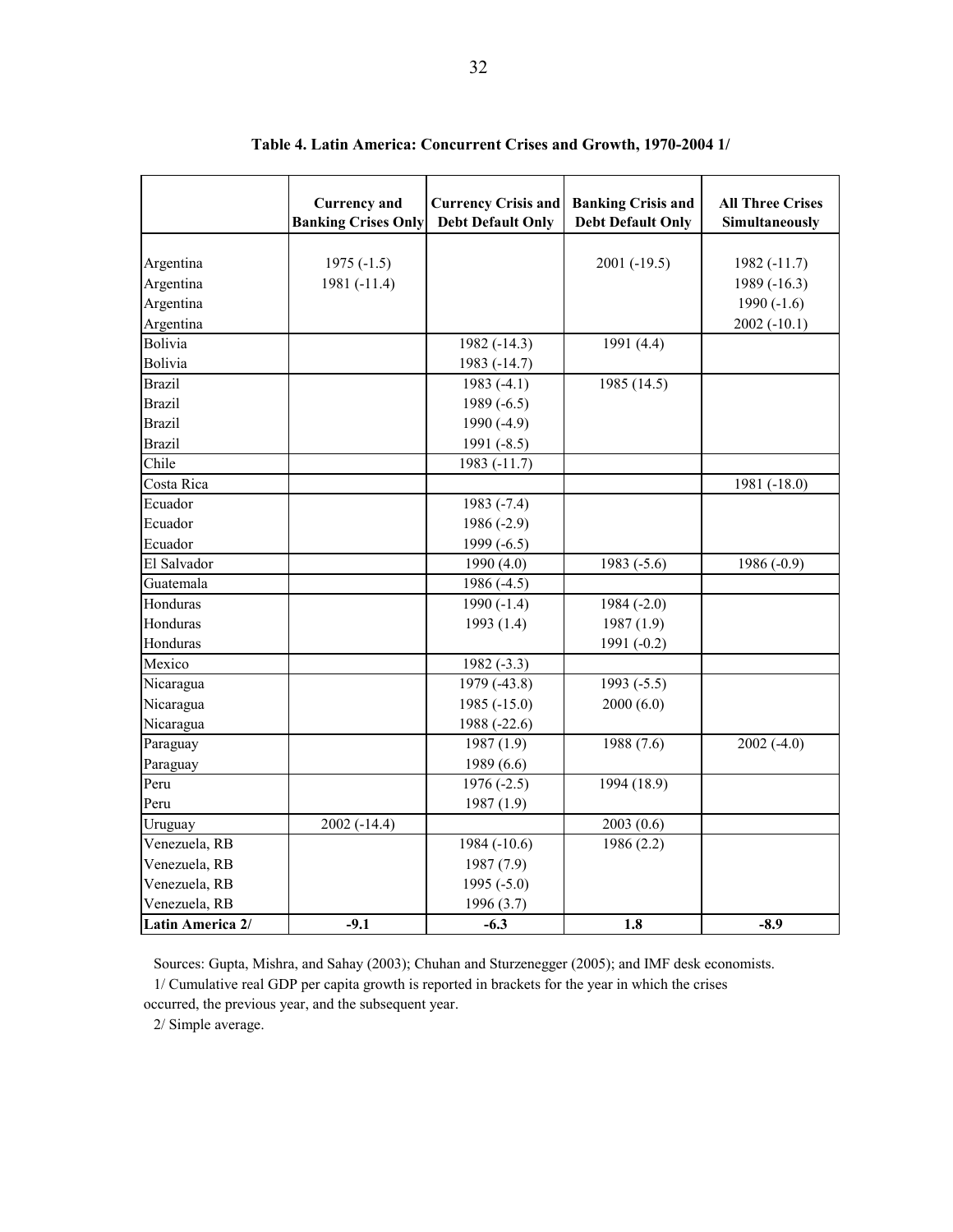|                                                      |                         | G-7 Growth Rates of Real Per Capita GDP |                                                          |                                                     |              |                           | U.S. Real Interest Rate |                           |
|------------------------------------------------------|-------------------------|-----------------------------------------|----------------------------------------------------------|-----------------------------------------------------|--------------|---------------------------|-------------------------|---------------------------|
|                                                      |                         | During High Growth Decade               |                                                          | During Low Growth Decade                            |              | During High Growth Decade |                         | During Low Growth Decade  |
|                                                      | Average                 | Volatility                              | Average                                                  | Volatility                                          | Average      | Volatility                | Average                 | Volatility                |
| Argentina                                            | $\infty$                | $\overline{0.9}$                        | ن<br>$\sim$                                              | v                                                   | 3.7          | 6.5                       | 5.7                     | $\infty$                  |
| Bolivia                                              | 1.7                     | 6.0                                     |                                                          | 1.6                                                 | 3.7          | 0.4                       | $\frac{4}{4}$           |                           |
| Brazil                                               | 2.5                     | $\overline{2.1}$                        | $2.\overline{3}$<br>$2.\overline{3}$<br>$1.\overline{7}$ | $1.5$<br>2.3                                        |              | 1.8                       |                         | 5 8 9 7 8 9 9 4 8 9 9 9 1 |
| Chile                                                | 1.9                     | $\Xi$                                   |                                                          |                                                     | 0.4          | 0.6                       | $5.7$<br>1.0            |                           |
| Colombia                                             | 2.7                     | 2.0                                     |                                                          | 0.9                                                 | 0.7          | 1.8                       | 3.4                     |                           |
| Costa Rica                                           | 2.7                     | $\frac{0}{2.0}$                         |                                                          | 1.6                                                 |              | 1.8                       |                         |                           |
| Ecuador                                              | 2.7                     |                                         | 1 3 3 3 3 4 5 6 7 6<br>1 8 9 9 9 9 9 9 0                 | $\begin{array}{c}\n 25 \\  25 \\  36\n \end{array}$ | $0.7$<br>0.7 | 1.8                       | 5.7                     |                           |
| El Salvador                                          | 1.7                     |                                         |                                                          |                                                     |              | 0.4                       |                         |                           |
| Guatemala                                            | $2.7$<br>2.7            | $0.8$<br>$2.0$<br>$2.0$                 |                                                          |                                                     | $3.7$<br>0.7 | $1.8\,$                   | $4.7$<br>5.7            |                           |
| Honduras                                             |                         |                                         |                                                          |                                                     | 0.7          | $1.8\,$                   | 5.7                     |                           |
| Mexico                                               |                         |                                         |                                                          | $\frac{15}{16}$                                     |              | $\overline{2.1}$          | 5.7                     |                           |
| Nicaragua                                            | $2.\overline{3}$<br>1.8 | $2.3$<br>$0.9$                          |                                                          |                                                     | $0.6$<br>3.0 | $_{0.9}$                  |                         |                           |
| Panama                                               | 1.7                     | 0.8                                     |                                                          | 1.6                                                 | 3.7          | 0.4                       | 5.2                     | 2.8                       |
| Paraguay                                             | 2.3                     | $2.\overline{2}$<br>0.9                 |                                                          | 0.8                                                 | 0.6          | $\overline{2.1}$          | 3.3                     |                           |
| Peru                                                 |                         |                                         | $1.8$<br>$2.3$<br>$2.0$                                  | $\ddot{5}$                                          | 3.4          | 0.7                       |                         | $0.\overline{8}$<br>1.8   |
| Uruguay                                              | 2.1                     | $\overline{c}$                          |                                                          | 2.0                                                 | 4.5          | 1.3                       | 2.8                     |                           |
| Venezuela, RB                                        | 2.3                     | 1.3                                     | 1.8                                                      | 0.8                                                 | 4.9          | 1.7                       | $3.\overline{3}$        | 0.8                       |
| Latin America 1/                                     | 2.2                     | $\ddot{5}$                              | 2.1                                                      | 1.5                                                 | 2.3          | 1.3                       | $\ddot{4.6}$            | 2.2                       |
| Sources: IMF, World Economic Outlook; and Datastream |                         |                                         |                                                          |                                                     |              |                           |                         |                           |
| 1/ Simple average.                                   |                         |                                         |                                                          |                                                     |              |                           |                         |                           |

Table 5. Latin America: Global Shocks-G7 Growth and World Real Interest Rates, 1970-2004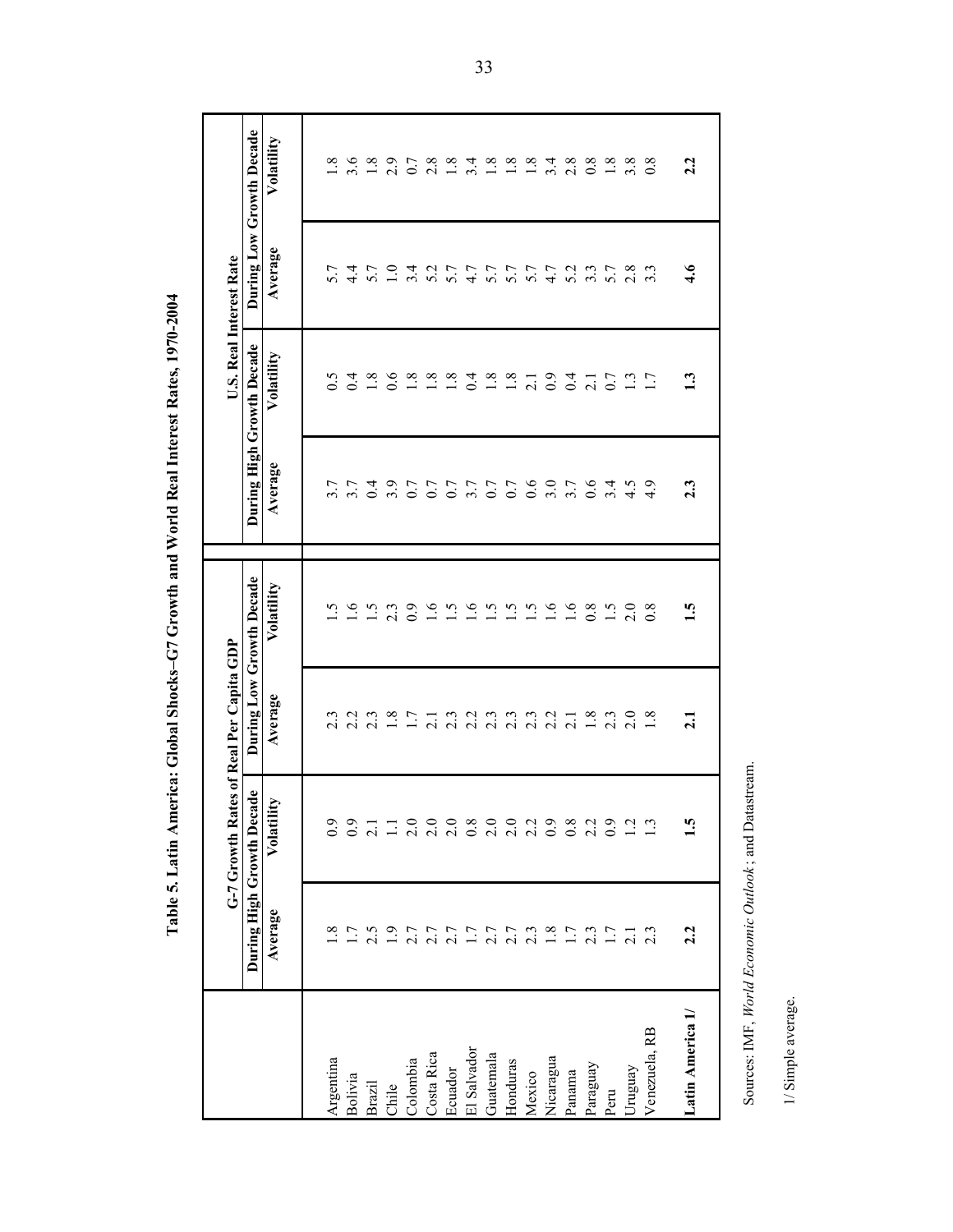Table 6. Latin America: Country-Specific Shocks-Terms of Trade, Natural Disasters, and Official Aid, 1970-2004 **Table 6. Latin America: Country-Specific Shocks–Terms of Trade, Natural Disasters, and Official Aid, 1970-2004**

|                                                   |                 | <b>Terms of Trade Growth</b> |               |                      |                           | Natural Disasters (Per Million People) |                          |                 |                           | ODA/GDP                 |                          |                                 |
|---------------------------------------------------|-----------------|------------------------------|---------------|----------------------|---------------------------|----------------------------------------|--------------------------|-----------------|---------------------------|-------------------------|--------------------------|---------------------------------|
|                                                   |                 | During High Growth Decade    | During Low    | <b>Growth Decade</b> | During High Growth Decade |                                        | During Low Growth Decade |                 | During High Growth Decade |                         | During Low Growth Decade |                                 |
|                                                   | Average         | Volatility                   | Average       | Volatility           | Average                   | Volatility                             | Average                  | Volatility      | Average                   | Volatility              | Average                  | Volatility                      |
|                                                   |                 |                              |               |                      |                           |                                        |                          |                 |                           |                         |                          |                                 |
| Argentina                                         |                 |                              |               | 10.4                 | $\overline{z}$            |                                        | 4.6                      | 3.5             |                           |                         |                          |                                 |
| Bolivia                                           | $-6.1$          | 14.3                         | 0.6           | 19.9                 | 20.6                      | 17.0                                   | 22.8                     | 17.9            | $\overline{10}$           | $\mathbf{r}$            | 63                       | 1.0                             |
| <b>Brazil</b>                                     | 0.3             | 3.4                          | $_{0.0}$      |                      | 2.1                       | 1.5                                    | 3.0                      | 17              | $\overline{\circ}$        | $\overline{c}$          | $\overline{\circ}$       | $_{0.0}$                        |
| Chile                                             | $_{0.9}$        | 7.8                          | $-8.1$        | $1.9$<br>22.3        | 15.3                      | 12.2                                   | 4.7                      | 4.9             | $0.\overline{3}$          | $\overline{0}$          | 0.2                      | 0.6                             |
| Colombia                                          | 2.9             | 13.6                         | $\Box$        | 8.4                  | 8.4                       | $7.0\,$                                | 10.7                     | 5.0             | $\overline{1.0}$          | 0.7                     | 0.3                      |                                 |
| Costa Rica                                        | $-0.2$          | 8.9                          | $-0.9$        | 10.7                 | 37.3                      | 51.0                                   | 19.5                     | 32.6            | $\overline{14}$           | 0.3                     | 4.6                      | $\overline{2}$ , $\overline{1}$ |
| Ecuador                                           | 9.8             | 24.9                         | $-4.6$        | 13.7                 | 20.8                      | 21.2                                   | 10.8                     | 13.3            | $\frac{1}{4}$             | $0.4$<br>$2.1$<br>$0.2$ | $\frac{3}{2}$            | 0.7                             |
| El Salvador                                       | $-0.9$          | 6.3                          | 0.2           | 19.2                 | 18.9                      | 12.7                                   | 12.4                     | 22.6            |                           |                         | 7.0                      |                                 |
| Guatemala                                         | 2.3             | $\Xi$                        |               | 10.0                 | 4.8                       | $7.8\,$                                | 18.0                     | 15.7            | $\Xi$                     |                         | 1.8                      | $3.1$ 0.0                       |
| Honduras                                          | 2.6             | 13.9                         |               | 3.3                  | 22.8                      | 22.8                                   | 22.6                     | 20.9            | $\overline{3}$ .          | Ξ                       | 7.5                      |                                 |
| Mexico                                            | $\overline{41}$ | 16.8                         | $-3, 4, 0, 8$ | 15.9                 | 3.3                       | 1.9                                    | 3.9                      | 1.9             | $\overline{0}$ .          | $_{0.0}$                | $\overline{0}$ .         |                                 |
| Nicaragua                                         | $1.8\,$         | 12.5                         |               | 18.1                 | 57.0                      | 40.4                                   | 13.6                     | 17.7            | 18.5                      | 5.2                     | 5.8                      | $2.2$<br>0.3                    |
| Panama                                            | $-2.3$          | Ξ                            |               | 6.0                  | 38.4                      | 53.2                                   | 18.3                     | 23.7            | $_{0.9}$                  | 0.8                     | $_{0.9}$                 |                                 |
| Paraguay                                          | $-2.7$          | 24.9                         | 2.9           | 5.8                  | 3.3                       | 10.4                                   | 18.8                     | 21.4            | 2.0                       | $_{0.9}$                | $\Xi$                    | $rac{2}{0.4}$                   |
| Peru                                              | 류               | 6.4                          | 4.5           | 11.4                 | 13.8                      | $7.0\,$                                | 19.3                     | 8.5             | $_{0.9}$                  | 0.3                     | 1.5                      |                                 |
| Uruguay                                           | 1.8             | 7.9                          | $-2.3$        | 6.0                  | 12.9                      | 16.6                                   | $_{0.0}$                 | $_{0.0}$        | 0.4                       | 0.2                     | 0.2                      | $\overline{c}$                  |
| Venezuela, RB                                     | $-7.5$          | 23.0                         | 3.8           | 21.3                 | 7.5                       | 4.7                                    | 6.0                      | $\overline{41}$ | $\overline{c}$            | $\overline{0}$ .        | $\overline{\circ}$       | $\overline{0.0}$                |
| Latin America 1/                                  | 6.4             | 12.8                         | Ę             | 12.0                 | 17.3                      | 17.3                                   | 12.3                     | 12.7            | 2.7                       | $\ddot{\textbf{0}}$ .8  | 2.3                      | $\ddot{\text{o}}$               |
|                                                   |                 |                              |               |                      |                           |                                        |                          |                 |                           |                         |                          |                                 |
| Sources: IMF, World Economic Outlook; and EM-DAT. |                 |                              |               |                      |                           |                                        |                          |                 |                           |                         |                          |                                 |
| 1/Simple average.                                 |                 |                              |               |                      |                           |                                        |                          |                 |                           |                         |                          |                                 |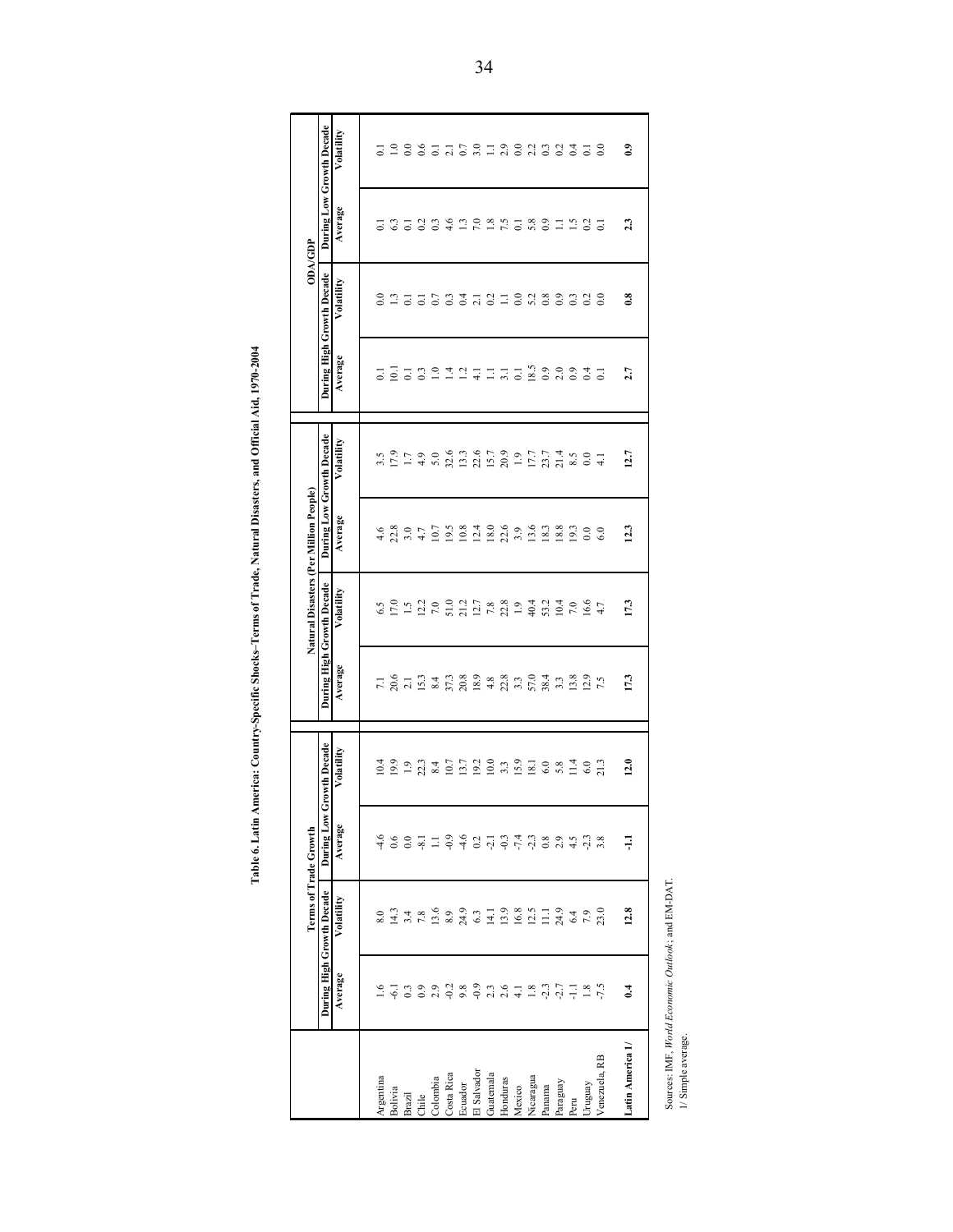|                                                                |          | Fiscal Expenditure/GDP (Source: IFS)                                      |            |                                                                                                                                         |         | Fiscal Expenditure/GDP (Source: WEO) |         |                          |                  | Fiscal Policy Volatility (Fatas-Mihov) 1/ |                     |                          |
|----------------------------------------------------------------|----------|---------------------------------------------------------------------------|------------|-----------------------------------------------------------------------------------------------------------------------------------------|---------|--------------------------------------|---------|--------------------------|------------------|-------------------------------------------|---------------------|--------------------------|
|                                                                |          | During High Growth Decade                                                 | During Low | <b>Growth Decade</b>                                                                                                                    |         | During High Growth Decade            |         | During Low Growth Decade |                  | During High Growth Decade                 |                     | During Low Growth Decade |
|                                                                | Average  | Volatility                                                                | Average    | Volatility                                                                                                                              | Average | Volatility                           | Average | Volatility               | Average          | Volatility                                | Average             | Volatility               |
|                                                                |          |                                                                           |            |                                                                                                                                         |         |                                      |         |                          |                  |                                           |                     |                          |
| Argentina                                                      | 16.2     | $\bar{c}$                                                                 | ŧ          | ŧ                                                                                                                                       | 19.6    | <u>ی</u>                             | 19.5    |                          | 2.9              |                                           | $\frac{6}{1}$       | 12.5                     |
| Bolivia                                                        | 27.1     | 25                                                                        | 23.6       | 12.5                                                                                                                                    | 23.5    | 2.4                                  | 21.5    | 3.8                      | 2.6              | 10.2                                      | $-3.0$              | 10.6                     |
| <b>Brazil</b>                                                  | 17.9     |                                                                           | 26.9       | 6.6                                                                                                                                     | 10.8    | $_{0.9}$                             | 15.4    | 2.4                      | $-3.5$           | 13.0                                      | 3.4                 | 12.5                     |
| Chile                                                          | 20.0     | $\overline{14}$                                                           | 31.6       | 2.5                                                                                                                                     | 21.0    |                                      | 32.9    | 3.8                      | $-0.5$           | 6.3                                       | $_{0.9}$            | 5.7                      |
| Colombia                                                       | ţ.       | ŧ                                                                         | $17.0\,$   | 2.9                                                                                                                                     | 7.4     | $2.2$<br>$0.2$                       | 17.2    | 2.8                      | $-1.6$           | 2.9                                       | $\ddot{1.5}$        | $8.0\,$                  |
| Costa Rica                                                     | 16.6     | 1.5                                                                       | 17.0       | 2.0                                                                                                                                     | 13.3    | Ξ                                    | 15.3    | 2.8                      | $-1.9$           | Ξ                                         | 3.9                 | 14.5                     |
| Ecuador                                                        | 12.9     | 1.5                                                                       | 14.7       | Ξ                                                                                                                                       | 12.9    |                                      | 14.7    | Ξ                        | $-2.2$           | 7.4                                       | $-0.7$              | 9.8                      |
| El Salvador                                                    | 13.5     |                                                                           | 15.2       | 2.3                                                                                                                                     | 16.2    | 1.5                                  | 18.3    | 2.7                      | $1.8\,$          | $10.8\,$                                  | $-2.2$              | $10.8\,$                 |
| Guatemala                                                      | 10.9     | Ξ                                                                         | 11.9       | 2.0                                                                                                                                     | 12.8    | 0.6                                  | 12.1    | $\overline{1.9}$         | $-1.4$           | $6.0\,$                                   | 1.2                 | $\overline{21}$          |
| Honduras                                                       | 14.3     | 1.3                                                                       | 21.0       | 2.7                                                                                                                                     | 18.1    | 1.3                                  | 23.2    | 1.4                      | 0.6              | 9.5                                       | 2.3                 | 5.6                      |
| Mexico                                                         | 19.5     | $2, 4$<br>$2, 4$<br>$0, 8$                                                | 23.4       | 4.7                                                                                                                                     | 16.1    | $1.6$<br>$2.1$<br>$2.5$              | 23.7    | 4.0                      |                  | 7.7                                       | $-1.8$              | 10.4                     |
| Nicaragua                                                      | 20.6     |                                                                           | ŧ          | ÷                                                                                                                                       | 22.1    |                                      | 43.4    | 12.2                     | $1.2$<br>$-3.6$  | 10.4                                      | $\overline{51}$     | 8.5                      |
| Panama                                                         | 22.9     |                                                                           | 29.5       | 3.0                                                                                                                                     | 20.3    |                                      | 23.4    | 4.6                      | $\overline{0.0}$ | 11.0                                      | 4.8                 | 13.9                     |
| Paraguay                                                       | $11.0\,$ | $_{0.9}$                                                                  | 16.8       | 2.2                                                                                                                                     | 10.3    | 0.7                                  | 18.8    | 2.3                      | $_{0.0}$         | 5.8                                       | $-0.8$              | 12.3                     |
| Peru                                                           | 17.2     | 0.7                                                                       | 16.7       | 2.6                                                                                                                                     | 17.4    | 0.6                                  | 16.6    | 2.4                      | 0.7              | 7.5                                       | $-0.5$              | 12.7                     |
| Uruguay                                                        | 26.0     | $\overline{3.1}$                                                          | 24.2       | 2.6                                                                                                                                     | 22.0    | 4.2                                  | 23.4    | 2.7                      | 3.9              | $\overline{171}$                          | $-2.6$              | 12.6                     |
| Venezuela, RB                                                  | 20.2     | $\overline{12}$                                                           | 20.8       | 2.7                                                                                                                                     | 22.9    | 2.2                                  | 22.5    | 3.2                      | $-3.4$           | 10.9                                      | 4.2                 | 12.8                     |
| Latin America 2/                                               | 17.8     | $\overline{14}$                                                           | 21.0       | 3.5                                                                                                                                     | 16.9    | ؽ                                    | 21.3    | 3.4                      | $-1.3$           | 9.4                                       | $\ddot{\textbf{8}}$ | 10.9                     |
|                                                                |          |                                                                           |            | Sources: IMF, International Financial Statistics; IMF, World Economic Outlook; and Fatas-Mihov (2003)                                   |         |                                      |         |                          |                  |                                           |                     |                          |
|                                                                |          | 1/ Using a broader measure of real fiscal expenditures (total central gov |            | ernment expenditures), Fatas and Mihov (2003) is re-estimated over 1970-2004. The residual from the regression, which is the measure of |         |                                      |         |                          |                  |                                           |                     |                          |
| discretionary fiscal policy, is reported<br>2/ Simple average. |          |                                                                           |            |                                                                                                                                         |         |                                      |         |                          |                  |                                           |                     |                          |

Table 7. Latin America: Fiscal Policy Volatility During High and Low Growth Decades, 1970-2004 **Table 7. Latin America: Fiscal Policy Volatility During High and Low Growth Decades, 1970-2004**

35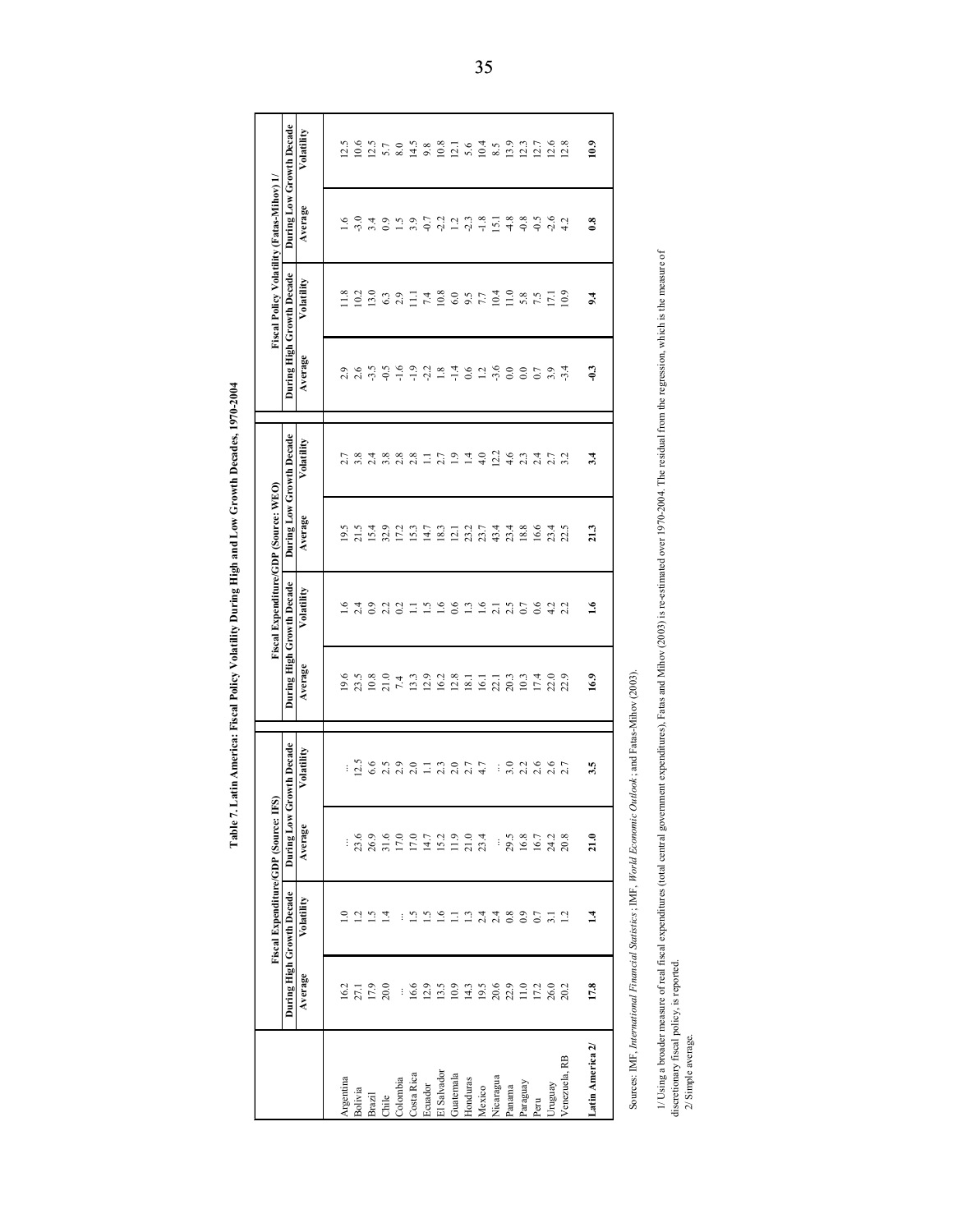|                  |                                                            |                                                                                                                                                                                                                                                                                            |             | <b>KRV</b> Correlation Measure 2/ |             |                                                                                                     |             |                              |
|------------------|------------------------------------------------------------|--------------------------------------------------------------------------------------------------------------------------------------------------------------------------------------------------------------------------------------------------------------------------------------------|-------------|-----------------------------------|-------------|-----------------------------------------------------------------------------------------------------|-------------|------------------------------|
|                  |                                                            | Whole Sample                                                                                                                                                                                                                                                                               |             | During High Growth Decade         |             | During Low Growth Decade                                                                            |             | Alesina-Tabellini Measure 3/ |
|                  |                                                            | Pro-/A-/Counter-                                                                                                                                                                                                                                                                           |             | Pro-/A-/Counter-                  |             | Pro-/A-/Counter-                                                                                    | Estimated   | Pro-/A-/Counter-             |
|                  | Correlation                                                | Cyclical (+/0/-)                                                                                                                                                                                                                                                                           | Correlation | Cyclical $(+/0/-)$                | Correlation | Cyclical $(+/0/-)$                                                                                  | Coefficient | Cyclical $(+/0/-)$           |
| Argentina        | 0.25                                                       |                                                                                                                                                                                                                                                                                            | $0.89***$   |                                   | 0.38        | $^+$                                                                                                | $0.77***$   | $^+$                         |
| Bolivia          | 0.03                                                       |                                                                                                                                                                                                                                                                                            | $-0.19$     |                                   | 0.14        | $^+$                                                                                                | 0.52        | $^{+}$                       |
| Brazil           | $0.66***$                                                  | $^+$                                                                                                                                                                                                                                                                                       | 0.31        | $^+$                              | $0.92***$   | $^{+}$                                                                                              | $1.61***$   | $^{+}$                       |
| Chile            | 0.14                                                       | $^+$                                                                                                                                                                                                                                                                                       | 64.0        | $^+$                              | 0.18        | $^{+}$                                                                                              | 0.21        | $^{+}$                       |
| Colombia         | 0.07                                                       | $^+$                                                                                                                                                                                                                                                                                       | $-0.23$     |                                   | 0.23        | $^+$                                                                                                | $-0.20$     |                              |
| Costa Rica       | 0.12                                                       |                                                                                                                                                                                                                                                                                            | 0.28        | $^+$                              | 0.52        | $^{+}$                                                                                              | $0.87**$    | $^{+}$                       |
| Ecuador          | $-0.06$                                                    |                                                                                                                                                                                                                                                                                            | $-0.47$     |                                   | $0.68**$    | $^{+}$                                                                                              | 0.02        | $^{+}$                       |
| El Salvador      | 0.10                                                       | $^+$                                                                                                                                                                                                                                                                                       | 0.29        | $^{+}$                            | $-0.20$     |                                                                                                     | 0.25        | $^{+}$                       |
| Guatemala        | $0.53***$                                                  | $^{+}$                                                                                                                                                                                                                                                                                     | $-0.02$     |                                   | $0.75***$   | $^+$                                                                                                | 1.99***     | $^{+}$                       |
| Honduras         | 0.14                                                       | $^{+}$                                                                                                                                                                                                                                                                                     | 0.47        | $\hspace{0.1mm} +$                | $-0.24$     |                                                                                                     | 0.71        | $^{+}$                       |
| Mexico           | $0.06\,$                                                   | $^{+}$                                                                                                                                                                                                                                                                                     | 0.46        | $^{+}$                            | $-0.14$     |                                                                                                     | 0.70        | $^{+}$                       |
| Nicaragua        | $0.37***$                                                  | $^{+}$                                                                                                                                                                                                                                                                                     | $0.63***$   | $\,{}^{+}\,$                      | $0.91***$   | $\, +$                                                                                              | 1.48***     | $^{+}$                       |
| Panama           | 0.11                                                       | $^+$                                                                                                                                                                                                                                                                                       | 0.37        | $\,{}^{+}\,$                      | $-0.07$     |                                                                                                     | 0.36        | $^{+}$                       |
| Paraguay         | $0.39**$                                                   | $\hspace{0.1mm} +$                                                                                                                                                                                                                                                                         | $0.88***$   | $^{+}$                            | 0.36        | $^{+}$                                                                                              | 1.79***     | $^{+}$                       |
| Peru             | $0.60***$                                                  | $\hspace{0.1mm} +$                                                                                                                                                                                                                                                                         | $0.76**$    | $^{+}$                            | 0.54        | $^{+}$                                                                                              | $0.92***$   | $^{+}$                       |
| Uruguay          | $0.44***$                                                  |                                                                                                                                                                                                                                                                                            | 0.47        | $^+$                              | 0.14        | $^{+}$                                                                                              | $0.78**$    | $^{+}$                       |
| Venezuela, RB    | $0.34***$                                                  |                                                                                                                                                                                                                                                                                            | 0.38        | $^{+}$                            | 0.35        | $^{+}$                                                                                              | $0.68*$     | $^{+}$                       |
| Latin America 4/ | 0.09                                                       | $\,{}^{+}\,$                                                                                                                                                                                                                                                                               | 0.20        | $\,{}^+$                          | 0.17        | $\,{}^+$                                                                                            | $0.81***$   | $\overline{+}$               |
|                  |                                                            | Sources: Kaminsky, Carmen and Vegh (2004); and authors' estimates.                                                                                                                                                                                                                         |             |                                   |             |                                                                                                     |             |                              |
|                  |                                                            | 1/ Significance levels are denoted as follows: 1 percent $(***)$ , 5 percent $(**)$ , and 10 percent $(*)$                                                                                                                                                                                 |             |                                   |             |                                                                                                     |             |                              |
|                  | 2/ Correlation of the output gap and the deviation of real | 3/ Regression of the log deviation of output from trend (output gap) and log deviation of terms of trade from trend on log deviation of real central government fiscal expenditures.<br>4/ Simple average for correlation, and entire pooled sample for the Alesina-Tabellini regressions. |             |                                   |             | central government fiscal expenditures from trend, both measured using the Hodrick-Prescott filter. |             |                              |

Table 8. Latin America: Fiscal Policy Procyclicality, 1970-2004 1/

т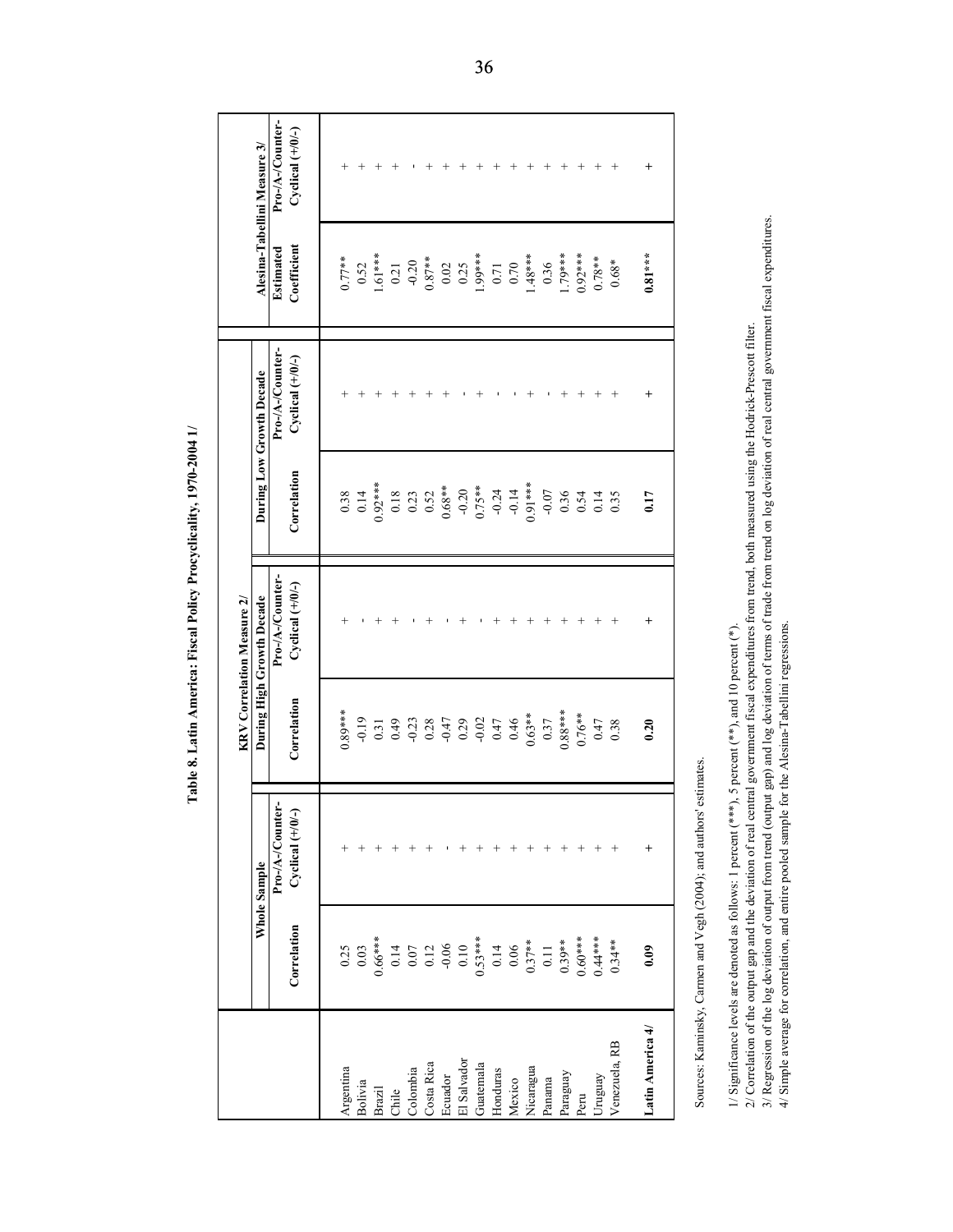|                  |                | Exchange Rate Regime Changes, 1971-2001 1/ |                |                                 |
|------------------|----------------|--------------------------------------------|----------------|---------------------------------|
|                  |                | <b>During High Growth Decade</b>           |                | <b>During Low Growth Decade</b> |
|                  | <b>Number</b>  | Intensity 2/                               | <b>Number</b>  | Intensity 2/                    |
|                  |                |                                            |                |                                 |
| Argentina        |                | 12                                         | 3              | 11                              |
| Bolivia          |                |                                            | 2              | 3                               |
| <b>Brazil</b>    |                | 4                                          | $\theta$       |                                 |
|                  |                |                                            |                | $\boldsymbol{0}$                |
| Chile            | 3              |                                            | 3              | 8                               |
| Colombia         |                | $\overline{c}$                             |                | $\overline{2}$                  |
| Costa Rica       | 2              | 8                                          | 2              | 8                               |
| Ecuador          | 3              | 11                                         | 3              | 5                               |
| El Salvador      |                | 8                                          |                | 4                               |
| Guatemala        | 0              | 0                                          | 3              | 5                               |
| Honduras         | 0              | 0                                          | $\overline{c}$ | 6                               |
| Mexico           | 2              | 3                                          | $\overline{2}$ | 8                               |
| Nicaragua        | 0              | 0                                          | $\overline{2}$ | 6                               |
| Panama           | 0              | 0                                          | $\theta$       | $\theta$                        |
| Paraguay         |                | $\overline{c}$                             |                | 3                               |
| Peru             | 2              | 5                                          | $\theta$       | $\boldsymbol{0}$                |
| Uruguay          | $\overline{c}$ | 8                                          | $\overline{2}$ | 9                               |
| Venezuela, RB    | $\overline{3}$ | $\overline{2}$                             | $\mathbf{1}$   | 8                               |
| Latin America 2/ | 23             | 5                                          | 28             | $\overline{7}$                  |

#### **Table 9. Latin America: Monetary Policy Volatility, 1970-2004**

Source: Reinhart and Rogoff (2004).

1/ Data are from Reinhart and Rogoff (2004), where exchange rate regimes are scored on a 15-point scale. A change in their rating of an exchange rate regime is counted as a change in the exchange rate regime. The number of changes computes the number of times there were changes to the rating in the given sample period. The intensity of a change is computed as the absolute difference in the rating.

2/ The sum is computed for the number of exchange rate regime changes while a simple average is computed for the intensity of regime changes.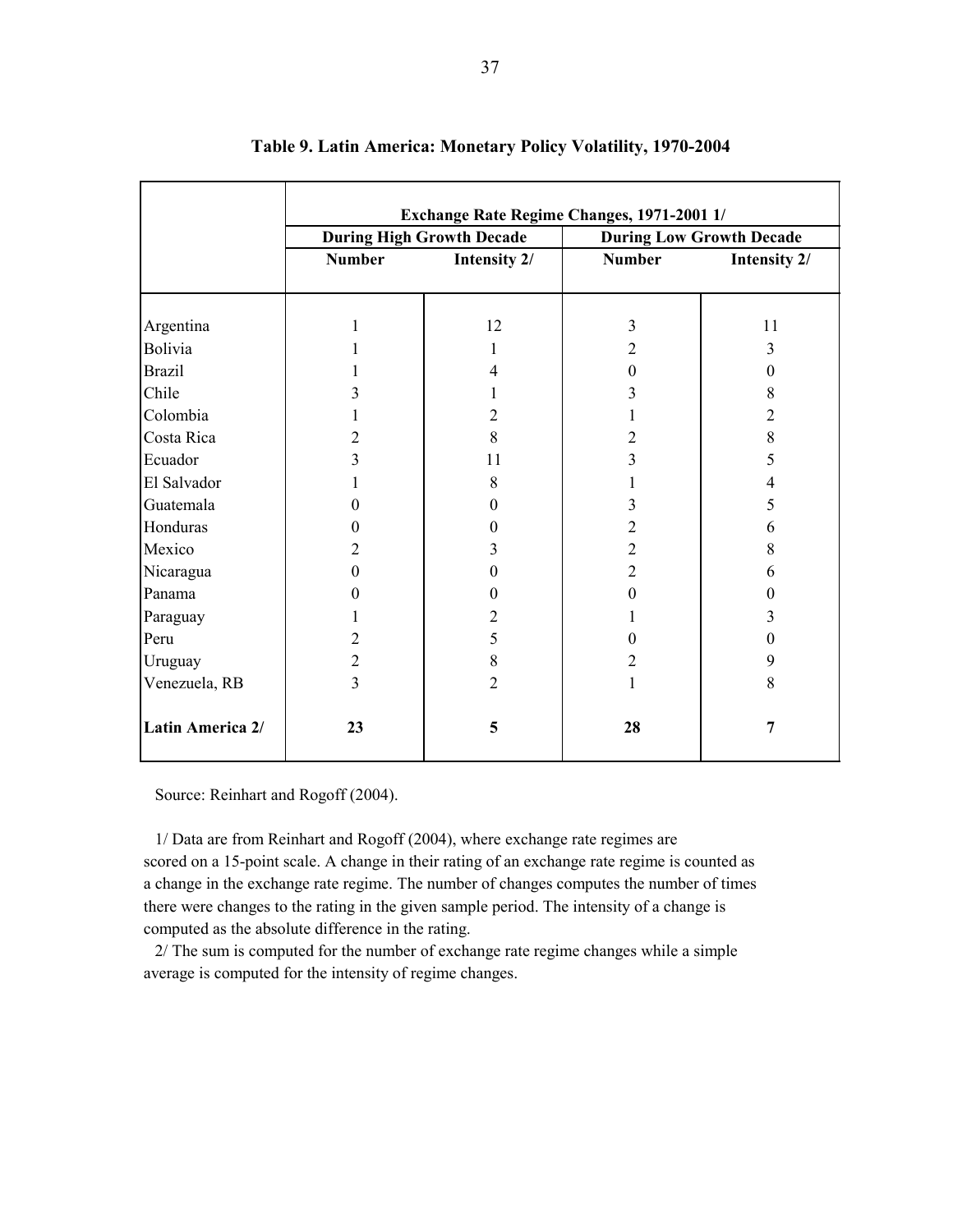|                          |                                                                                    | Pace of Reform 2/                                                                                                                                                                                                                                          |                                                                                                          |
|--------------------------|------------------------------------------------------------------------------------|------------------------------------------------------------------------------------------------------------------------------------------------------------------------------------------------------------------------------------------------------------|----------------------------------------------------------------------------------------------------------|
|                          |                                                                                    | Fast reformers                                                                                                                                                                                                                                             | <b>Slow reformers</b>                                                                                    |
|                          |                                                                                    | (Above median change in index)                                                                                                                                                                                                                             | (Below median change in index)                                                                           |
| Initial level            | (Above median in<br><b>High level of</b><br>initial market<br>orientation<br>1970) | El Salvador (29, 40)<br>Costa Rica (32, 26)                                                                                                                                                                                                                | Venezuela $(29, -8)$<br>Honduras $(27, 10)$<br>Argentina (34, 4)<br>Paraguay (28, 12)<br>Mexico (31, 21) |
| orientation<br>of market |                                                                                    | Brazil (26, 22) 4/                                                                                                                                                                                                                                         |                                                                                                          |
| $\widetilde{\bm{c}}$     | (Below median in<br>initial market<br>Low level of<br>orientation<br>1970)         | Guatemala (22, 24)<br>Uruguay (22, 40)<br>Bolivia (26, 34)<br>Chile (25, 53)<br>Peru (20, 34)                                                                                                                                                              | Colombia (25, 22)<br>Ecuador (25, 10)                                                                    |
| Source: Authors.         |                                                                                    |                                                                                                                                                                                                                                                            |                                                                                                          |
| unavailable.             |                                                                                    | 1/ The composite Heritage-Morley index of structural reforms is used to construct this table. Data on Nicaragua and Panama are                                                                                                                             |                                                                                                          |
|                          |                                                                                    | 3/ Initial level of market orientation is measured by the value of the index in 1970.<br>2/ Pace of reform is measured by the change in index value from 1970 to 2004.                                                                                     |                                                                                                          |
|                          |                                                                                    | 4/ Brazil was the median country in both the initial level of market orientation and in the pace of reform during 1970-2004.<br>The brackets next to each country contains the initial level of the index and the change in index value from 1970 to 2004. |                                                                                                          |

Table 10. Latin America: Fast and Slow Reformers, 1970-2004 1/ **Table 10. Latin America: Fast and Slow Reformers, 1970-2004 1/**

38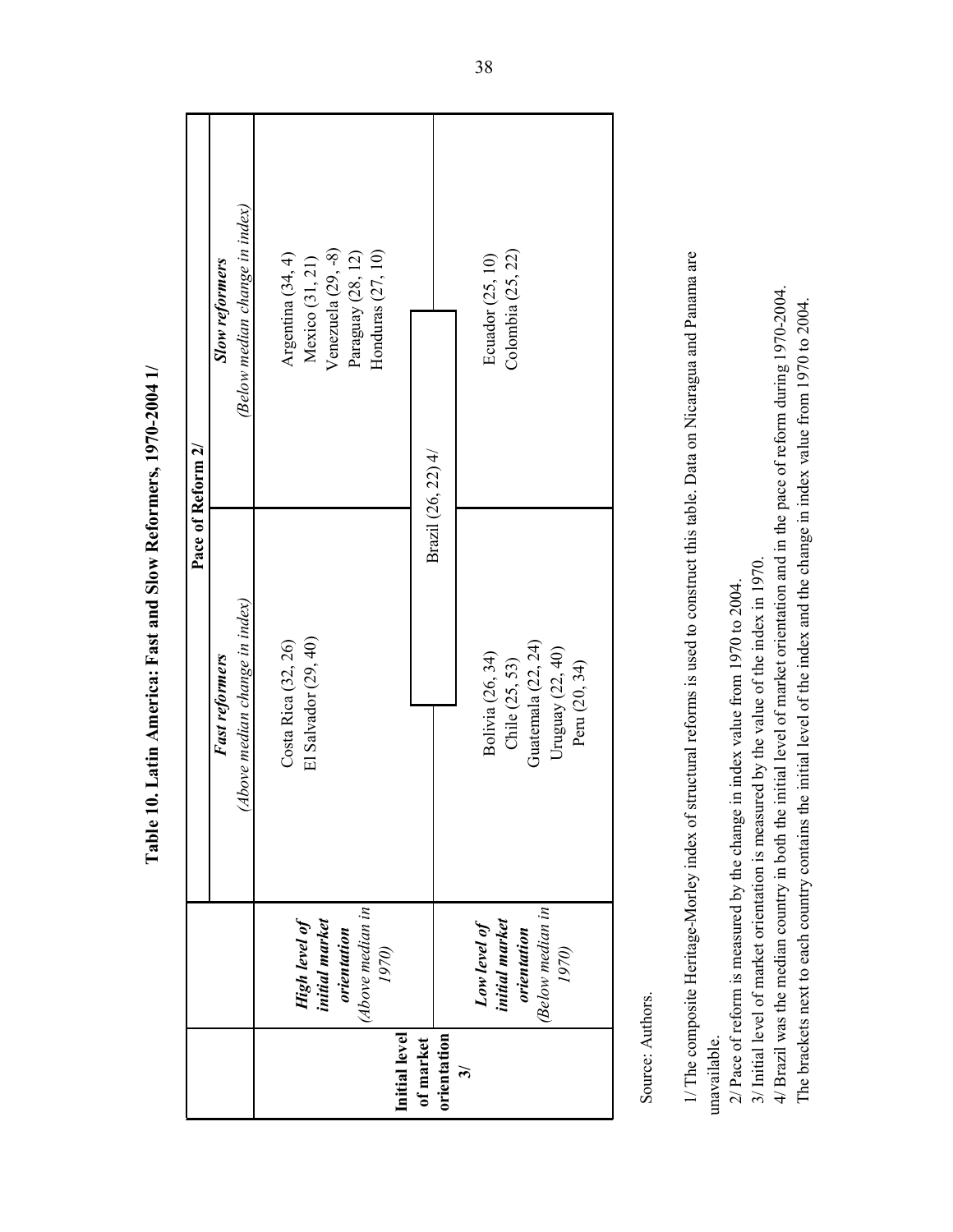|                                                                                                                                                                                                                                                                                               |          | Durin                                      | g High Growth Decade   |                              |          |                    | During Low Growth Decade |                              |
|-----------------------------------------------------------------------------------------------------------------------------------------------------------------------------------------------------------------------------------------------------------------------------------------------|----------|--------------------------------------------|------------------------|------------------------------|----------|--------------------|--------------------------|------------------------------|
|                                                                                                                                                                                                                                                                                               | Average  | Change or<br>Trend                         | Number of<br>Reversals | Intensity of<br>Reversals 2/ | Average  | Change or<br>Trend | Number of<br>Reversals   | Intensity of<br>Reversals 2/ |
| Argentina                                                                                                                                                                                                                                                                                     | 582      | 17.0                                       |                        | High                         | 39.8     | 6.8                | 5                        | High                         |
| Bolivia                                                                                                                                                                                                                                                                                       | 48.1     | 25.0                                       | $\epsilon$             | Medium                       | 30.0     | 5.9                | S                        | Medium                       |
| <b>Brazil</b>                                                                                                                                                                                                                                                                                 | 24.9     | $-2.4$                                     | $\circ$                | Medium                       | 25.8     | 10.7               | 4                        | Medium                       |
| Chile                                                                                                                                                                                                                                                                                         | 58.1     |                                            |                        | Low                          | 45.6     | 32.2               |                          | Medium                       |
| Colombia                                                                                                                                                                                                                                                                                      | 30.4     | $\frac{15.8}{12.0}$                        |                        | Medium                       | 47.0     | 5.7                | 4                        | High                         |
| Costa Rica                                                                                                                                                                                                                                                                                    | 31.1     |                                            | ৩                      | Medium                       | 34.1     | 13.1               | 4                        | Medium                       |
| Ecuador                                                                                                                                                                                                                                                                                       | 25.1     | $\dot{\bm{\cdot}}$<br>$\circ$              | 4                      | Low                          | 27.9     | 3.5                | $\tilde{\phantom{0}}$    | Medium                       |
| El Salvador                                                                                                                                                                                                                                                                                   | 53.0     | 24.8                                       |                        | $_{\rm Low}$                 | 31.3     | $\overline{1.7}$   | $\epsilon$               | Medium                       |
| Guatemala                                                                                                                                                                                                                                                                                     | 24.3     | $\ddot{\circ}$                             |                        | $_{\rm Low}$                 | 29.2     | 8.6                | $\sim$                   | Low                          |
| Honduras                                                                                                                                                                                                                                                                                      | 28.5     | $\tilde{\mathcal{L}}$<br>$\omega$ $\omega$ |                        | $_{\text{Low}}$              | 28.7     | $\Xi$              | $\sim$                   | Medium                       |
| Mexico                                                                                                                                                                                                                                                                                        | 33.8     | 3.6                                        | $\epsilon$             | Medium                       | 38.0     | 15.6               |                          | High                         |
| Nicaragua                                                                                                                                                                                                                                                                                     | 36.2     | 28.5                                       | $\sim$                 | High                         | $\vdots$ | $\vdots$           | ÷                        | $\vdots$                     |
| Panama                                                                                                                                                                                                                                                                                        | $\vdots$ |                                            |                        |                              |          | $\vdots$           | ÷                        |                              |
| Paraguay                                                                                                                                                                                                                                                                                      | 29.4     | C.                                         |                        | Medium                       | 48.0     | $-11.4$            |                          | High                         |
| Peru                                                                                                                                                                                                                                                                                          | 48.4     | $18.5$<br>3.8                              |                        | High                         | 20.4     | $11.6\,$           | 240                      | Medium                       |
| Uruguay                                                                                                                                                                                                                                                                                       | 46.7     |                                            |                        | Medium                       | 37.6     | 16.5               |                          | $_{\rm Low}$                 |
| Venezuela, RB                                                                                                                                                                                                                                                                                 | 32.0     | 12.1                                       | $\epsilon$             | Medium                       | 36.1     | $-9.1$             | $\overline{4}$           | High                         |
| Latin America 3/                                                                                                                                                                                                                                                                              | 38.1     | ù                                          | 38                     | Medium                       | 34.6     | 7.4                | 53                       | High                         |
| Source: Authors, the Heritage-Morley Composite Index.                                                                                                                                                                                                                                         |          |                                            |                        |                              |          |                    |                          |                              |
| 1/ The index ranges from 0 to 100, with a higher number denoting a more reformed economy. Data from 1995-2004 are from the Heritage Foundation,<br>normalized to range from 0 to 100. Data from 1970-1994 are from Morley (1999), normalized to range from 0 to 100, and normalized such that |          |                                            |                        |                              |          |                    |                          |                              |
| 2/ The low-medium-high characterization is based on whether the intensity of reversals is in the 1st, the 2nd and 3rd quartiles, or the 4th quartile,<br>the numbers in 1995 correspond to the Heritage Foundation 1995 numbers                                                               |          |                                            |                        |                              |          |                    |                          |                              |
| 3/ Simple average, except for number of reversals where the total number of reversals is provided<br>respectively.                                                                                                                                                                            |          |                                            |                        |                              |          |                    |                          |                              |

Table 11. Latin America: Structural Reform Levels, Trends, and Reversals During High and Low Growth Decades, 1970-2004 1/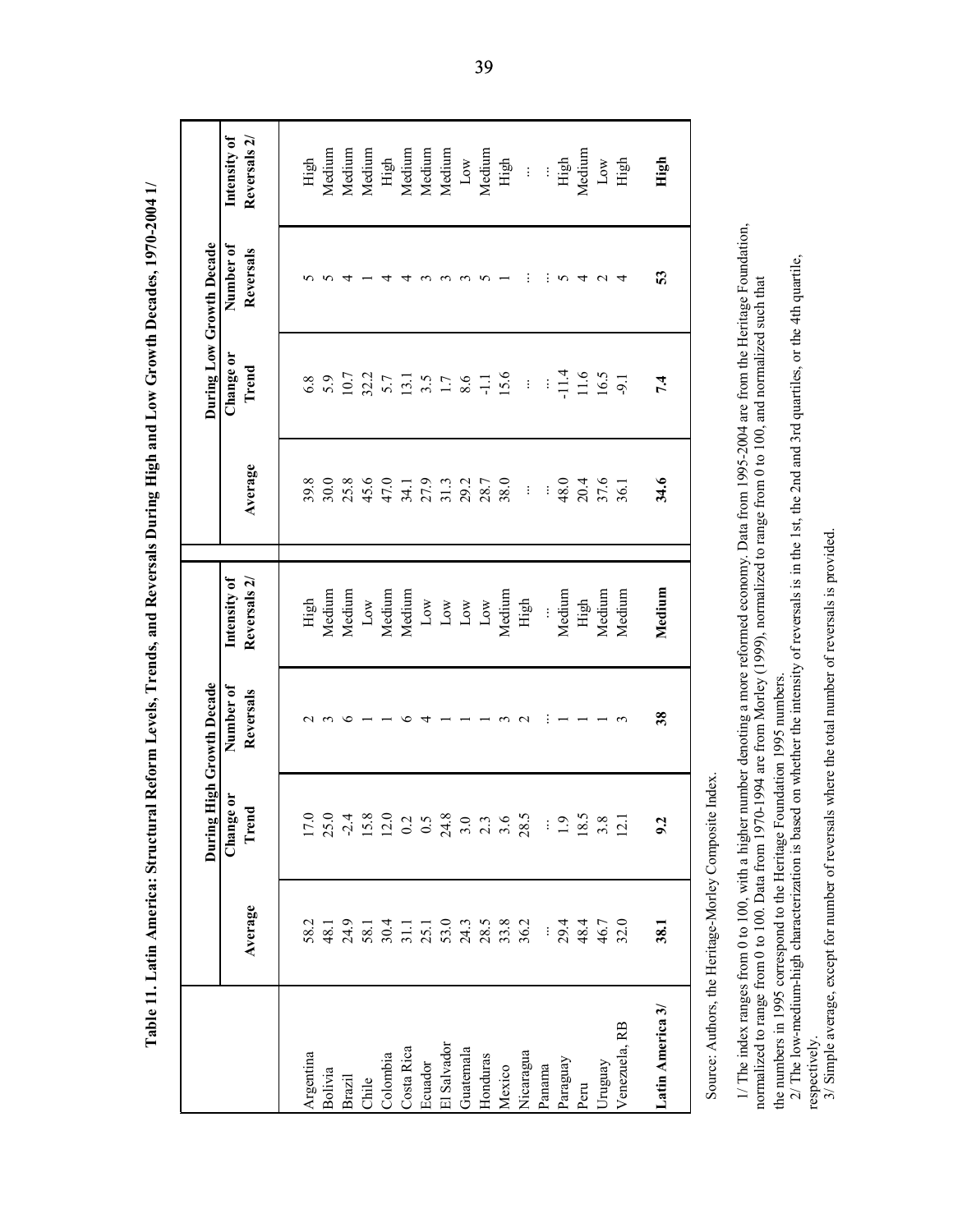|                  |                                 |                                | During High Growth Decade     |                   |                                  |                                 |                                | During Low Growth Decade      |                  |                                                                                                                                                                                                                                                                                                                                                                    |
|------------------|---------------------------------|--------------------------------|-------------------------------|-------------------|----------------------------------|---------------------------------|--------------------------------|-------------------------------|------------------|--------------------------------------------------------------------------------------------------------------------------------------------------------------------------------------------------------------------------------------------------------------------------------------------------------------------------------------------------------------------|
|                  | Capital Markets 1/<br>Access to | Liberalization 2/<br>Financial | Capital Flows<br>GDP Ratio 3/ | M2/GDP 4/         | GDP Ratio 5/<br>Public Debt/     | Capital Markets 1/<br>Access to | Liberalization 2/<br>Financial | Capital Flows<br>GDP Ratio 3/ | M2/GDP 4/        | GDP Ratio 5/<br>Public Debt/                                                                                                                                                                                                                                                                                                                                       |
|                  |                                 |                                |                               |                   |                                  |                                 |                                |                               |                  |                                                                                                                                                                                                                                                                                                                                                                    |
| Argentina        | 0.7                             | $\frac{0}{1}$                  | ≘                             |                   |                                  | 0.4                             | 0.2                            | ᅮ                             | $\mathbf{r}$     |                                                                                                                                                                                                                                                                                                                                                                    |
| Bolivia          |                                 | $_{0.0}$                       | $\infty$                      |                   |                                  |                                 | $_{0.0}$                       | $\sim$ $\sim$                 |                  | $42$ is                                                                                                                                                                                                                                                                                                                                                            |
| <b>Brazil</b>    | 0.020                           | $_{0.0}$                       | 4                             |                   | 78877227287782                   | 85585585888                     | $\overline{0}$                 |                               |                  | $\begin{array}{c} \hbox{H} \\\hbox{H} \\\hbox{H} \\\hbox{H} \\\hbox{H} \\\hbox{H} \\\hbox{H} \\\hbox{H} \\\hbox{H} \\\hbox{H} \\\hbox{H} \\\hbox{H} \\\hbox{H} \\\hbox{H} \\\hbox{H} \\\hbox{H} \\\hbox{H} \\\hbox{H} \\\hbox{H} \\\hbox{H} \\\hbox{H} \\\hbox{H} \\\hbox{H} \\\hbox{H} \\\hbox{H} \\\hbox{H} \\\hbox{H} \\\hbox{H} \\\hbox{H} \\\hbox{H} \\\hbox$ |
| Chile            |                                 | $1.0\,$                        | $\overline{ }$                |                   |                                  |                                 | $_{0.0}$                       | $\circ$                       |                  |                                                                                                                                                                                                                                                                                                                                                                    |
| Colombia         | $\vdots$                        |                                |                               |                   |                                  |                                 | $\frac{0}{0.0}$                | $\overline{r}$                |                  |                                                                                                                                                                                                                                                                                                                                                                    |
| Costa Rica       | $\vdots$                        |                                | $\circ$                       |                   |                                  |                                 |                                | $\circ$                       |                  |                                                                                                                                                                                                                                                                                                                                                                    |
| Ecuador          |                                 |                                |                               |                   |                                  |                                 |                                | 4                             |                  |                                                                                                                                                                                                                                                                                                                                                                    |
| El Salvador      | $\overline{\circ}$              |                                | 6.5.5                         |                   |                                  |                                 | 88885                          |                               |                  |                                                                                                                                                                                                                                                                                                                                                                    |
| Guatemala        | $\vdots$                        |                                |                               |                   |                                  |                                 |                                |                               |                  |                                                                                                                                                                                                                                                                                                                                                                    |
| Honduras         | $\vdots$                        |                                |                               |                   |                                  |                                 |                                |                               |                  |                                                                                                                                                                                                                                                                                                                                                                    |
| Mexico           | $\Xi$                           |                                | $\mathfrak{g}$                |                   |                                  |                                 |                                |                               |                  |                                                                                                                                                                                                                                                                                                                                                                    |
| Nicaragua        | $_{0.0}$                        |                                | $\overline{1}$                | 13152814282852825 | $\frac{6}{3}$ % $\frac{1}{2}$ 43 |                                 | $rac{0}{0}$ .0                 | a o 4 w w 8 4 4 w r           |                  | 2888888                                                                                                                                                                                                                                                                                                                                                            |
| Panama           | $\vdots$                        |                                |                               |                   |                                  | $\vdots$                        |                                |                               |                  |                                                                                                                                                                                                                                                                                                                                                                    |
| Paraguay         | $0.0\,$                         | $_{\rm 0.0}$                   |                               |                   |                                  | $rac{0}{0}$                     | $_{0.0}$                       |                               |                  |                                                                                                                                                                                                                                                                                                                                                                    |
| Peru             | 0.2                             | $\overline{1.0}$               | 37000                         |                   |                                  |                                 | $_{0.0}$                       |                               |                  |                                                                                                                                                                                                                                                                                                                                                                    |
| Uruguay          | 0.3                             | $0.6$                          |                               |                   | 254                              | 0.4                             | $_{0.0}$                       |                               |                  |                                                                                                                                                                                                                                                                                                                                                                    |
| Venezuela, RB    | 0.3                             | 0.5                            | 4                             |                   |                                  | $\overline{0}$                  | $\overline{1.0}$               |                               |                  |                                                                                                                                                                                                                                                                                                                                                                    |
| Latin America 6/ | $\vec{c}$                       | 0.2                            | 65                            | $\overline{26}$   | ₹                                | $\mathbf{C}$                    | $\mathbf{C}$                   | $-2.5$                        | $\boldsymbol{z}$ | S5                                                                                                                                                                                                                                                                                                                                                                 |
|                  |                                 |                                |                               |                   |                                  |                                 |                                |                               |                  |                                                                                                                                                                                                                                                                                                                                                                    |

Table 12. Latin America: Financial Integration and Constraints During High and Low Growth Decades, 1970-2004

1/ Dummy variable covering 1980-2000, with 1 indicating access to international capital markets. Source: Gelos, Sahay, and Sandleris (2004).<br>2/ Dummy variable from 1970-2000, with 1 indicating a liberalized financial secto

40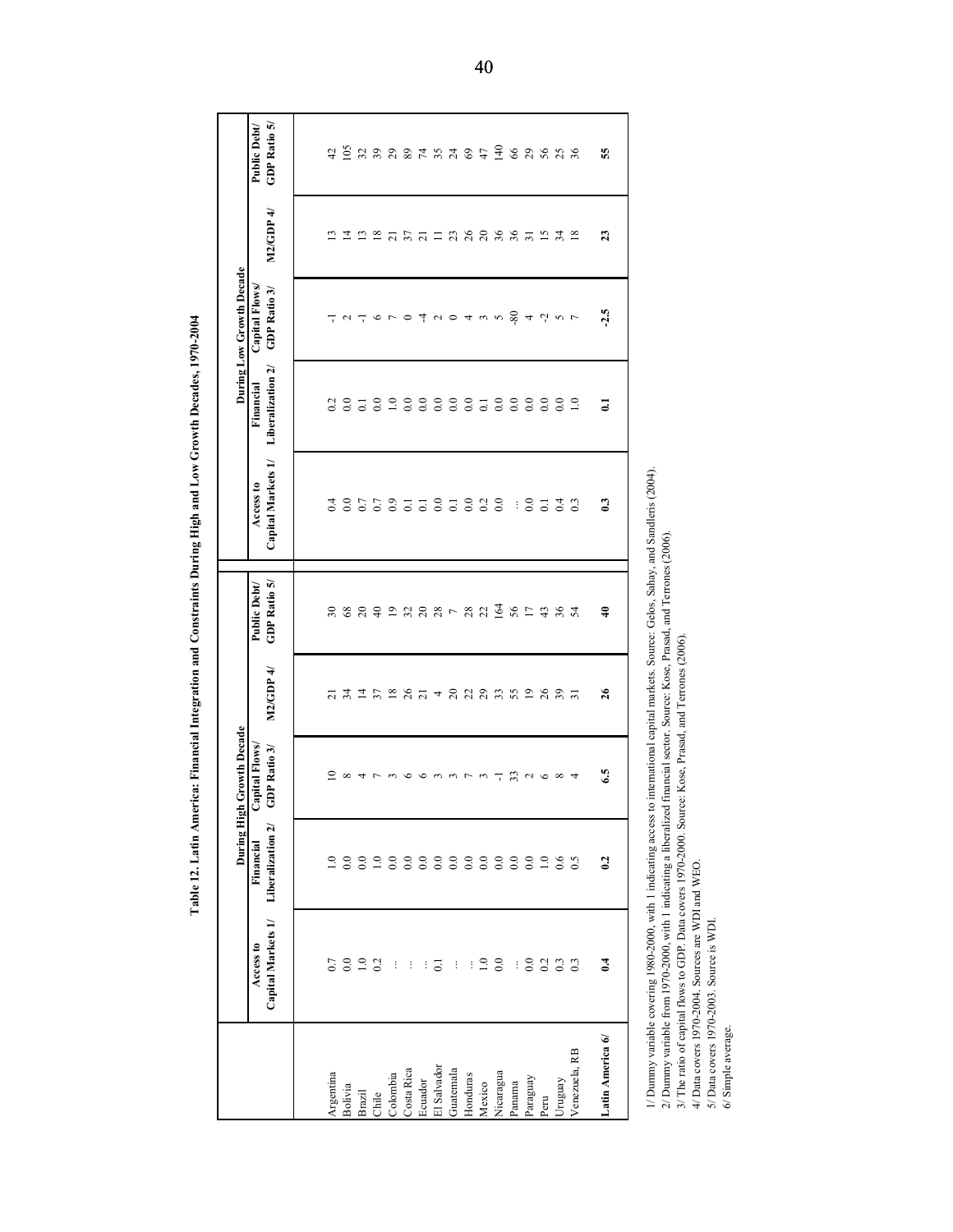|                                                                                             | During High Growth Decade                 |                                 |                                                                                                                                                                                                     | During Low Growth Decade         |
|---------------------------------------------------------------------------------------------|-------------------------------------------|---------------------------------|-----------------------------------------------------------------------------------------------------------------------------------------------------------------------------------------------------|----------------------------------|
|                                                                                             | Liberalization 1/<br>Trade                | Openness 2<br>Trade             | Liberalization 1/<br>Trade                                                                                                                                                                          | Openness <sub>2</sub> /<br>Trade |
|                                                                                             |                                           |                                 |                                                                                                                                                                                                     |                                  |
| Argentina                                                                                   | $1.0\,$                                   | 19.4                            | 0.0                                                                                                                                                                                                 | 15.6                             |
| Bolivia                                                                                     | $1.0\,$                                   | 48.9                            | 0.3                                                                                                                                                                                                 | 52.0                             |
| Brazil                                                                                      | 0.0                                       | 17.2                            | 0.0                                                                                                                                                                                                 | 17.2                             |
| Chile                                                                                       | 1.0                                       | 61.0                            | 0.7                                                                                                                                                                                                 | 43.9                             |
| Colombia                                                                                    | 0.0                                       | 29.8                            |                                                                                                                                                                                                     | 37.5                             |
| Costa Rica                                                                                  |                                           | 67.4                            | $1.0$<br>0.3                                                                                                                                                                                        | 72.2                             |
| Ecuador                                                                                     | $0.0\,$                                   | 49.1                            | $0.0\,$                                                                                                                                                                                             | 50.3                             |
| El Salvador                                                                                 | 1.0                                       | 55.3                            | 0.0                                                                                                                                                                                                 | 54.7                             |
| Guatemala                                                                                   | $\begin{array}{c} 0.0 \\ 0.0 \end{array}$ | 44.0                            | 0.3                                                                                                                                                                                                 | 34.7                             |
| Honduras                                                                                    |                                           | 69.1                            | 0.0                                                                                                                                                                                                 | 58.3                             |
| Mexico                                                                                      | 0.0                                       | 20.1                            | 0.6                                                                                                                                                                                                 | 32.1                             |
| Nicaragua                                                                                   |                                           | 112.4                           | $0.0\,$                                                                                                                                                                                             | 51.1                             |
| Panama                                                                                      | 0.4                                       | 75.6                            | $0.0\,$                                                                                                                                                                                             | 75.9                             |
| Paraguay                                                                                    | $rac{0}{0}$ .0                            | 35.3                            | 1.0                                                                                                                                                                                                 | 76.1                             |
| Peru                                                                                        |                                           | 31.8                            | $\overline{0}$                                                                                                                                                                                      | 32.5                             |
| Uruguay                                                                                     | 0.5                                       | 41.5                            | 0.0                                                                                                                                                                                                 | 39.6                             |
| Venezuela, RB                                                                               |                                           | 49.9                            | 0.7                                                                                                                                                                                                 | 47.6                             |
| Latin America 3/                                                                            | 0.4                                       | 48.7                            | $\mathbf{C}$                                                                                                                                                                                        | 46.5                             |
| Sources: Kose, Prasad and Terrones (2006);                                                  |                                           | and IMF, World Economic Outlook |                                                                                                                                                                                                     |                                  |
|                                                                                             |                                           |                                 |                                                                                                                                                                                                     |                                  |
| 1/ Trade liberalization is a 0-1 dummy from<br>2/ Trade openness is exports plus imports as |                                           |                                 | a share of GDP, from Kose, Prasad, and Terrones (2006) from 1970-2000 and from WEO from 2001-04.<br>Kose, Prasad and Terrones (2006), where 1 denotes liberalized regime. The data cover 1970-2000. |                                  |
| 3/ Simple average.                                                                          |                                           |                                 |                                                                                                                                                                                                     |                                  |

Table 13. Latin America: Trade Liberalization and Integration During High and Low Growth Decades, 1970-2004

41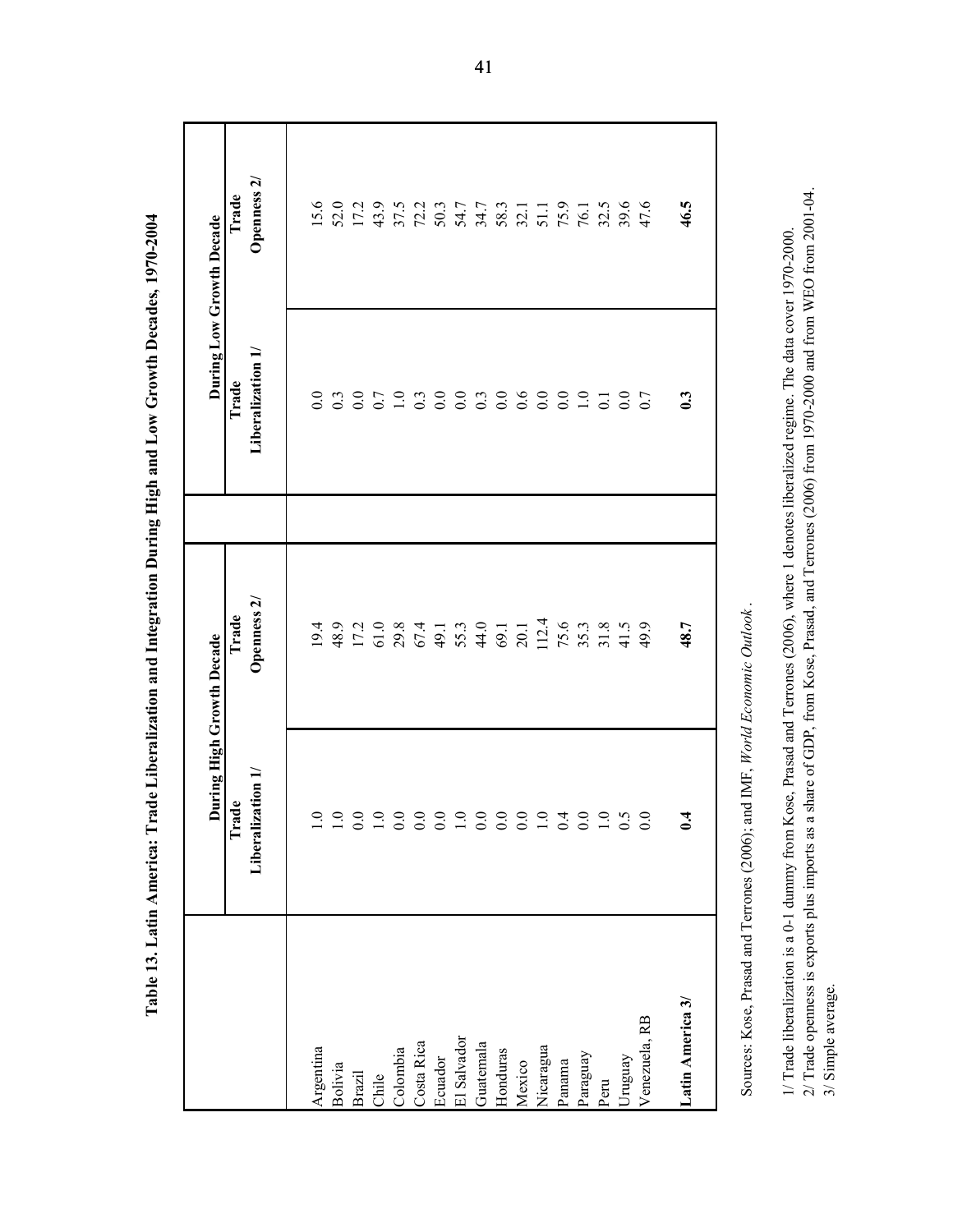|                                                    | Real GDP Per Capita<br>(Constant 2000 US\$)<br>1970 | 2004                          | <b>Billions, 2000 US\$</b><br>Real GDP<br>2004                                                                                                                                                                                                                               | Human Capital<br>Development 1 | Fractionalization<br>Ethnic | Polity<br>Number of<br>Changes     | Intensity of<br>Changes<br>Changes 2/      | (Top 20 Percent) (Latest)<br><b>Income Distribution</b> |
|----------------------------------------------------|-----------------------------------------------------|-------------------------------|------------------------------------------------------------------------------------------------------------------------------------------------------------------------------------------------------------------------------------------------------------------------------|--------------------------------|-----------------------------|------------------------------------|--------------------------------------------|---------------------------------------------------------|
| Argentina                                          | 6,617                                               | 7,699                         | 286.2                                                                                                                                                                                                                                                                        | $\infty$<br>∞ं                 |                             |                                    | ų<br>∞ं                                    | 56.4                                                    |
| Bolivia                                            | 929                                                 | 1,029                         | 9.3                                                                                                                                                                                                                                                                          | 5.6                            | 0.7                         | $\overline{ }$                     | 3.7                                        | 49.1                                                    |
| Brazil                                             | 1,831                                               | 3,629                         | 649.8                                                                                                                                                                                                                                                                        | 4.9                            | 6.5                         | $\overline{4}$                     | 4.3                                        | 63.2                                                    |
| Chile                                              | 2,209                                               | 5,440                         | 86.8                                                                                                                                                                                                                                                                         | 7.6                            | 0.2                         | $\sim$                             | 5.8                                        | 62.2                                                    |
| Colombia                                           | 1,192                                               | 2,065                         | 93.5                                                                                                                                                                                                                                                                         | 53                             | 0.6                         | $\epsilon$                         | 1.3                                        | 61.8                                                    |
| Costa Rica                                         | 2,518<br>929                                        | 4,512                         | 18.4                                                                                                                                                                                                                                                                         | $\overline{61}$                | 0.2                         | $\circ$                            | 0.0                                        | 51.5                                                    |
| Ecuador                                            |                                                     |                               | 19.0                                                                                                                                                                                                                                                                         | 6.4                            | 0.7                         |                                    | 3.9                                        | 58.0                                                    |
| El Salvador                                        | 1,933<br>1,300                                      | $1,439$<br>$2,122$<br>$1,677$ | $14.1$<br>21.2                                                                                                                                                                                                                                                               | 5.2                            | 0.2                         | $\infty$ n $\infty$ r n n $\infty$ | 36.6                                       | 57.1                                                    |
| Guatemala                                          |                                                     |                               |                                                                                                                                                                                                                                                                              | 3.5                            | $\tilde{c}$ .0              |                                    | 23.6                                       | 64.1                                                    |
| Honduras                                           | 777                                                 | 945                           | $6.7$ $617.8$                                                                                                                                                                                                                                                                | 4.8                            | $\frac{0.2}{0.5}$           |                                    | $\begin{array}{c} 26.6 \\ 2.8 \end{array}$ | 58.9                                                    |
| Mexico                                             | 3,581                                               | 5,953                         |                                                                                                                                                                                                                                                                              | 7.2                            |                             |                                    |                                            | 59.1                                                    |
| Nicaragua                                          | $1,474$<br>2,741                                    | 785                           | 4.4                                                                                                                                                                                                                                                                          | 4.6                            | $\widetilde{c}$ :0          |                                    | 30.8                                       | 49.3                                                    |
| Panama                                             |                                                     | 4,340                         | 13.2                                                                                                                                                                                                                                                                         | 8.6                            | 0.6                         |                                    | 3.7                                        | 60.3                                                    |
| Paraguay                                           | 879                                                 | 1,425                         | 8.3                                                                                                                                                                                                                                                                          | 6.2                            | 0.2                         | $\sim$ $\sim$                      | 3.6                                        | 61.3                                                    |
| Peru                                               | 2,069                                               |                               | 60.6                                                                                                                                                                                                                                                                         | 7.6                            | 0.7                         |                                    | 54.0                                       | 53.2                                                    |
| Uruguay                                            | 3,957                                               | 5,811                         | 19.7                                                                                                                                                                                                                                                                         | 7.6                            | 0.3                         | <u>ს</u> ო                         | 38.8                                       | 50.1                                                    |
| Venezuela, RB                                      | 6,544                                               | 4,588                         | 119.8                                                                                                                                                                                                                                                                        | 6.6                            | 6.5                         |                                    | 1.0                                        | 53.4                                                    |
| Latin America 3/                                   | 2,440                                               | 3,274                         | 120.5                                                                                                                                                                                                                                                                        | 63                             | 0.4                         | 89                                 | 14.6                                       | 57.0                                                    |
| Sources: World Bank, World Development Indicators; |                                                     |                               | Polity database; Barro and Lee (2000)                                                                                                                                                                                                                                        |                                |                             |                                    |                                            |                                                         |
|                                                    |                                                     |                               | $2/$ The Polity database covering 1970-2003. The number of changes is the number of times that the polity rating changed. The intensity of changes is the average<br>1/ Average number of years of schooling for adults aged 15 years and over. Source: Barro and Lee (2000) |                                |                             |                                    |                                            |                                                         |
| change in rating over the period                   |                                                     |                               | 3/ Simple average, except for number of polity changes which is the total number of polity changes from 1970-2003                                                                                                                                                            |                                |                             |                                    |                                            |                                                         |

Table 14. Latin America: Socio-Political and Economic Features, 1970-2004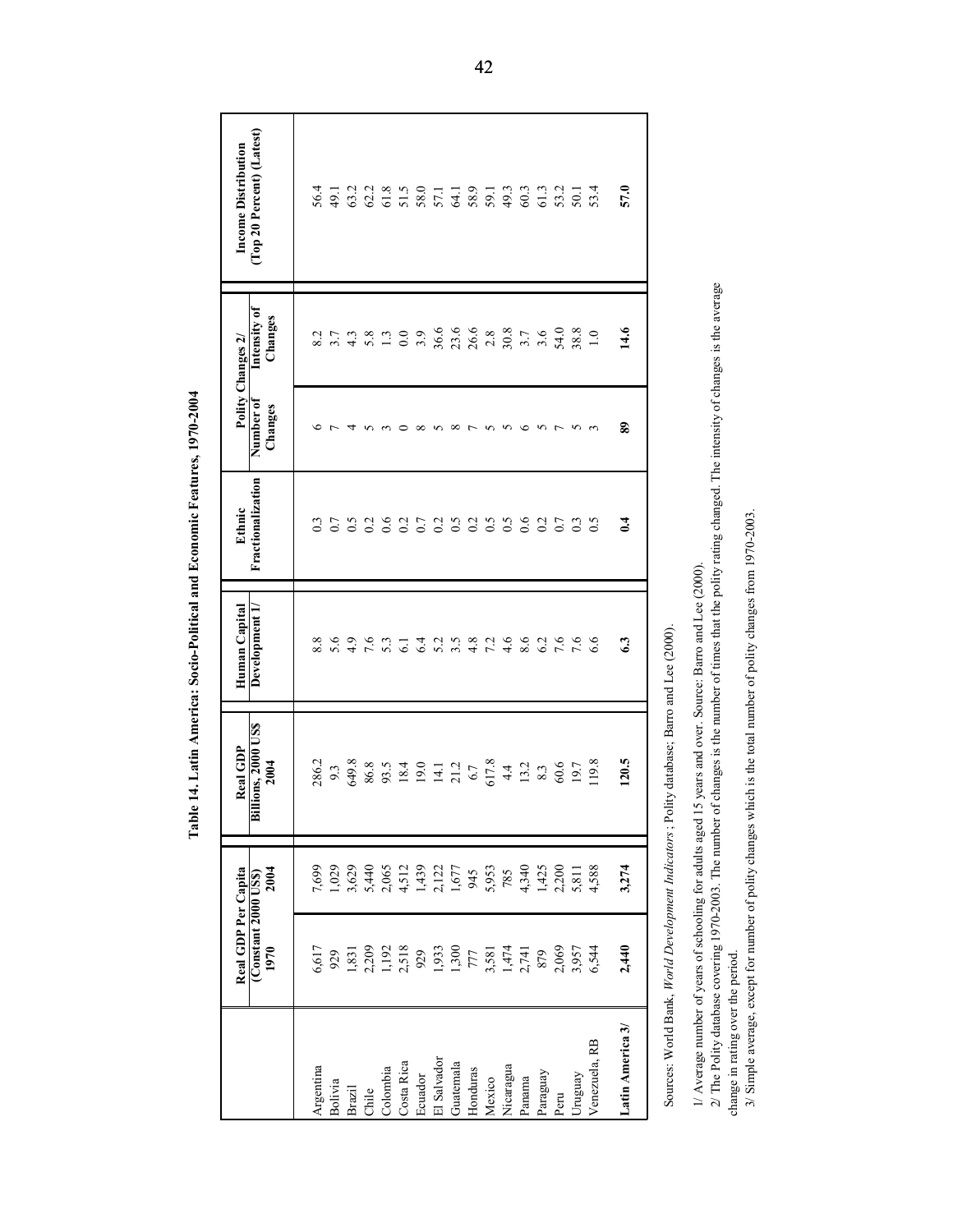| ਦ<br>Relative to the Low Growth Perio<br>Value in the High Growth Period | <b>Expected Outcome</b><br>(Hypothesis)  | <b>Actual Outcome</b><br>(Empirical) | <b>Statistically Significant</b><br>(Bivariate) | Exceptions 1/                                |
|--------------------------------------------------------------------------|------------------------------------------|--------------------------------------|-------------------------------------------------|----------------------------------------------|
| Macroeconomic Outcomes                                                   |                                          |                                      |                                                 |                                              |
| Output volatility<br>Inflation                                           | $\overline{\text{low}}$<br>$_{low}$      | $\log$<br>$\log$                     | yes<br>yes                                      | Colombia, Paraguay, Uruguay<br>Paraguay      |
| Inflation volatility                                                     | $\overline{\text{low}}$                  | $\overline{\mathsf{low}}$            | yes                                             | Colombia, El Salvador, Paraguay              |
| Devaluation                                                              | $\overline{\text{low}}$                  | $\log$                               | yes                                             | Panama, Uruguay, Venezuela                   |
| Devaluation volatility<br>Fiscal balance                                 | $\overline{\text{low}}$<br>$\sim$ $\sim$ | high<br>$\log$                       | yes<br>yes                                      | Costa Rica, El Salvador<br>Panama, Venezuela |
| Fiscal balance volatility                                                |                                          | $\log$                               | yes                                             | Venezuela                                    |
| <b>Extreme Outcomes</b>                                                  |                                          |                                      |                                                 |                                              |
| Currency crises<br>Banking crises                                        | $\overline{\text{low}}$<br>$_{\rm low}$  | high<br>$\overline{\text{low}}$      | yes<br>$\mathbf{n}$                             | not applicable<br>none                       |
|                                                                          |                                          |                                      |                                                 |                                              |
| Debt defaults                                                            | $\log$                                   | $\overline{\text{low}}$              | yes                                             | Bolivia, Chile, Uruguay, Venezuela           |
| Shocks                                                                   |                                          |                                      |                                                 |                                              |
| G-7 growth                                                               | high                                     | high                                 | $\overline{\mathbf{n}}$                         | not applicable                               |
| G-7 growth volatility                                                    | $\log$                                   | $\overline{\text{low}}$              | $\overline{\mathbf{n}}$                         | not applicable                               |
| US real interest rates                                                   | $\log$                                   | $\log$                               | yes                                             | Chile, Uruguay, Venezuela                    |
| U.S. real interest rates volatility                                      | $\log$                                   | $\log$                               |                                                 | Brazil, Colombia, Mexico,                    |
|                                                                          |                                          |                                      | yes                                             | Paraguay, Venezuela                          |
| Terms of trade growth                                                    | high                                     | high                                 | $\mathbf{u}$                                    | not applicable                               |
| Terms of trade growth volatility                                         | $\log$                                   | high                                 | $\mathbf{a}$                                    | not applicable                               |
| Natural disasters                                                        | $_{\rm low}$                             | high                                 | $\mathbf{u}$                                    | not applicable                               |
| Natural disasters volatility                                             | $_{\rm low}$                             | high                                 | $\mathbf{p}$                                    | not applicable                               |
| ODA/GDP                                                                  | $\sim$                                   | high                                 | $\mathbf{n}$                                    | not applicable                               |
| ODA/GDP volatility                                                       | $\overline{\text{low}}$                  | $\log$                               | $\overline{n}$                                  | not applicable                               |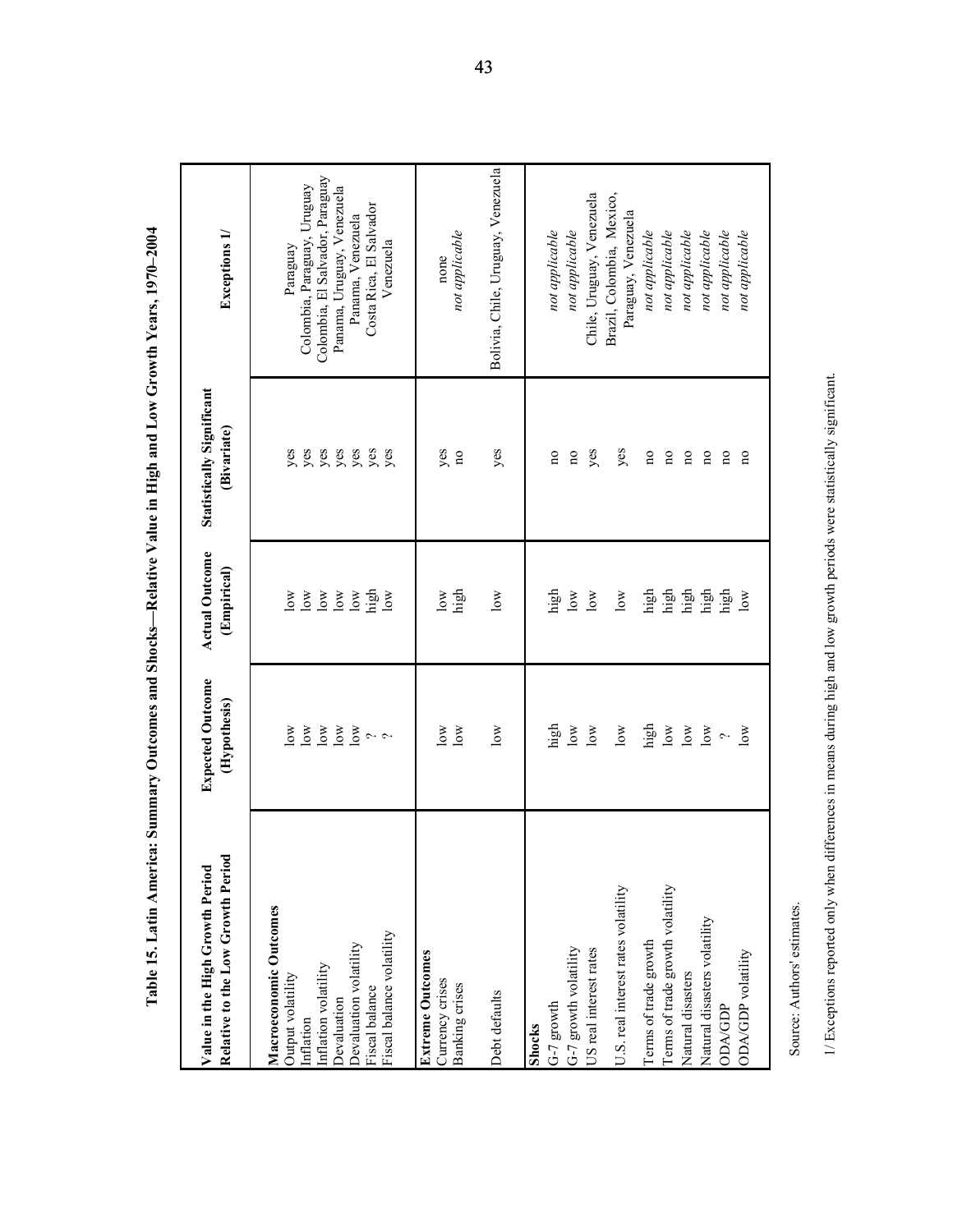| th Period<br>Period<br>Value in the High Growth<br>Relative to the Low Growt                                                                                                                                                                                                                          | <b>Expected Outcome</b><br>(Hypothesis)                                                                           | <b>Actual Outcome</b><br>(Empirical)                                                 | <b>Statistically Significant</b><br>(Bivariate)                                                                                      | Exceptions 1/                                                                                                                                                                    |
|-------------------------------------------------------------------------------------------------------------------------------------------------------------------------------------------------------------------------------------------------------------------------------------------------------|-------------------------------------------------------------------------------------------------------------------|--------------------------------------------------------------------------------------|--------------------------------------------------------------------------------------------------------------------------------------|----------------------------------------------------------------------------------------------------------------------------------------------------------------------------------|
| gime changes<br>Number of exchange rate regime changes<br>Volatility of Fiscal Expenditure to GDP<br>Fiscal Policy<br>Intensity of exchange rate re<br>Discretionary Fiscal Policy<br>Fiscal Expenditure to GDP<br>Volatility of Discretionary<br>KRV Fiscal Procyclicality<br>Macroeconomic Policies | $\frac{1}{\gamma}$ over<br>10W<br>$\overline{\text{low}}$<br>$\overline{\phantom{0}}$<br>$\overline{\phantom{a}}$ | high<br>$\log$<br>$\log$<br>$\overline{\text{low}}$<br>10W<br>$_{\rm low}$<br>$\log$ | yes<br>yes<br>yes<br>$\mathbf{n}\mathbf{o}$<br>$\mathbf{n}\mathbf{o}$<br>$\mathbf{n}\mathbf{o}$<br>$\overline{\mathbf{n}}$           | Bolivia, Guatemala, Peru<br>Brazil, Peru, Venezuela<br>Ecuador, Venezuela<br>not applicable<br>not applicable<br>not applicable<br>not applicable                                |
| Morley-Heritage index reversals<br>Morley-Heritage index change<br><b>Structural Reform Policies</b><br>Morley-Heritage index                                                                                                                                                                         | high<br>high<br>10W                                                                                               | high<br>high<br>10W                                                                  | yes<br>$\overline{\mathbf{n}}$<br>$\overline{\mathbf{n}}$                                                                            | Brazil, Costa Rica, Ecuador,<br>not applicable<br>not applicable<br>Mexico                                                                                                       |
| Access to capital markets<br>Financial liberalization<br>Capital flows to GDP<br>Trade liberalization<br>Public debt to GDP<br>Trade Openness<br>Constraints<br>M <sub>2</sub> to GDP                                                                                                                 | high<br>high<br>high<br>high<br>high<br>$\operatorname{high}$<br>10W                                              | high<br>high<br>high<br>high<br>high<br>high<br>$_{\rm low}$                         | yes<br>yes<br>$\mathbf{n}\mathbf{o}$<br>$\mathbf{n}\mathbf{o}$<br>$\overline{\mathbf{n}}$<br>$\mathbf{n}$<br>$\overline{\mathbf{n}}$ | Chile, Nicaragua, Uruguay,<br>Colombia, Nicaragua,<br>Paraguay, Venezuela<br>not applicable<br>not applicable<br>not applicable<br>not applicable<br>not applicable<br>Venezuela |
| I/ Exceptions reported only when differences in means during high and low growth periods were statistically significant.<br>Source: Authors' estimates.                                                                                                                                               |                                                                                                                   |                                                                                      |                                                                                                                                      |                                                                                                                                                                                  |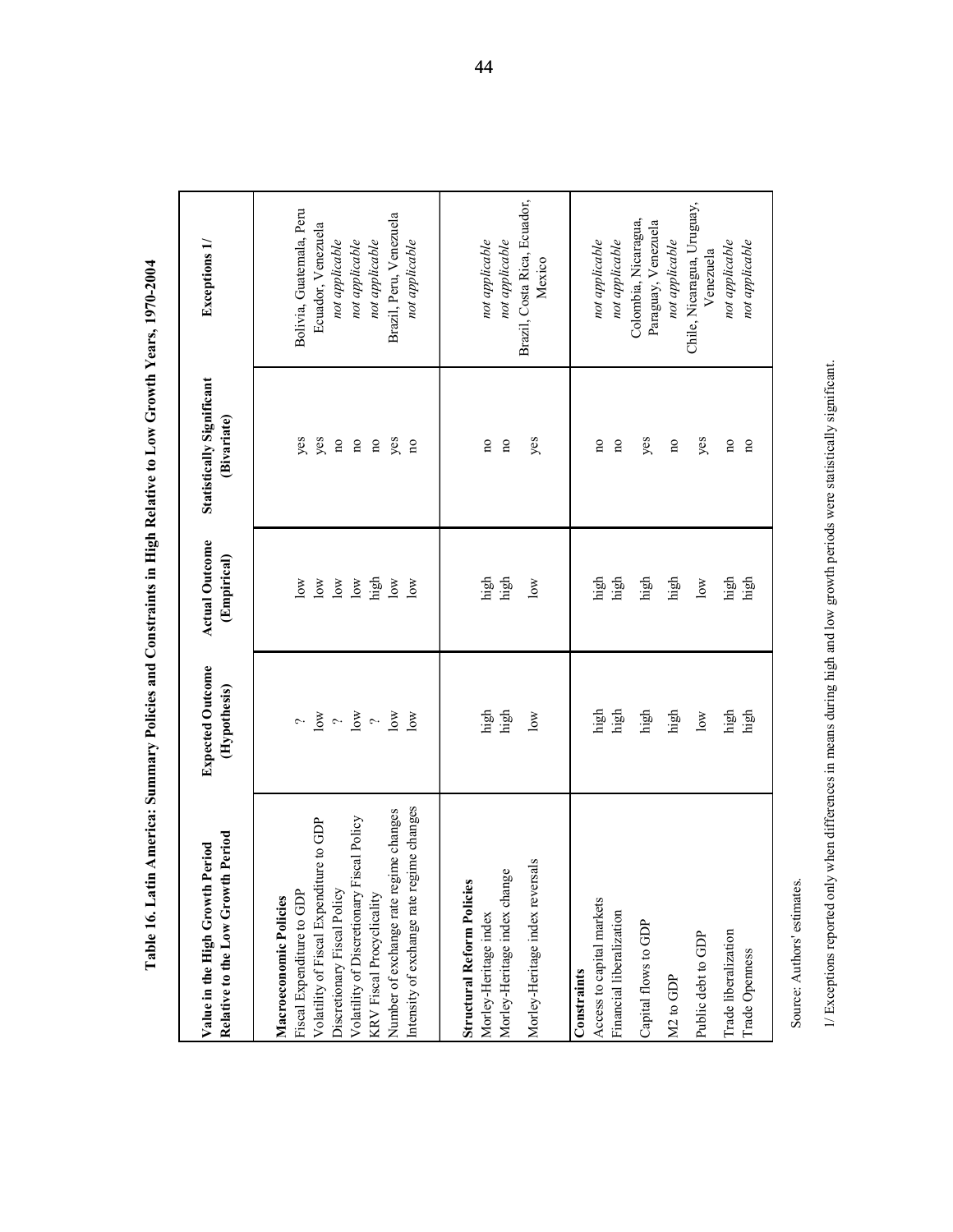Table 17. Explaining Growth by Shocks, Policies, and Institutions

|                                                                                                                                               |                                           | Table 17. Explaining Growth by Shocks, Policies, and Institutions |                                            |                          |                          |                                           |                                           |                          |                                           |
|-----------------------------------------------------------------------------------------------------------------------------------------------|-------------------------------------------|-------------------------------------------------------------------|--------------------------------------------|--------------------------|--------------------------|-------------------------------------------|-------------------------------------------|--------------------------|-------------------------------------------|
|                                                                                                                                               |                                           |                                                                   | Panel Data: 3 sub-periods during 1970-2004 |                          |                          |                                           |                                           |                          |                                           |
|                                                                                                                                               |                                           | $\sim$                                                            | 3                                          | 4                        | 5                        | 6                                         |                                           | $^{\circ}$               | ٩                                         |
| Dependent variable: Real GDP per capita growth                                                                                                |                                           |                                                                   |                                            |                          |                          |                                           |                                           |                          |                                           |
| Volatility of real per-capita GDP growth                                                                                                      | $(-3.93)$ ***<br>$-0.49$                  | $(-3.47)$ ***<br>$-0.37$                                          | $(-3.13)$ ***<br>$-0.34$                   | $(-3.44)$ ***<br>$-0.37$ | $(-2.79)$ ***<br>$-0.30$ | $(-3.50)$ ***<br>$-0.34$                  | $(-2.92)$ ***<br>$-0.28$                  | $(-3.26)$ ***<br>$-0.32$ | $(-2.48)$ **<br>$-0.23$                   |
| Average U.S. real interest rate                                                                                                               |                                           | $(-4.85)$ ***<br>$-0.58$                                          | $(-4.54)$ ***<br>$-0.67$                   | $(+4.70)$ ***<br>$-0.58$ | $(-4.07)$ ***<br>$-0.49$ | $(-4.50)$ ***<br>$-0.49$                  | $(-4.61)$ ***<br>$-0.47$                  | $(-4.62)$ ***<br>$-0.47$ | $-0.50$<br>$(-5.11)$ ***                  |
| Average G-7 growth                                                                                                                            |                                           |                                                                   | $-0.62$<br>$(-1.03)$                       |                          |                          |                                           |                                           |                          |                                           |
| Average terms of trade growth                                                                                                                 |                                           |                                                                   |                                            | 0.00<br>(0.02)           |                          |                                           |                                           |                          |                                           |
| Volatility of discretionary fiscal expenditure                                                                                                |                                           |                                                                   |                                            |                          | $(-2.36)$ **<br>$-0.14$  | $(-2.30)$ **<br>$-0.12$                   | $(-2.32)$ **<br>$-0.12$                   | $(-1.89)$ *<br>$-0.10$   | $(-1.85)$ *<br>$-0.09$                    |
| Institutional development (ICRG index)                                                                                                        |                                           |                                                                   |                                            |                          |                          | $(3.36)$ ***<br>0.10                      | $(4.40)$ ***<br>0.16                      | $(4.19)$ ***<br>0.15     | $(4.88)$ ***<br>0.17                      |
| Initial per capita income                                                                                                                     |                                           |                                                                   |                                            |                          |                          |                                           | $(-2.60)$ **<br>0.00                      | $(-3.04)$ ***<br>0.00    | $(-2.82)$ ***<br>0.00                     |
| Level of human capital development                                                                                                            |                                           |                                                                   |                                            |                          |                          |                                           |                                           | 0.25<br>(1.54)           |                                           |
| Income inequality (income received by top 20 percent)                                                                                         |                                           |                                                                   |                                            |                          |                          |                                           |                                           |                          | $(2.36)$ **<br>0.08                       |
| Constant                                                                                                                                      | $(4.95)$ ***<br>2.68                      | $(7.63)$ ***<br>3.98                                              | $(3.53)$ ***<br>5.49                       | $(7.42)$ ***<br>3.98     | $(7.73)$ ***<br>4.91     | $16.0 -$<br>$(-0.50)$                     | ¥<br>$(-1.89)$<br>$-3.93$                 | $(-2.28)$ **<br>$-4.85$  | $(-2.86)$ ***<br>$-6.40$                  |
| Number of observations<br>Adjusted R-squared                                                                                                  | $\begin{array}{c} 51 \\ 0.22 \end{array}$ | $\frac{51}{10}$                                                   | $\frac{51}{16}$                            | $\frac{51}{6}$           | $\frac{51}{0.51}$        | $\begin{array}{c} 51 \\ 0.60 \end{array}$ | $\begin{array}{c} 51 \\ 0.65 \end{array}$ | $\frac{51}{0.66}$        | $\begin{array}{c} 51 \\ 0.68 \end{array}$ |
| Notes: T-statistics are in parentheses. ***, ** denote significance at 1 percent, 5 percent, and 10 percent respectively.<br>Source: Authors. |                                           |                                                                   |                                            |                          |                          |                                           |                                           |                          |                                           |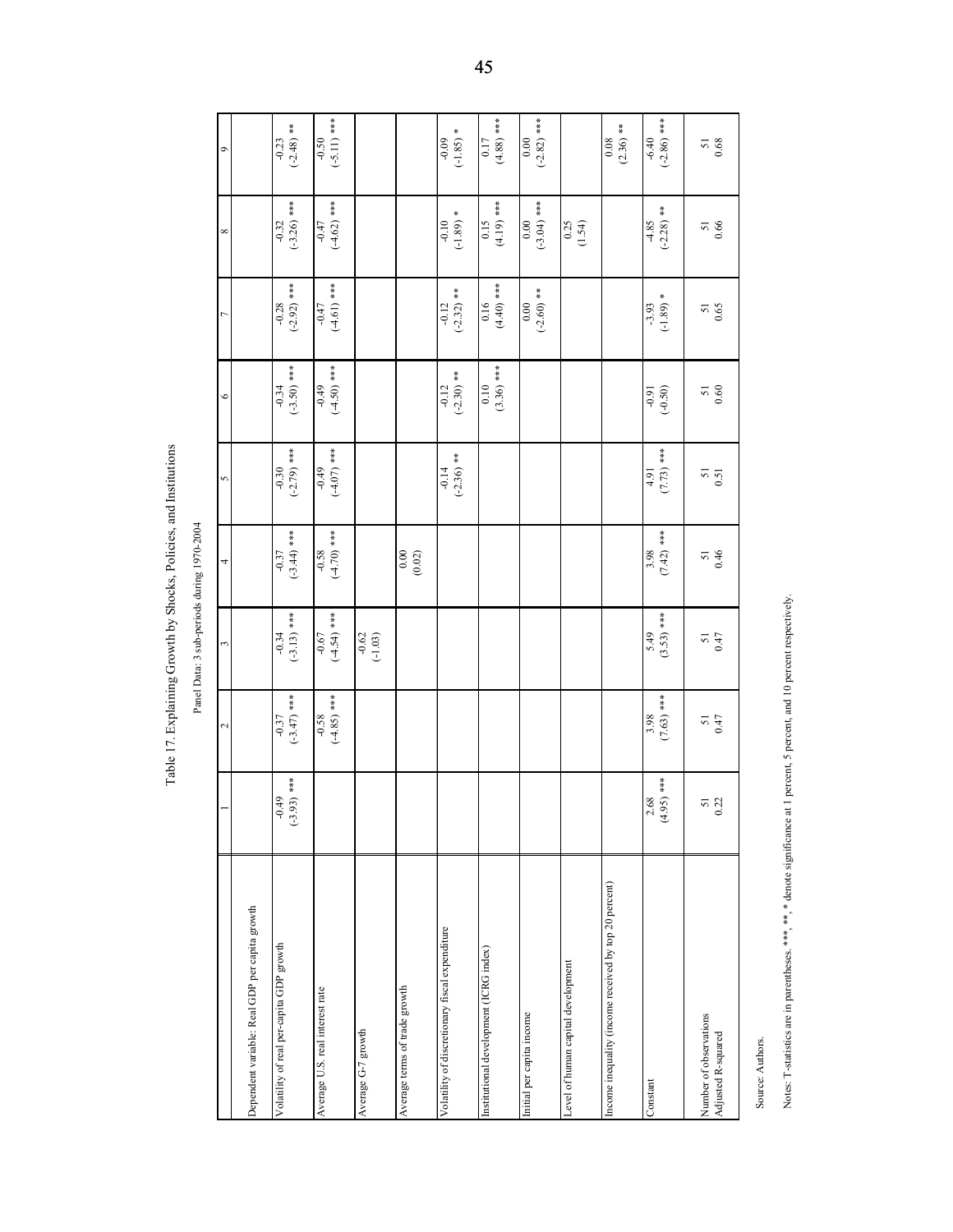Table 18. Explaining Volatility by Shocks, Policies, and Constraints Panel Data: 3 sub-periods during 1970-2004

|                                                                                               |                                           | Table 18. Explaining Volatility by Shocks, Policies, and Constraints |                                           | Panel Data: 3 sub-periods during 1970-2004 |                                           |                      |                      |                      |                      |
|-----------------------------------------------------------------------------------------------|-------------------------------------------|----------------------------------------------------------------------|-------------------------------------------|--------------------------------------------|-------------------------------------------|----------------------|----------------------|----------------------|----------------------|
|                                                                                               |                                           |                                                                      |                                           |                                            |                                           |                      |                      |                      |                      |
|                                                                                               |                                           | $\mathbf{\mathcal{L}}$                                               | 3                                         | 4                                          | 5                                         | $\circ$              |                      | ${}^{\circ}$         | $\circ$              |
| Dependent variable: Volatility of real GDP per capita growth                                  |                                           |                                                                      |                                           |                                            |                                           |                      |                      |                      |                      |
| Volatility of U.S. real interest rate                                                         | $2.29)$ **<br>0.83<br>$\sigma$            | $(2.23)$ **<br>1.08                                                  | $(2.21)$ **<br>0.83                       | $(2.33)$ **<br>0.84                        | $(4.00)***$<br>1.27                       | $(3.83)$ ***<br>1.27 | $(3.98)$ ***<br>1.27 | $(3.08)$ ***<br>119  | $(5.11)$ ***<br>1.53 |
| Volatility of G-7 growth                                                                      |                                           | $-0.64$<br>$(-0.77)$                                                 |                                           |                                            |                                           |                      |                      |                      |                      |
| Volatility of terms of trade growth                                                           |                                           |                                                                      | 0.00<br>(0.04)                            |                                            |                                           |                      |                      |                      |                      |
| Intensity of exchange rate regime changes                                                     |                                           |                                                                      |                                           | 0.10<br>(1.24)                             |                                           |                      |                      |                      |                      |
| Intensity of structural reform reversals                                                      |                                           |                                                                      |                                           |                                            | $(3.43)$ ***<br>64.0                      | $(3.3)$ ***          | $(3.44)$ ***<br>0.50 | $(3.18)$ ***<br>0.51 | $(2.25)$ **<br>0.32  |
| Capital flows/GDP                                                                             |                                           |                                                                      |                                           |                                            |                                           | 0.00<br>(0.09)       |                      |                      |                      |
| Public debt/GDP                                                                               |                                           |                                                                      |                                           |                                            |                                           |                      | 0.00<br>$(-0.54)$    |                      |                      |
| Trade liberalization dummy                                                                    |                                           |                                                                      |                                           |                                            |                                           |                      |                      | $(-0.34)$<br>$-0.27$ |                      |
| Financial liberalization dummy                                                                |                                           |                                                                      |                                           |                                            |                                           |                      |                      |                      | $(3.17)$ ***<br>2.16 |
| Constant                                                                                      | $(0.23)$ ***<br>2.30<br>ొ                 | $(2.88)$ ***<br>2.82                                                 | $(2.73)$ ***<br>2.28                      | $(2.27)$ **<br>1.83                        | (0.69)<br>0.51                            | $0.48\,$<br>(0.60)   | (82.0)               | 0.70<br>(0.75)       | $-0.06$<br>(-0.09)   |
| Number of observations<br>Adjusted R-squared                                                  | $\begin{array}{c} 51 \\ 0.08 \end{array}$ | $\begin{array}{c} 51 \\ 0.07 \end{array}$                            | $\begin{array}{c} 51 \\ 0.06 \end{array}$ | $\begin{array}{c} 51 \\ 0.09 \end{array}$  | $\begin{array}{c} 47 \\ 0.27 \end{array}$ | $47$<br>0.25         | $47$<br>0.26         | $47$<br>0.25         | $^{47}_{0.39}$       |
| Notes: T-statistics are in parentheses. ***, **, * denote significance at<br>Source: Authors. |                                           | percent, 5 percent, and 10 percent respectively.                     |                                           |                                            |                                           |                      |                      |                      |                      |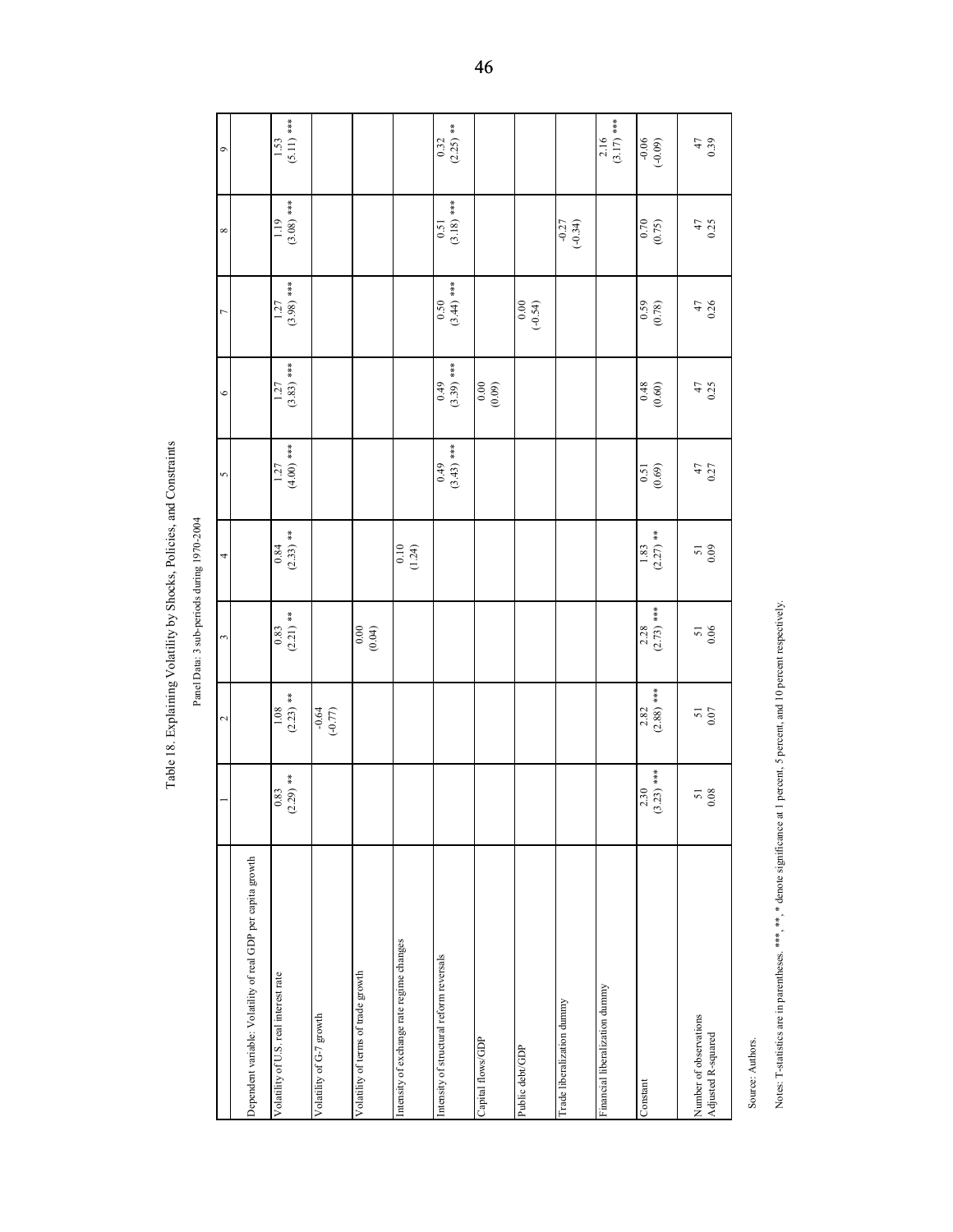| WDI(1970-2003), WEO(2004)<br>WDI(1970-2003), WEO(2004)<br>WDI(1970-2003), WEO(2004)<br>1960-2000<br>1960-2000<br>1960-2000<br>1960-2000<br>1992-2002<br>1970-2004<br>1980-2000<br>970-2002<br>1970-2004<br>1970-2000<br>1970-2004<br>1960-2003<br>1970-2004<br>1970-2004<br>1970-2003<br>1970-2004<br>1970-2004<br>1970-2004<br>1970-2004<br>1998-2001<br>1970-2004<br>1970-2004<br>1970-2001<br>1970-2001<br>Gelos, Sahay, and Sandleris (2004)<br>Kose, Prasad and Terrones (2006)<br>Kose, Prasad and Terrones (2006)<br>Kose, Prasad and Terrones (2006)<br>Kose, Prasad and Terrones (2006)<br>Reinhart and Rogoff (2002)<br>Reinhart and Rogoff (2002)<br>Datastream, CPI from FS<br>Fatas and Mihov (2003)<br>Barro and Lee (2000)<br>WDI, WEO<br>WDI, WEO<br>WDI, WEO<br>EM-DAT<br><b>WEO</b><br><b>WEO</b><br><b>WEO</b><br><b>WEO</b><br><b>WEO</b><br><b>WEO</b><br>Ë<br>ΙŒΜ<br>KI<br><b>KIN</b><br><b>KEM</b><br>ΓQ<br>ES<br>ES<br>Log difference of the nominal exchange rate (National currency per US dollar<br>Average number of years of schooling for adult age 15 years and above<br>Log of the stock of equity-based foreign liabilities to GDP<br>Log difference of the consumer price index $(2000 = 100)$<br>Central government public expenditure as share of GDP.<br>Ratio of number of natural disaster to total population<br>Central government fiscal balance as a share of GDP<br>Government public expenditure as a share of GDP<br>Log of the ratio of exports and imports to GDP<br>HP filtered cyclical component of real GDP<br>HP filtered cyclical component of real GDP<br>Dummy variable (Access=1, No access=0)<br>Money and quasi money as share of GDP.<br>Log difference of the real GDP per capita<br>exchange regime index<br>Dummy variable (Open=1, Not open=0)<br>Dummy variable (Open=1, Not open=0)<br>Log difference of the terms of trade<br>Debt outstanding as share of GDP<br>Net capital flows as share of GDP<br>Ratio of top 20% to bottom 20%.<br>GDP per capita (constant \$2000)<br>Real fiscal expenditure<br>ODA as share of GDP<br>10-year T-bill rate.<br>Most recent GINL<br>Change in actural<br>Composite index<br>period average).<br>Index<br>Real fiscal expenditure cyclical component<br>Intensity of exchange rate regime changes<br>Real GDP per capita (in dollars)<br>Financial liberalization dummy<br>Real GDP cyclical component<br>Real GDP per capita growth<br>Human capital development<br>Macroeconomic Variables<br>Trade liberalization dumny<br>G7 per capita GDP growth<br>Exchange regime changes<br>Access to capital markets<br>Fiscal policy volatility<br>Terms of trade (TOT)<br>Financial openness<br>Fiscal expenditure<br>Fiscal expenditure<br>Income inequality<br><b>Social indicators</b><br>Policy Variables<br><b>External</b> shocks<br>J.S. interest rate<br>Inequality index<br>Natural disaster<br>Trade openness<br>Fiscal balance<br>Capital flows<br>Devaluation<br>Public debt<br>Inflation<br><b>ACO</b><br>$\overline{X}$ | Variable | Definition | Source | Period |  |
|---------------------------------------------------------------------------------------------------------------------------------------------------------------------------------------------------------------------------------------------------------------------------------------------------------------------------------------------------------------------------------------------------------------------------------------------------------------------------------------------------------------------------------------------------------------------------------------------------------------------------------------------------------------------------------------------------------------------------------------------------------------------------------------------------------------------------------------------------------------------------------------------------------------------------------------------------------------------------------------------------------------------------------------------------------------------------------------------------------------------------------------------------------------------------------------------------------------------------------------------------------------------------------------------------------------------------------------------------------------------------------------------------------------------------------------------------------------------------------------------------------------------------------------------------------------------------------------------------------------------------------------------------------------------------------------------------------------------------------------------------------------------------------------------------------------------------------------------------------------------------------------------------------------------------------------------------------------------------------------------------------------------------------------------------------------------------------------------------------------------------------------------------------------------------------------------------------------------------------------------------------------------------------------------------------------------------------------------------------------------------------------------------------------------------------------------------------------------------------------------------------------------------------------------------------------------------------------------------------------------------------------------------------------------------------------------------------------------------------------------------------------------------------------------------------------------------------------------------------------------------------------------------------------------------------------------------------------------------------------------------------------------------------------------|----------|------------|--------|--------|--|
|                                                                                                                                                                                                                                                                                                                                                                                                                                                                                                                                                                                                                                                                                                                                                                                                                                                                                                                                                                                                                                                                                                                                                                                                                                                                                                                                                                                                                                                                                                                                                                                                                                                                                                                                                                                                                                                                                                                                                                                                                                                                                                                                                                                                                                                                                                                                                                                                                                                                                                                                                                                                                                                                                                                                                                                                                                                                                                                                                                                                                                             |          |            |        |        |  |
|                                                                                                                                                                                                                                                                                                                                                                                                                                                                                                                                                                                                                                                                                                                                                                                                                                                                                                                                                                                                                                                                                                                                                                                                                                                                                                                                                                                                                                                                                                                                                                                                                                                                                                                                                                                                                                                                                                                                                                                                                                                                                                                                                                                                                                                                                                                                                                                                                                                                                                                                                                                                                                                                                                                                                                                                                                                                                                                                                                                                                                             |          |            |        |        |  |
|                                                                                                                                                                                                                                                                                                                                                                                                                                                                                                                                                                                                                                                                                                                                                                                                                                                                                                                                                                                                                                                                                                                                                                                                                                                                                                                                                                                                                                                                                                                                                                                                                                                                                                                                                                                                                                                                                                                                                                                                                                                                                                                                                                                                                                                                                                                                                                                                                                                                                                                                                                                                                                                                                                                                                                                                                                                                                                                                                                                                                                             |          |            |        |        |  |
|                                                                                                                                                                                                                                                                                                                                                                                                                                                                                                                                                                                                                                                                                                                                                                                                                                                                                                                                                                                                                                                                                                                                                                                                                                                                                                                                                                                                                                                                                                                                                                                                                                                                                                                                                                                                                                                                                                                                                                                                                                                                                                                                                                                                                                                                                                                                                                                                                                                                                                                                                                                                                                                                                                                                                                                                                                                                                                                                                                                                                                             |          |            |        |        |  |
|                                                                                                                                                                                                                                                                                                                                                                                                                                                                                                                                                                                                                                                                                                                                                                                                                                                                                                                                                                                                                                                                                                                                                                                                                                                                                                                                                                                                                                                                                                                                                                                                                                                                                                                                                                                                                                                                                                                                                                                                                                                                                                                                                                                                                                                                                                                                                                                                                                                                                                                                                                                                                                                                                                                                                                                                                                                                                                                                                                                                                                             |          |            |        |        |  |
|                                                                                                                                                                                                                                                                                                                                                                                                                                                                                                                                                                                                                                                                                                                                                                                                                                                                                                                                                                                                                                                                                                                                                                                                                                                                                                                                                                                                                                                                                                                                                                                                                                                                                                                                                                                                                                                                                                                                                                                                                                                                                                                                                                                                                                                                                                                                                                                                                                                                                                                                                                                                                                                                                                                                                                                                                                                                                                                                                                                                                                             |          |            |        |        |  |
|                                                                                                                                                                                                                                                                                                                                                                                                                                                                                                                                                                                                                                                                                                                                                                                                                                                                                                                                                                                                                                                                                                                                                                                                                                                                                                                                                                                                                                                                                                                                                                                                                                                                                                                                                                                                                                                                                                                                                                                                                                                                                                                                                                                                                                                                                                                                                                                                                                                                                                                                                                                                                                                                                                                                                                                                                                                                                                                                                                                                                                             |          |            |        |        |  |
|                                                                                                                                                                                                                                                                                                                                                                                                                                                                                                                                                                                                                                                                                                                                                                                                                                                                                                                                                                                                                                                                                                                                                                                                                                                                                                                                                                                                                                                                                                                                                                                                                                                                                                                                                                                                                                                                                                                                                                                                                                                                                                                                                                                                                                                                                                                                                                                                                                                                                                                                                                                                                                                                                                                                                                                                                                                                                                                                                                                                                                             |          |            |        |        |  |
|                                                                                                                                                                                                                                                                                                                                                                                                                                                                                                                                                                                                                                                                                                                                                                                                                                                                                                                                                                                                                                                                                                                                                                                                                                                                                                                                                                                                                                                                                                                                                                                                                                                                                                                                                                                                                                                                                                                                                                                                                                                                                                                                                                                                                                                                                                                                                                                                                                                                                                                                                                                                                                                                                                                                                                                                                                                                                                                                                                                                                                             |          |            |        |        |  |
|                                                                                                                                                                                                                                                                                                                                                                                                                                                                                                                                                                                                                                                                                                                                                                                                                                                                                                                                                                                                                                                                                                                                                                                                                                                                                                                                                                                                                                                                                                                                                                                                                                                                                                                                                                                                                                                                                                                                                                                                                                                                                                                                                                                                                                                                                                                                                                                                                                                                                                                                                                                                                                                                                                                                                                                                                                                                                                                                                                                                                                             |          |            |        |        |  |
|                                                                                                                                                                                                                                                                                                                                                                                                                                                                                                                                                                                                                                                                                                                                                                                                                                                                                                                                                                                                                                                                                                                                                                                                                                                                                                                                                                                                                                                                                                                                                                                                                                                                                                                                                                                                                                                                                                                                                                                                                                                                                                                                                                                                                                                                                                                                                                                                                                                                                                                                                                                                                                                                                                                                                                                                                                                                                                                                                                                                                                             |          |            |        |        |  |
|                                                                                                                                                                                                                                                                                                                                                                                                                                                                                                                                                                                                                                                                                                                                                                                                                                                                                                                                                                                                                                                                                                                                                                                                                                                                                                                                                                                                                                                                                                                                                                                                                                                                                                                                                                                                                                                                                                                                                                                                                                                                                                                                                                                                                                                                                                                                                                                                                                                                                                                                                                                                                                                                                                                                                                                                                                                                                                                                                                                                                                             |          |            |        |        |  |
|                                                                                                                                                                                                                                                                                                                                                                                                                                                                                                                                                                                                                                                                                                                                                                                                                                                                                                                                                                                                                                                                                                                                                                                                                                                                                                                                                                                                                                                                                                                                                                                                                                                                                                                                                                                                                                                                                                                                                                                                                                                                                                                                                                                                                                                                                                                                                                                                                                                                                                                                                                                                                                                                                                                                                                                                                                                                                                                                                                                                                                             |          |            |        |        |  |
|                                                                                                                                                                                                                                                                                                                                                                                                                                                                                                                                                                                                                                                                                                                                                                                                                                                                                                                                                                                                                                                                                                                                                                                                                                                                                                                                                                                                                                                                                                                                                                                                                                                                                                                                                                                                                                                                                                                                                                                                                                                                                                                                                                                                                                                                                                                                                                                                                                                                                                                                                                                                                                                                                                                                                                                                                                                                                                                                                                                                                                             |          |            |        |        |  |
|                                                                                                                                                                                                                                                                                                                                                                                                                                                                                                                                                                                                                                                                                                                                                                                                                                                                                                                                                                                                                                                                                                                                                                                                                                                                                                                                                                                                                                                                                                                                                                                                                                                                                                                                                                                                                                                                                                                                                                                                                                                                                                                                                                                                                                                                                                                                                                                                                                                                                                                                                                                                                                                                                                                                                                                                                                                                                                                                                                                                                                             |          |            |        |        |  |
|                                                                                                                                                                                                                                                                                                                                                                                                                                                                                                                                                                                                                                                                                                                                                                                                                                                                                                                                                                                                                                                                                                                                                                                                                                                                                                                                                                                                                                                                                                                                                                                                                                                                                                                                                                                                                                                                                                                                                                                                                                                                                                                                                                                                                                                                                                                                                                                                                                                                                                                                                                                                                                                                                                                                                                                                                                                                                                                                                                                                                                             |          |            |        |        |  |
|                                                                                                                                                                                                                                                                                                                                                                                                                                                                                                                                                                                                                                                                                                                                                                                                                                                                                                                                                                                                                                                                                                                                                                                                                                                                                                                                                                                                                                                                                                                                                                                                                                                                                                                                                                                                                                                                                                                                                                                                                                                                                                                                                                                                                                                                                                                                                                                                                                                                                                                                                                                                                                                                                                                                                                                                                                                                                                                                                                                                                                             |          |            |        |        |  |
|                                                                                                                                                                                                                                                                                                                                                                                                                                                                                                                                                                                                                                                                                                                                                                                                                                                                                                                                                                                                                                                                                                                                                                                                                                                                                                                                                                                                                                                                                                                                                                                                                                                                                                                                                                                                                                                                                                                                                                                                                                                                                                                                                                                                                                                                                                                                                                                                                                                                                                                                                                                                                                                                                                                                                                                                                                                                                                                                                                                                                                             |          |            |        |        |  |
|                                                                                                                                                                                                                                                                                                                                                                                                                                                                                                                                                                                                                                                                                                                                                                                                                                                                                                                                                                                                                                                                                                                                                                                                                                                                                                                                                                                                                                                                                                                                                                                                                                                                                                                                                                                                                                                                                                                                                                                                                                                                                                                                                                                                                                                                                                                                                                                                                                                                                                                                                                                                                                                                                                                                                                                                                                                                                                                                                                                                                                             |          |            |        |        |  |
|                                                                                                                                                                                                                                                                                                                                                                                                                                                                                                                                                                                                                                                                                                                                                                                                                                                                                                                                                                                                                                                                                                                                                                                                                                                                                                                                                                                                                                                                                                                                                                                                                                                                                                                                                                                                                                                                                                                                                                                                                                                                                                                                                                                                                                                                                                                                                                                                                                                                                                                                                                                                                                                                                                                                                                                                                                                                                                                                                                                                                                             |          |            |        |        |  |
|                                                                                                                                                                                                                                                                                                                                                                                                                                                                                                                                                                                                                                                                                                                                                                                                                                                                                                                                                                                                                                                                                                                                                                                                                                                                                                                                                                                                                                                                                                                                                                                                                                                                                                                                                                                                                                                                                                                                                                                                                                                                                                                                                                                                                                                                                                                                                                                                                                                                                                                                                                                                                                                                                                                                                                                                                                                                                                                                                                                                                                             |          |            |        |        |  |
|                                                                                                                                                                                                                                                                                                                                                                                                                                                                                                                                                                                                                                                                                                                                                                                                                                                                                                                                                                                                                                                                                                                                                                                                                                                                                                                                                                                                                                                                                                                                                                                                                                                                                                                                                                                                                                                                                                                                                                                                                                                                                                                                                                                                                                                                                                                                                                                                                                                                                                                                                                                                                                                                                                                                                                                                                                                                                                                                                                                                                                             |          |            |        |        |  |
|                                                                                                                                                                                                                                                                                                                                                                                                                                                                                                                                                                                                                                                                                                                                                                                                                                                                                                                                                                                                                                                                                                                                                                                                                                                                                                                                                                                                                                                                                                                                                                                                                                                                                                                                                                                                                                                                                                                                                                                                                                                                                                                                                                                                                                                                                                                                                                                                                                                                                                                                                                                                                                                                                                                                                                                                                                                                                                                                                                                                                                             |          |            |        |        |  |
|                                                                                                                                                                                                                                                                                                                                                                                                                                                                                                                                                                                                                                                                                                                                                                                                                                                                                                                                                                                                                                                                                                                                                                                                                                                                                                                                                                                                                                                                                                                                                                                                                                                                                                                                                                                                                                                                                                                                                                                                                                                                                                                                                                                                                                                                                                                                                                                                                                                                                                                                                                                                                                                                                                                                                                                                                                                                                                                                                                                                                                             |          |            |        |        |  |
|                                                                                                                                                                                                                                                                                                                                                                                                                                                                                                                                                                                                                                                                                                                                                                                                                                                                                                                                                                                                                                                                                                                                                                                                                                                                                                                                                                                                                                                                                                                                                                                                                                                                                                                                                                                                                                                                                                                                                                                                                                                                                                                                                                                                                                                                                                                                                                                                                                                                                                                                                                                                                                                                                                                                                                                                                                                                                                                                                                                                                                             |          |            |        |        |  |
|                                                                                                                                                                                                                                                                                                                                                                                                                                                                                                                                                                                                                                                                                                                                                                                                                                                                                                                                                                                                                                                                                                                                                                                                                                                                                                                                                                                                                                                                                                                                                                                                                                                                                                                                                                                                                                                                                                                                                                                                                                                                                                                                                                                                                                                                                                                                                                                                                                                                                                                                                                                                                                                                                                                                                                                                                                                                                                                                                                                                                                             |          |            |        |        |  |
|                                                                                                                                                                                                                                                                                                                                                                                                                                                                                                                                                                                                                                                                                                                                                                                                                                                                                                                                                                                                                                                                                                                                                                                                                                                                                                                                                                                                                                                                                                                                                                                                                                                                                                                                                                                                                                                                                                                                                                                                                                                                                                                                                                                                                                                                                                                                                                                                                                                                                                                                                                                                                                                                                                                                                                                                                                                                                                                                                                                                                                             |          |            |        |        |  |
|                                                                                                                                                                                                                                                                                                                                                                                                                                                                                                                                                                                                                                                                                                                                                                                                                                                                                                                                                                                                                                                                                                                                                                                                                                                                                                                                                                                                                                                                                                                                                                                                                                                                                                                                                                                                                                                                                                                                                                                                                                                                                                                                                                                                                                                                                                                                                                                                                                                                                                                                                                                                                                                                                                                                                                                                                                                                                                                                                                                                                                             |          |            |        |        |  |
|                                                                                                                                                                                                                                                                                                                                                                                                                                                                                                                                                                                                                                                                                                                                                                                                                                                                                                                                                                                                                                                                                                                                                                                                                                                                                                                                                                                                                                                                                                                                                                                                                                                                                                                                                                                                                                                                                                                                                                                                                                                                                                                                                                                                                                                                                                                                                                                                                                                                                                                                                                                                                                                                                                                                                                                                                                                                                                                                                                                                                                             |          |            |        |        |  |
|                                                                                                                                                                                                                                                                                                                                                                                                                                                                                                                                                                                                                                                                                                                                                                                                                                                                                                                                                                                                                                                                                                                                                                                                                                                                                                                                                                                                                                                                                                                                                                                                                                                                                                                                                                                                                                                                                                                                                                                                                                                                                                                                                                                                                                                                                                                                                                                                                                                                                                                                                                                                                                                                                                                                                                                                                                                                                                                                                                                                                                             |          |            |        |        |  |
|                                                                                                                                                                                                                                                                                                                                                                                                                                                                                                                                                                                                                                                                                                                                                                                                                                                                                                                                                                                                                                                                                                                                                                                                                                                                                                                                                                                                                                                                                                                                                                                                                                                                                                                                                                                                                                                                                                                                                                                                                                                                                                                                                                                                                                                                                                                                                                                                                                                                                                                                                                                                                                                                                                                                                                                                                                                                                                                                                                                                                                             |          |            |        |        |  |
|                                                                                                                                                                                                                                                                                                                                                                                                                                                                                                                                                                                                                                                                                                                                                                                                                                                                                                                                                                                                                                                                                                                                                                                                                                                                                                                                                                                                                                                                                                                                                                                                                                                                                                                                                                                                                                                                                                                                                                                                                                                                                                                                                                                                                                                                                                                                                                                                                                                                                                                                                                                                                                                                                                                                                                                                                                                                                                                                                                                                                                             |          |            |        |        |  |
|                                                                                                                                                                                                                                                                                                                                                                                                                                                                                                                                                                                                                                                                                                                                                                                                                                                                                                                                                                                                                                                                                                                                                                                                                                                                                                                                                                                                                                                                                                                                                                                                                                                                                                                                                                                                                                                                                                                                                                                                                                                                                                                                                                                                                                                                                                                                                                                                                                                                                                                                                                                                                                                                                                                                                                                                                                                                                                                                                                                                                                             |          |            |        |        |  |
|                                                                                                                                                                                                                                                                                                                                                                                                                                                                                                                                                                                                                                                                                                                                                                                                                                                                                                                                                                                                                                                                                                                                                                                                                                                                                                                                                                                                                                                                                                                                                                                                                                                                                                                                                                                                                                                                                                                                                                                                                                                                                                                                                                                                                                                                                                                                                                                                                                                                                                                                                                                                                                                                                                                                                                                                                                                                                                                                                                                                                                             |          |            |        |        |  |

47 APPENDIX I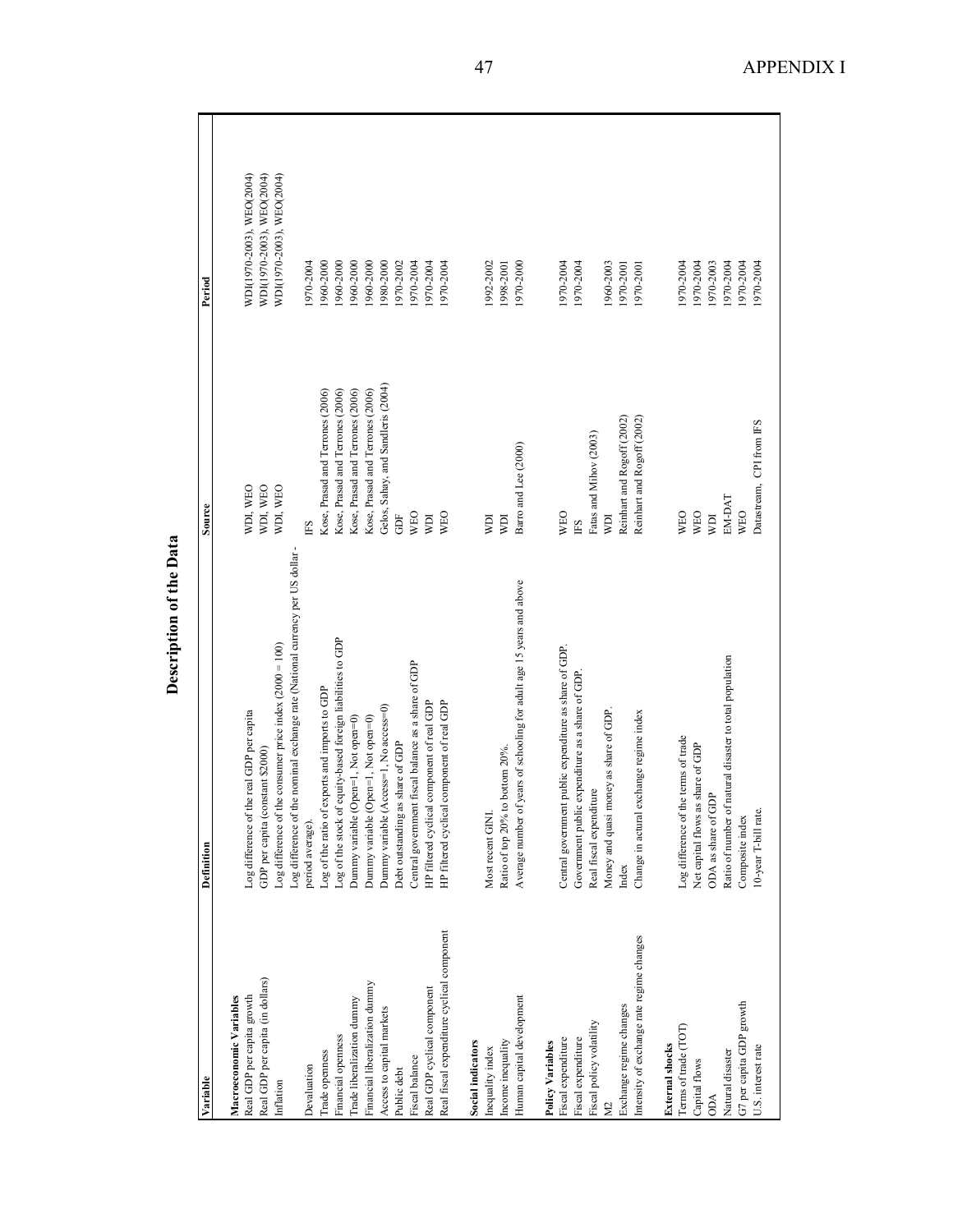| ariable                                  | Definition                                                             | Source                             | Period                           |
|------------------------------------------|------------------------------------------------------------------------|------------------------------------|----------------------------------|
| Extreme macroeconomic outcomes           |                                                                        |                                    |                                  |
| Exchange regime crisis (currency crisis) | Dummy variable (Crisis=1, No crisis=0)                                 | Gupta, Mishra, and Sahay (2003)    | 1970-1999                        |
| Banking crisis                           | Dummy variable (Crisis=1, No crisis=0)                                 | Gupta, Mishra, and Sahay (2003)    | 1970-1999                        |
| Sovereign debt default                   | Index                                                                  | Chuhan and Sturzenegger (2005)     | 1975-1999, IMF Staff (2000-2004) |
| Structural reform index                  |                                                                        |                                    |                                  |
| Heritage score                           | Overall score (0-5)                                                    | Heritage Foundation                | 1995-2005                        |
| Fraser index                             | Summary index                                                          | Fraser Institute                   | 1970-2002                        |
| Heritage-Morley index                    | Composite index combining Heritage Foundation with Morley et al. index | Heritage foundation, Morley (1999) | 1970-2004                        |
| Reversals                                | Number of reversals                                                    | Heritage foundation, Morley (1999) | 1971-2004                        |
| Intensity of reversals                   | Change in actural Heritage-Morley index                                | Heritage foundation, Morley (1999) | 1971-2004                        |
| Ethnic fractionalization                 | Index $(0, 1)$ For details, see Alesina et al $(2003)$ .               | Romain Wacziarg                    |                                  |
| Political variables                      |                                                                        |                                    |                                  |
| Polity score                             | Index                                                                  | Polity database                    | 1970-2003                        |
| Change of Polity index                   | Dummy variable (Change=1, No change=0)                                 | Polity database                    | 1970-2003                        |
| Intensity of change of Polity Index      | Polity score<br>Change in actural                                      | Polity database                    | 1970-2003                        |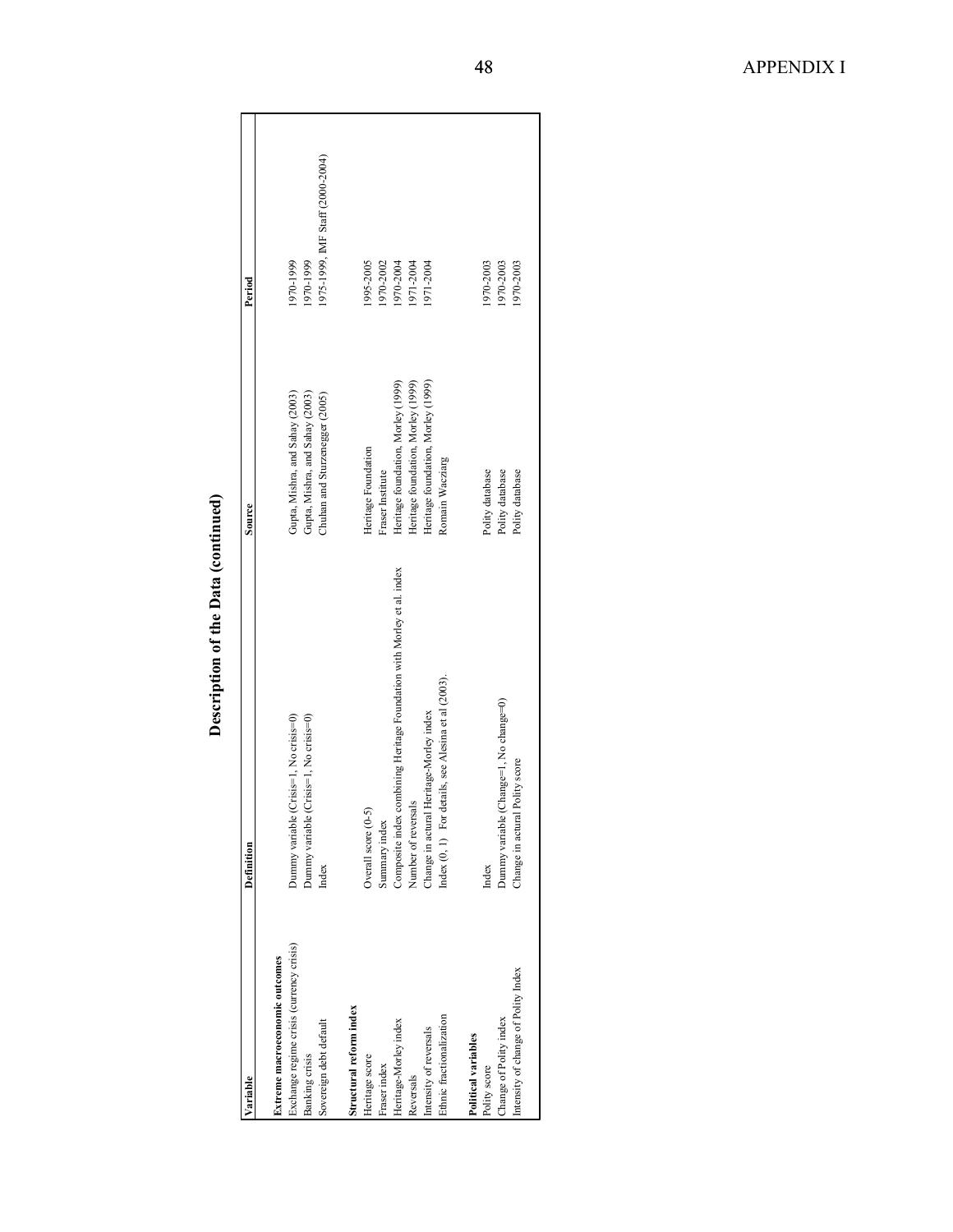#### **REFERENCES**

- Alesina, Alberto F. and Guido Tabellini (2005). "Why is Fiscal Policy Often Procyclical?" *NBER Working Paper 11600,* National Bureau of Economic Research, Cambridge, Massachusetts, September.
- Barro, Robert J. and Jong-Wha Lee (2002). "IMF Programs: Who is Chosen and What are the Effects?" *NBER Working Paper 8951,* National Bureau of Economic Research, Cambridge, Massachusetts, May.
- Ben-David, Dan and David H. Papell (1998). "Slowdown and Meltdowns: Postwar Growth Evidence from 74 Countries," *The Review of Economics and Statistics*, Vol. 80, No. 4 (November), pp. 561–71.
- Berg, Andrew, Jonathan D. Ostry and Jeromin Zettelmeyer (2006). "What Makes Growth Sustained?" Mimeo (Washington: International Monetary Fund), February.
- Bulíř, Aleš and Javier Hamann (2003). "Aid Volatility: An Empirical Assessment." *IMF Staff Papers,* Vol. 50. No.1, International Monetary Fund, Washington D.C.
- Burnside, Craig and David Dollar (2000). "Aid, Policies and Growth." *American Economic Review*, Vol. 90, No. 4, September 2000, pp. 847–68.
- Chang, Roberto, Linda Kaltani and Norman Loayza (2005). "Openness Can Be Good for Growth: The Role of Policy Complementaries," Preliminary World Bank Paper, forthcoming, World Bank, Washington, D.C.
- Chuhan, Poonam, and Federico Sturzenegger (2005). "Default Episodes in the 1990s: What have we learned?" in Aizenman, Joshua and Brian Pinto (eds.) *Managing Economic Volatility and Crises*, Cambridge University Press, pp. 471–519.
- Clemens, Michael, Steven Radelet and Rikhil Bhavnani (2004). "Counting Chickens When the Hatch: the Short-term Effect of Aid on Growth." *International Finance*, 0407010, Economics Working Paper Archive EconWPA.
- Clements, Benedict J., Christopher Faircloth and Marijn Verhoeven (2006). "Public Spending in Latin America: Trends and Policy Challenges." Mimeo (Washington: International Monetary Fund), October.
- Dalgaard, Carl-Johan, Henrik Hansen and Finn Tarp (2004). "On the Empirics of Foreign Aid and Growth." *Economic Journal*, 114, F191–F216, 2004.
- Dollar David and Aart Kraay (2002). "Growth is Good for the Poor." *Journal of Economic Growth*. Vol. 7 (3), pp. 195–225.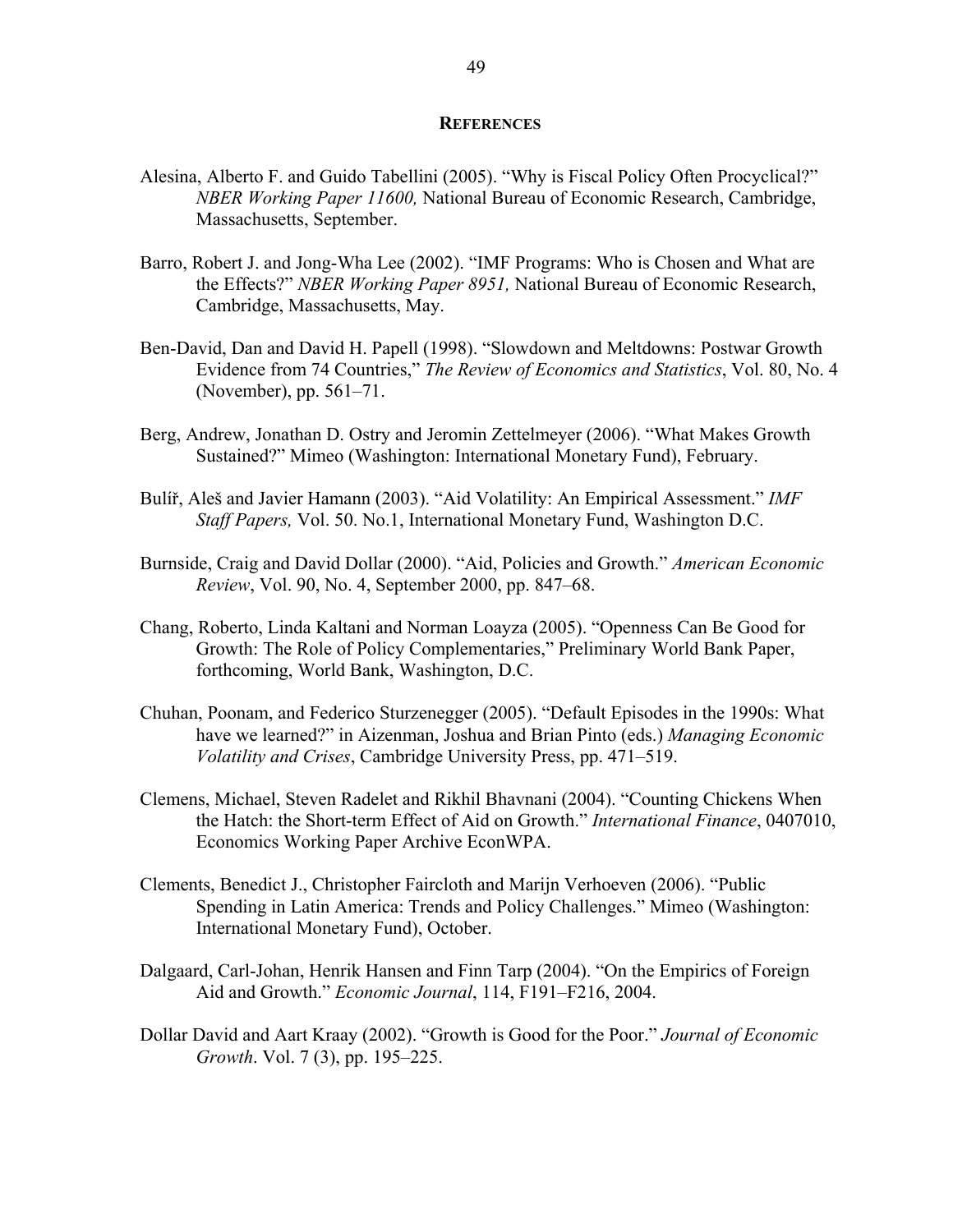- Edwards, Sebastian (1986). "Are Devaluations Contradictory?" *The Review of Economics and Statistics*, Vol. 68, pp. 501–7.
- Easterly, William (2003). "Can Foreign Aid Buy Growth?" *Journal of Economic Perspectives*, Vol. 17, No. 3, Summer, pp. 230–48.
- Easterly, William, Ross Levine, and David Roodman (2004). "New Data, New Doubts: A Comment on Burnside and Dollar's 'Aid, Policies, and Growth'," *American Economic Review*, Vol. 94, No. 3, June.
- Fatás, Antonio and Ilian Mihov (2005). "Policy Volatility, Institutions and Economic Growth," *CEPR Discussion Paper* No. 5388, December, Centre for Economic Policy Research, London, U.K.
- \_\_\_\_\_\_ (2003). "The Case for Restricting Fiscal Policy Discretion." *Quarterly Journal of Economics,* 118, 4 (November), pp. 1419–47.
- Fischer, Stanley (1993). "The Role of Macroeconomic Factors in Growth." *Journal of Monetary Economics*, 32, 3 (December 1993), pp. 485–512.
- Gelos, R. Gaston, Ratna Sahay, and Guido Sandleris (2004). "Sovereign Borrowing by Developing Countries: What Determines Market Access?" *IMF Working Paper, WP/04/221*, November, International Monetary Fund, Washington D.C.
- Giavazzi, Francesco and Marco Pagano (1990). "Can Several Fiscal Contractions be Expansionary? Tales of Two Small European Countries." *NBER Macro Annual*, pp. 75–110.
- Ghosh, Atish R., Anne-Marie Gulde, Jonathan Ostry and Holger Wolf (1997). "Does the Nominal Exchange Rate Regime Matter?" *NBER Working Paper No. W5874,* January.
- Gupta, Poonam, Deepak Mishra, and Ratna Sahay (2003). "Output Response to Currency Crises." *IMF Working Paper* WP/03/320, November, International Monetary Fund, Washington, DC.
- Gupta Sanjeev, Benedict Clements, Emanuelle Baldacci, and Carlos Mulas-Granados (2004). "Front-Loaded or Back-Loaded Fiscal Adjustments: What Works in Emerging Market Economies?" in Sanjeev Gupta, Benedict Clements, and Gabriela Inchauste, eds., *Helping Countries Develop: The Role of Fiscal Policy*, International Monetary Fund, Washington, D.C.
- Hansen, Henrik and Finn Tarp (2000). "Aid Effectiveness Disputed." *Journal of International Development*, Vol. 12(3), pp. 375–98.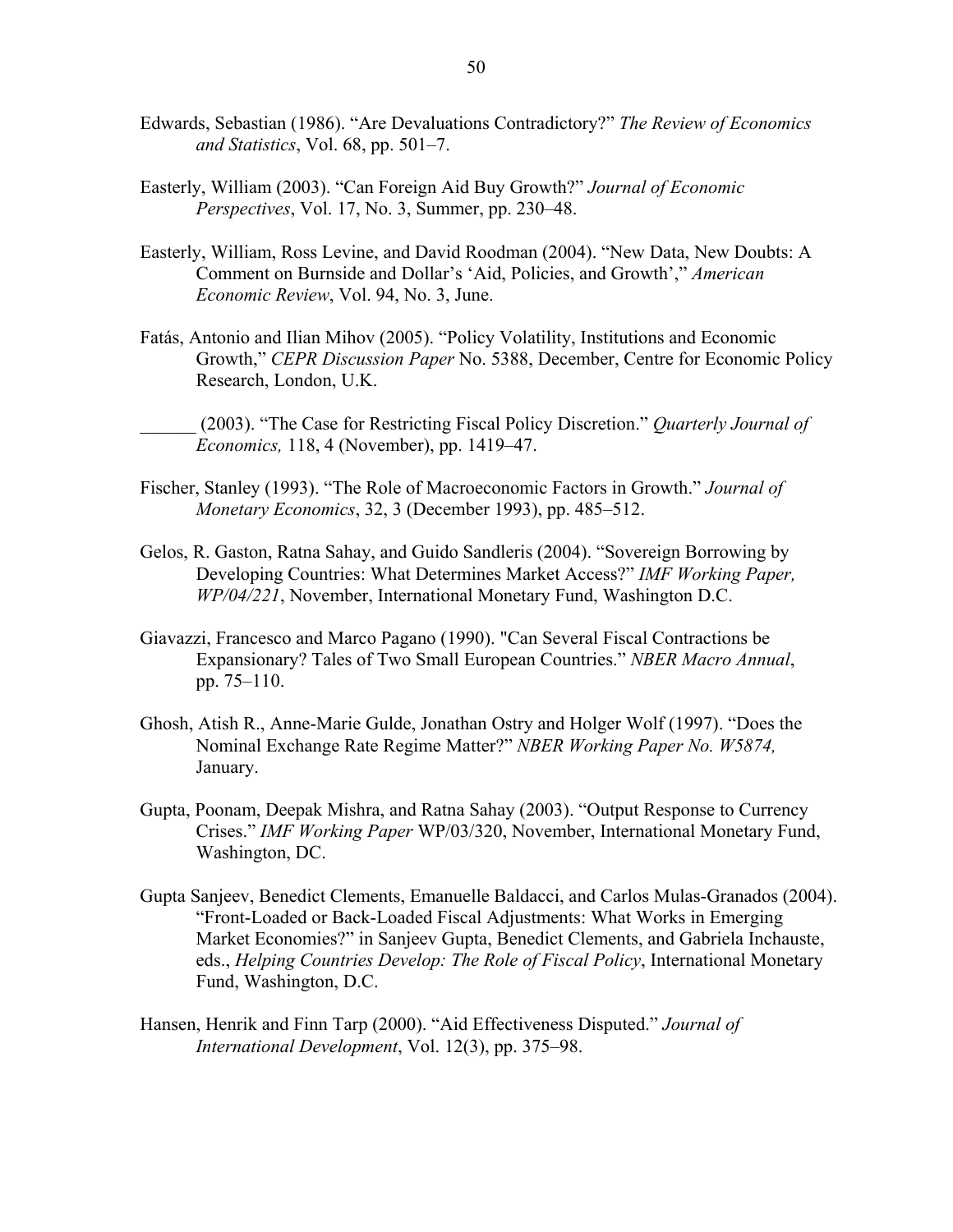- Hausmann, Ricardo and Michael Gavin (1996). "Securing Stability and Growth in a Shock Prone Region: The Policy Challenge for Latin America." Inter-American Development Bank, *Working Paper No*. 315, January 1996. Inter-American Development Bank, Washington, D.C.
- Hausmann, Ricardo, Lant Prichett and Dani Rodrik (2004). "Growth Accelerations," National Bureau of Economic Research, *Working Paper 11566* (June), Cambridge, Massachusetts.
- Hnatkovska, Viktoria and Norman Loayza (2005). "Volatility and Growth," in Joshua Aizenman and Brian Pinto, eds., *Managing Economic Volatility and Crises: A Practitioner's Guide."* (Cambridge, NY, Cambridge University Press).
- Jones, Benjamin F., and Benjamin A. Olken, (2005). "The Anatomy of Start-Stop Growth." National Bureau of Economic Research, *NBER Working Paper No.* 1152 (July), Cambridge, Massachusetts.
- Kaminsky, Graciela L., Carmen Reinhart, and Carlos Vegh (2004). "When it Rains, it Pours: Procyclical Capital Flows and Macroeconomic Policies." National Bureau of Economic Research, *NBER Working Paper No.* 10780 (September), Cambridge, Massachusetts.
- Kose, Ayhan M., Eswar S. Prasad, and Marco E. Terrones (2006). "How Do Trade and Financial Integration Affect the Relationship between Growth and Volatility?" *Journal of International Economics*, 66, 1 (June), 176–202.
- Loayza, Norman, Pablo Fajnzylber, and César Calderón (2004). "Economic Growth in Latin America and the Caribbean: Stylized Facts, Explanations, and Forecasts." Central Bank of Chile, *Working Paper* No. 265, June. Central Bank of Chile, Santiago, Chile.
- Lora, Eduardo (1997). "A Decade of Structural Reforms in Latin America: What Has Been Reformed and How to Measure it." *Inter-American Development Bank Working Paper* Green Series No. 348, March. Inter-American Development Bank, Washington, D.C.
- Lucas, Robert (1987). "Models of Business Cycles". Oxford: Blackwell.
- Mody, Ashoka and Martin Schindler (2004). "Argentina's Growth: A Puzzle?" Mimeo (Washington: International Monetary Fund).
- Morley, Samuel A., Machado, Roberto and Pettinato, Stefano (1999). "Indexes of Structural Reform in Latin America." *Serie Reformas Económicas 12*. ECLAC, Economic Development Division.